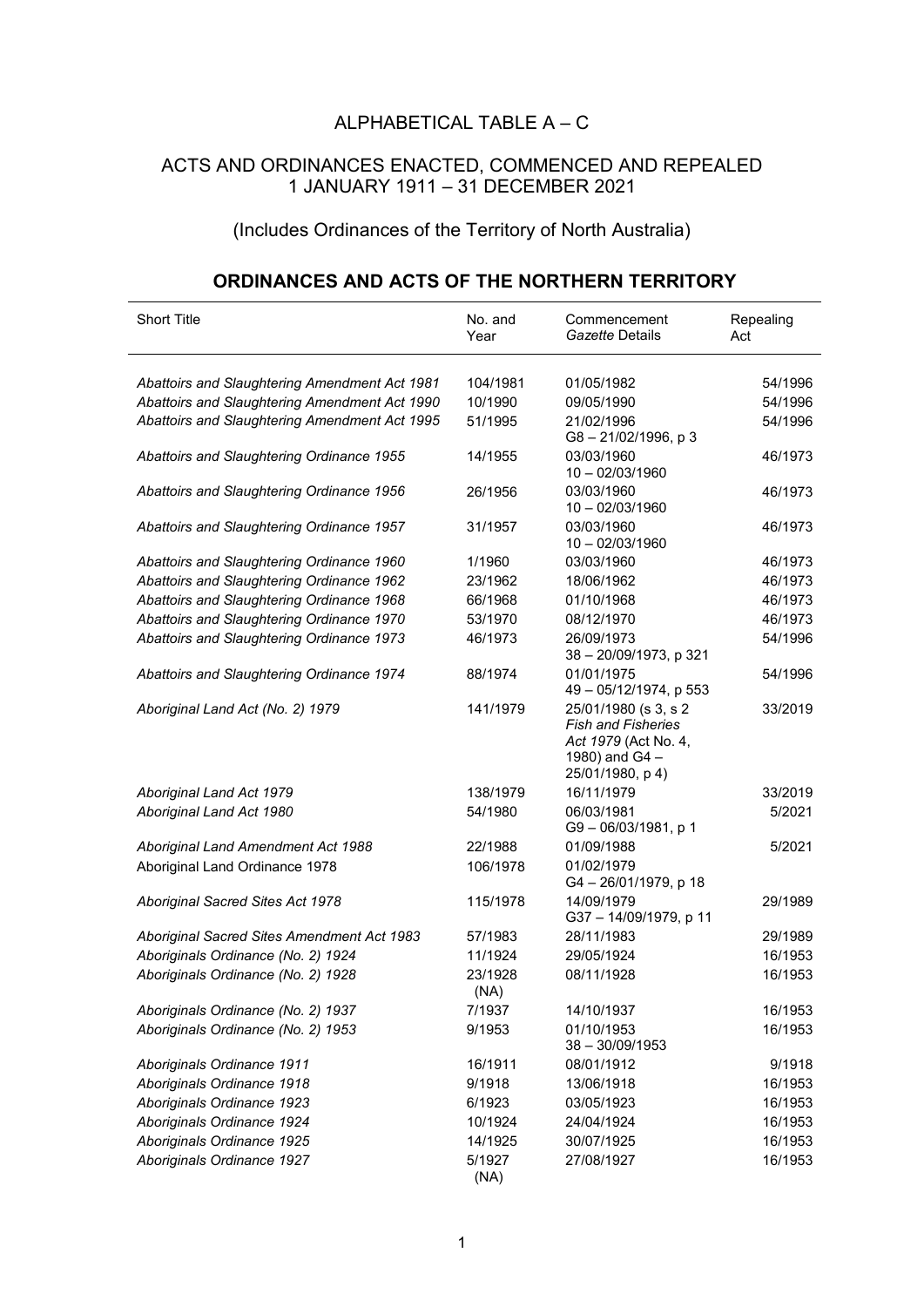| <b>Short Title</b>                                                                     | No. and<br>Year    | Commencement<br>Gazette Details                                                                                        | Repealing<br>Act |
|----------------------------------------------------------------------------------------|--------------------|------------------------------------------------------------------------------------------------------------------------|------------------|
| Aboriginals Ordinance 1928                                                             | 17/1928<br>(NA)    | 03/08/1928                                                                                                             | 16/1953          |
| Aboriginals Ordinance 1930                                                             | 5/1930<br>(NA)     | 22/05/1930                                                                                                             | 16/1953          |
| Aboriginals Ordinance 1933                                                             | 4/1933             | 01/06/1933                                                                                                             | 16/1953          |
| Aboriginals Ordinance 1936                                                             | 4/1936             | 19/03/1936                                                                                                             | 16/1953          |
| Aboriginals Ordinance 1937                                                             | 5/1937             | 21/04/1937                                                                                                             | 16/1953          |
| Aboriginals Ordinance 1939                                                             | 4/1939             | 05/04/1939                                                                                                             | 16/1953          |
| Aboriginals Ordinance 1941                                                             | 11/1941            | 26/06/1941                                                                                                             | 16/1953          |
| Aboriginals Ordinance 1943                                                             | 5/1943             | 09/12/1943                                                                                                             | 16/1953          |
| Aboriginals Ordinance 1947                                                             | 8/1947             | 18/09/1947                                                                                                             | 16/1953          |
| Aboriginals Ordinance 1953                                                             | 7/1953             | 02/09/1953<br>$34 - 02/09/1953$                                                                                        | 16/1953          |
| Aboriginals Ordinance 1954                                                             | 6/1955             | nc                                                                                                                     | 19/1966          |
| Absconding Debtors Act 1978                                                            | 125/1978           | 05/12/1980<br>G49-05/12/1980, p 1                                                                                      |                  |
| Absconding Debtors Act 1979                                                            | 114/1979           | 01/08/1981 (s 2, s 2<br><b>Local Courts Act</b><br>(No. 2) 1979 (Act<br>No. 115, 1979) and<br>G29-23/07/1981,<br>p 10) | 33/2019          |
| Absconding Debtors Amendment Act 1983                                                  | 22/1983            | 24/06/1983                                                                                                             | 5/2021           |
| Acting Administrator Ordinance 1917                                                    | 4/1917             | 27/02/1917                                                                                                             | 5/1932           |
| Adelaide Sewers Act Repeal Ordinance 1966                                              | 3/1966             | 23/03/1966                                                                                                             | 87/1973          |
| Administration and Probate Act (No. 2) 1979                                            | 90/1979            | 03/12/1979 (s 2, s 2<br><b>Public Trustee</b><br>Act 1979 (Act No. 84,<br>1979) and S25-<br>28/11/1979)                |                  |
| Administration and Probate Amendment (De Facto<br>Relationships) Act 1991              | 83/1991            | 01/01/1992                                                                                                             |                  |
| Administration and Probate Amendment Act 1983                                          | 24/1983            | 28/10/1983<br>G43-28/10/1983, p2                                                                                       | 5/2021           |
| Administration and Probate Amendment Act 1985                                          | 9/1985             | 01/05/1985<br>G17-01/05/1985, p8                                                                                       |                  |
| Administration and Probate Amendment Act 1988                                          | 17/1988            | 15/06/1988                                                                                                             | 5/2021           |
| Administration and Probate Amendment Act 1989                                          | 55/1989            | 02/10/1989                                                                                                             |                  |
| Administration and Probate Amendment Act 1993                                          | 22/1993            | 24/06/1993                                                                                                             |                  |
| Administration and Probate Amendment Act 2002                                          | 2/2002             | 01/07/2002<br>G25-26/06/2002, p2                                                                                       |                  |
| Administration and Probate Ordinance 1928                                              | 11/1928<br>(NA)    | 09/06/1928                                                                                                             | 38/1969          |
| <b>Administration and Probate Ordinance 1932</b>                                       | 2/1932             | 11/02/1932                                                                                                             | 38/1969          |
| Administration and Probate Ordinance 1940<br>Administration and Probate Ordinance 1969 | 11/1940<br>38/1969 | 27/06/1940<br>08/02/1971                                                                                               | 38/1969          |
|                                                                                        |                    | 51 - 23/12/1970, p 371                                                                                                 |                  |
| Administration and Probate Ordinance 1974                                              | 22/1974            | 19/08/1974                                                                                                             | 33/2019          |
| Administration and Probate Ordinance 1979                                              | 38/1979            | 03/12/1979<br>$S25 - 28/11/1979$                                                                                       | 33/2019          |
| Administrator's Council Ordinance 1959                                                 | 22/1959            | 28/04/1960<br>18 - 27/04/1960                                                                                          | 59/1978          |
| Administrator's Council Ordinance 1963                                                 | 73/1963            | 11/11/1963                                                                                                             | 59/1978          |
| Administrator's Council Ordinance 1976                                                 | 43/1976            | 01/01/1977                                                                                                             | 59/1978          |
| <b>Administrators Pensions Act 1981</b>                                                | 96/1981            | 01/01/1981                                                                                                             |                  |
| Administrators Pensions Amendment Act 1998                                             | 66/1998            | 20/10/1998<br>$S41 - 20/10/1998$                                                                                       |                  |
| Administrators Pensions Amendment Act 1999                                             | 60/1999            | 14/12/1999                                                                                                             |                  |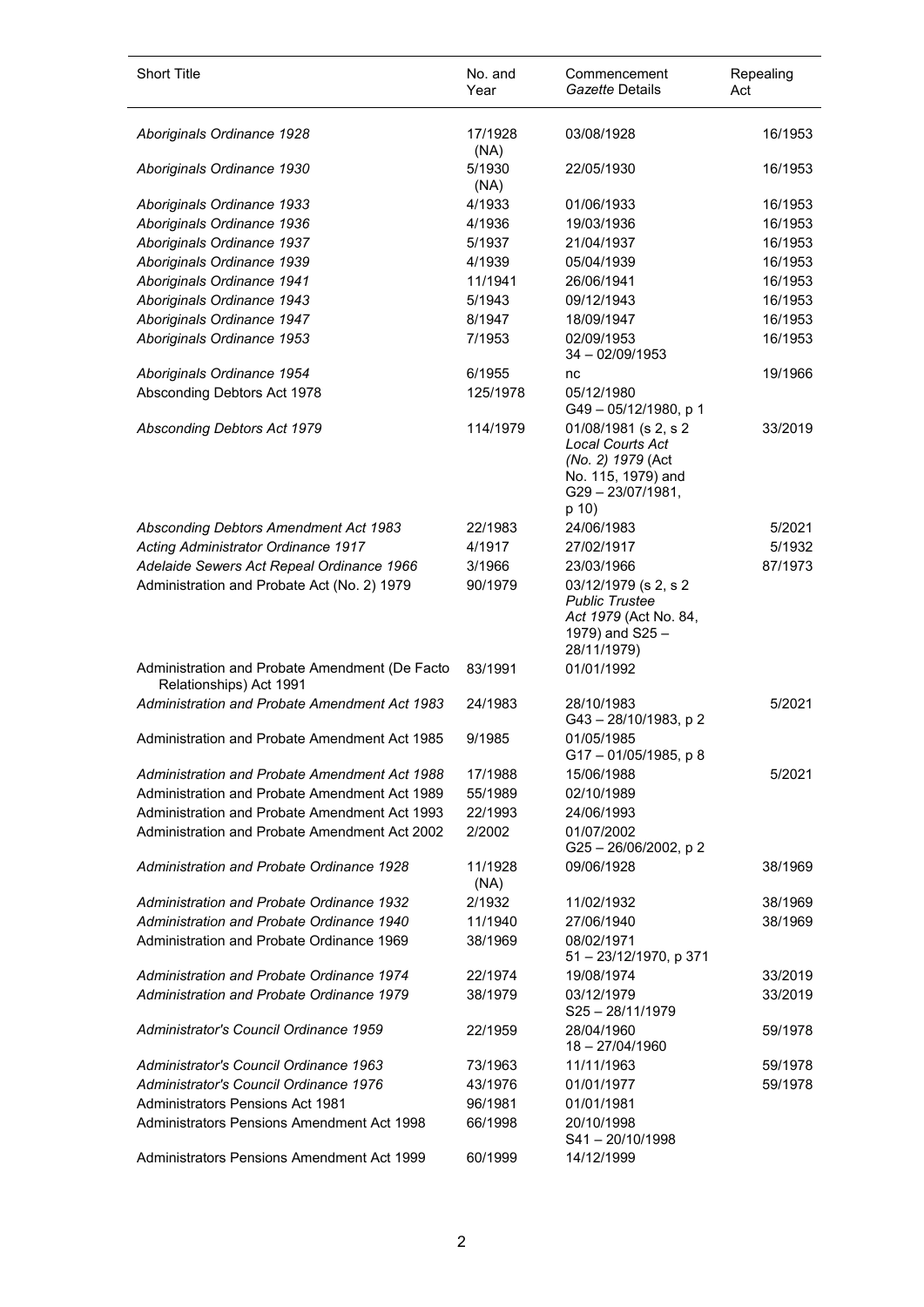| <b>Short Title</b>                                                | No. and<br>Year | Commencement<br>Gazette Details                                                                               | Repealing<br>Act |
|-------------------------------------------------------------------|-----------------|---------------------------------------------------------------------------------------------------------------|------------------|
| <b>Administrators Pensions Amendment Act 2003</b>                 | 11/2003         | 28/05/2003<br>G21-28/05/2003, p3                                                                              |                  |
| Administrators Pensions Amendment Act 2006                        | 5/2006          | 26/04/2006                                                                                                    |                  |
| Adoption of Children Act 1979                                     | 63/1979         | 21/09/1979                                                                                                    | 17/1994          |
| Adoption of Children Act 1994                                     | 17/1994         | 03/05/1994<br>S32-03/05/1994                                                                                  |                  |
| Adoption of Children Amendment Act 1984                           | 26/1984         | 20/07/1984                                                                                                    | 17/1994          |
| Adoption of Children Amendment Act 1986                           | 10/1986         | 03/08/1987<br>G30-28/07/1987, p3                                                                              | 17/1994          |
| Adoption of Children Amendment Act 1991                           | 73/1991         | 22/04/1992<br>G16-22/04/1992, p2                                                                              | 17/1994          |
| Adoption of Children Amendment Act 2006                           | 6/2006          | 26/04/2006                                                                                                    |                  |
| Adoption of Children Legislation Amendment<br>(Equality) Act 2018 | 4/2018          | 20/04/2018                                                                                                    | 4/2018           |
| Adoption of Children Ordinance 1935                               | 14/1935         | 15/08/1935                                                                                                    | 9/1949           |
| Adoption of Children Ordinance 1949                               | 9/1949          | 07/11/1951<br>45 - 07/11/1951                                                                                 | 67/1964          |
| Adoption of Children Ordinance 1950                               | 10/1950         | 01/09/1952<br>$38 - 27/08/1952$                                                                               | 6/1967           |
| Adoption of Children Ordinance 1964                               | 67/1964         | 22/03/1967<br>19-22/03/1967                                                                                   | 17/1994          |
| Adoption of Children Ordinance 1967                               | 6/1967          | 22/03/1967                                                                                                    | 17/1994          |
| Adoption of Children Ordinance 1968                               | 20/1968         | 08/02/1971<br>$51 - 23/12/1970$                                                                               | 17/1994          |
| Adoption of Children Ordinance 1969                               | 30/1969         | 08/02/1971<br>51 - 23/12/1970, p 371                                                                          | 17/1994          |
| Adoption of Children Ordinance 1976                               | 42/1976         | 04/03/1977<br>9-04/03/1977, p 338                                                                             | 17/1994          |
| Adult Guardianship Act 1988                                       | 45/1988         | 30/06/1989<br>G25-28/06/1989, p 5                                                                             | 15/2016          |
| Advance Bank Integration Act 1998                                 | 10/1998         | 01/04/1998                                                                                                    |                  |
| Advance Personal Planning (Consequential<br>Amendments) Act 2013  | 36/2013         | 17/03/2014<br>S14-17/03/2014                                                                                  | 36/2013          |
| Advance Personal Planning Act 2013                                | 35/2013         | 17/03/2014<br>$S14 - 17/03/2014$                                                                              |                  |
| Advance Personal Planning Amendment Act 2016                      | 13/2016         | 28/07/2016<br>(s 2, s 2 Guardianship<br>of Adults Act 2016 (Act<br>No. 15, 2016) and S74,<br>27/07/2016, p 1) | 13/2016          |
| Advanced Education and Darwin Institute of<br>Technology Act 1985 | 59/1985         | 16/12/1985<br>S77-16/12/1985                                                                                  | 49/1988          |
| Advances to Settlers Ordinance 1913                               | 5/1913          | 14/06/1913                                                                                                    | 21/1924          |
| Aerodromes Act 1993                                               | 32/1993         | 01/12/1994<br>S57-01/12/1994                                                                                  | 71/2002          |
| Aerodromes Act Repeal Act 2002                                    | 71/2002         | 01/02/2003<br>$S1 - 31/01/2003$                                                                               |                  |
| Aerodromes Amendment Act 1997                                     | 3/1997          | 26/03/1997                                                                                                    | 71/2002          |
| <b>Affirmations Ordinance 1921</b>                                | 2/1921          | 17/02/1921                                                                                                    | 23/1939          |
| Age of Majority Ordinance 1974                                    | 37/1974         | 01/11/1974<br>42 - 17/10/1974, p 475                                                                          |                  |
| Aged and Infirm Persons' Property Act 1979                        | 118/1979        | 01/04/1980 (s 2, s 2)<br>Mental Health Act 1979<br>(Act No. 5/1980) and<br>$G13 - 28/03/1980$ , p 6)          | 13/2016          |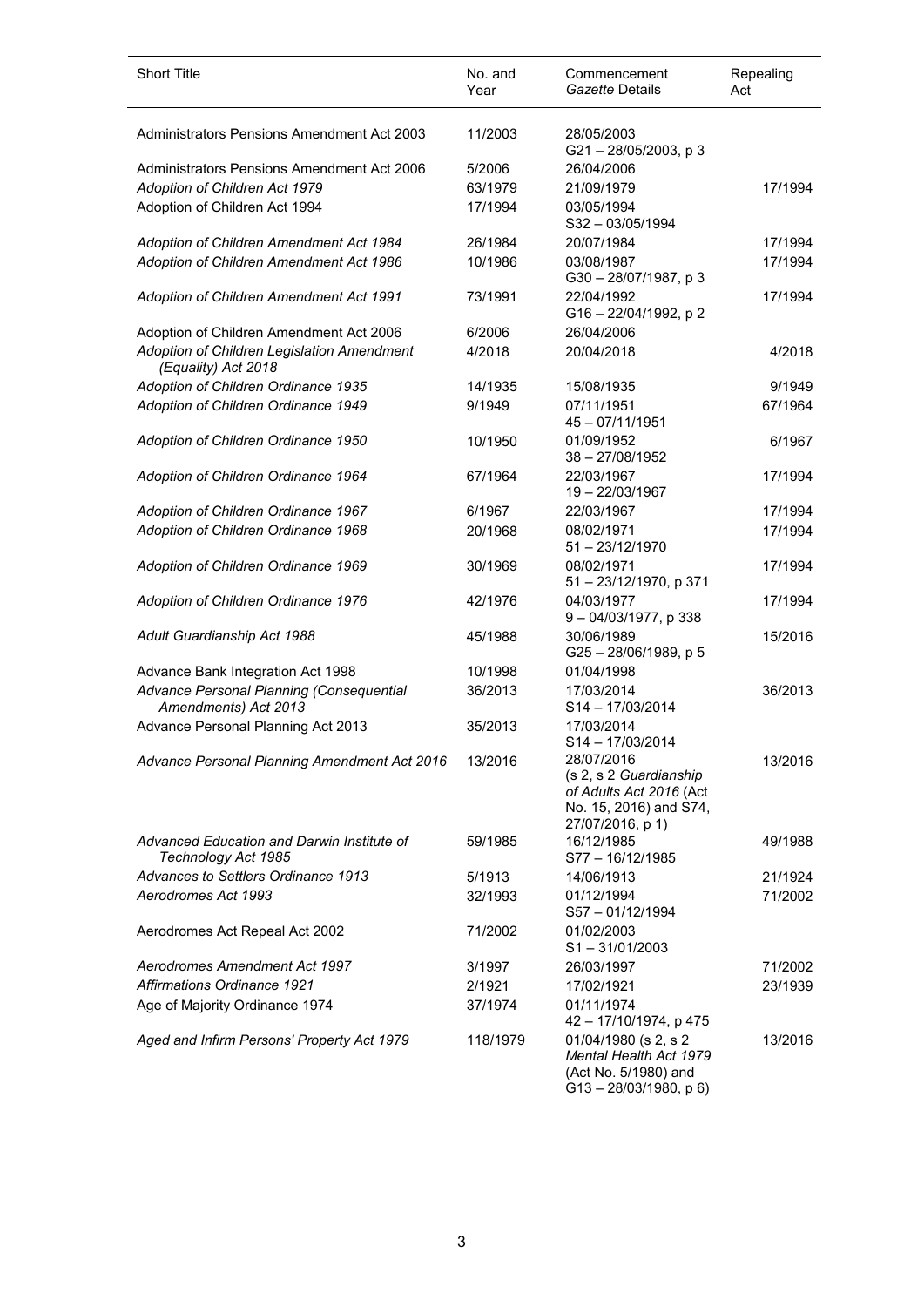| <b>Short Title</b>                                                     | No. and<br>Year | Commencement<br>Gazette Details                                                                                                                                                               | Repealing<br>Act |
|------------------------------------------------------------------------|-----------------|-----------------------------------------------------------------------------------------------------------------------------------------------------------------------------------------------|------------------|
| Agents and Land Legislation Amendment<br>Act 2019                      | 6/2019          | ss 3 to 5, 9 and 10,<br>pts 3 to 5, ss 17, 25 to<br>27, 29, 33 and 34:<br>01/05/2019<br>$G18 - 01/05/2019$ , p 4;<br>rem: 01/09/2019<br>G26 - 26/06/2019, p 7<br>and G30 - 24/07/2019,<br>p 2 | 6/2019           |
| Agents Licensing Amendment Act 1995                                    | 20/1995         | 19/07/1995<br>G29-19/07/1995, p2                                                                                                                                                              |                  |
| Agents Licensing Amendment Act 1998                                    | 28/1998         | 06/05/1998<br>G17 - 06/05/1998, p 2                                                                                                                                                           |                  |
| <b>Agents Licensing Amendment Act 2002</b>                             | 69/2002         | s 22: nc:<br>ss 9 and 29:<br>01/07/2005<br>G17-27/04/2005, p2;<br>rem: 01/02/2003<br>G4-29/01/2003, p4                                                                                        | 33/2019          |
| <b>Agents Licensing Amendment Act 2015</b>                             | 27/2015         | 08/12/2015                                                                                                                                                                                    | 27/2015          |
| Agricultural and Veterinary Chemicals (Control of<br>Use) Act 2004     | 35/2004         | s 58(2)(c) and (d): nc;<br>rem: 16/05/2005<br>$S16 - 16/05/2005$                                                                                                                              |                  |
| Agricultural and Veterinary Chemicals (Northern<br>Territory) Act 1994 | 52/1994         | 15/03/1995<br>$S11 - 14/03/1995$                                                                                                                                                              |                  |
| Agricultural Development and Marketing Act 1980                        | 41/1980         | 24/07/1980<br>G30-24/07/1980, p 1                                                                                                                                                             | 31/1991          |
| <b>Agricultural Development and Marketing</b><br>Amendment Act 1985    | 3/1985          | 01/04/1985                                                                                                                                                                                    | 31/1991          |
| <b>Agricultural Development and Marketing</b><br>Amendment Act 1986    | 56/1986         | 24/12/1986                                                                                                                                                                                    | 31/1991          |
| Agricultural Development Leases Ordinance<br>(No. 2) 1963              | 10/1964         | 06/02/1964                                                                                                                                                                                    | 59/1980          |
| Agricultural Development Leases Ordinance 1956                         | 21/1956         | 23/07/1956<br>28 - 18/07/1956                                                                                                                                                                 | 59/1980          |
| Agricultural Development Leases Ordinance 1961                         | 17/1961         | 20/04/1961                                                                                                                                                                                    | 59/1980          |
| Agricultural Development Leases Ordinance 1963                         | 59/1963         | 08/08/1963                                                                                                                                                                                    | 59/1980          |
| Agricultural Development Leases Ordinance 1968                         | 23/1968         | 18/06/1968                                                                                                                                                                                    | 59/1980          |
| Alcohol Court Act 2006                                                 | 1/2006          | 05/07/2006<br>G27-05/07/2006, p7                                                                                                                                                              | 19/2011          |
| Alcohol Harm Reduction Act 2017                                        | 16/2017         | 01/09/2017<br>$S61 - 31/08/2017$                                                                                                                                                              |                  |
| Alcohol Mandatory Treatment Act 2013                                   | 17/2013         | 01/07/2013                                                                                                                                                                                    | 16/2017          |
| <b>Alcohol Mandatory Treatment Amendment</b><br>Act 2014               | 46/2014         | pt 2 (other than ss 4<br>and 5): 15/01/2015<br>$S2 - 15/01/2015$ , p 1;<br>rem: 27/01/2016<br>G4-27/01/2016, p2                                                                               | 46/2014          |
| <b>Alcohol Protection Orders Act 2013</b>                              | 31/2013         | 20/12/2013<br>S68-19/12/2013                                                                                                                                                                  | 16/2017          |
| Alcohol Reform (Liquor Legislation) Amendment<br>Act 2011              | 17/2011         | 01/07/2011<br>G23-08/06/2011, p 6                                                                                                                                                             |                  |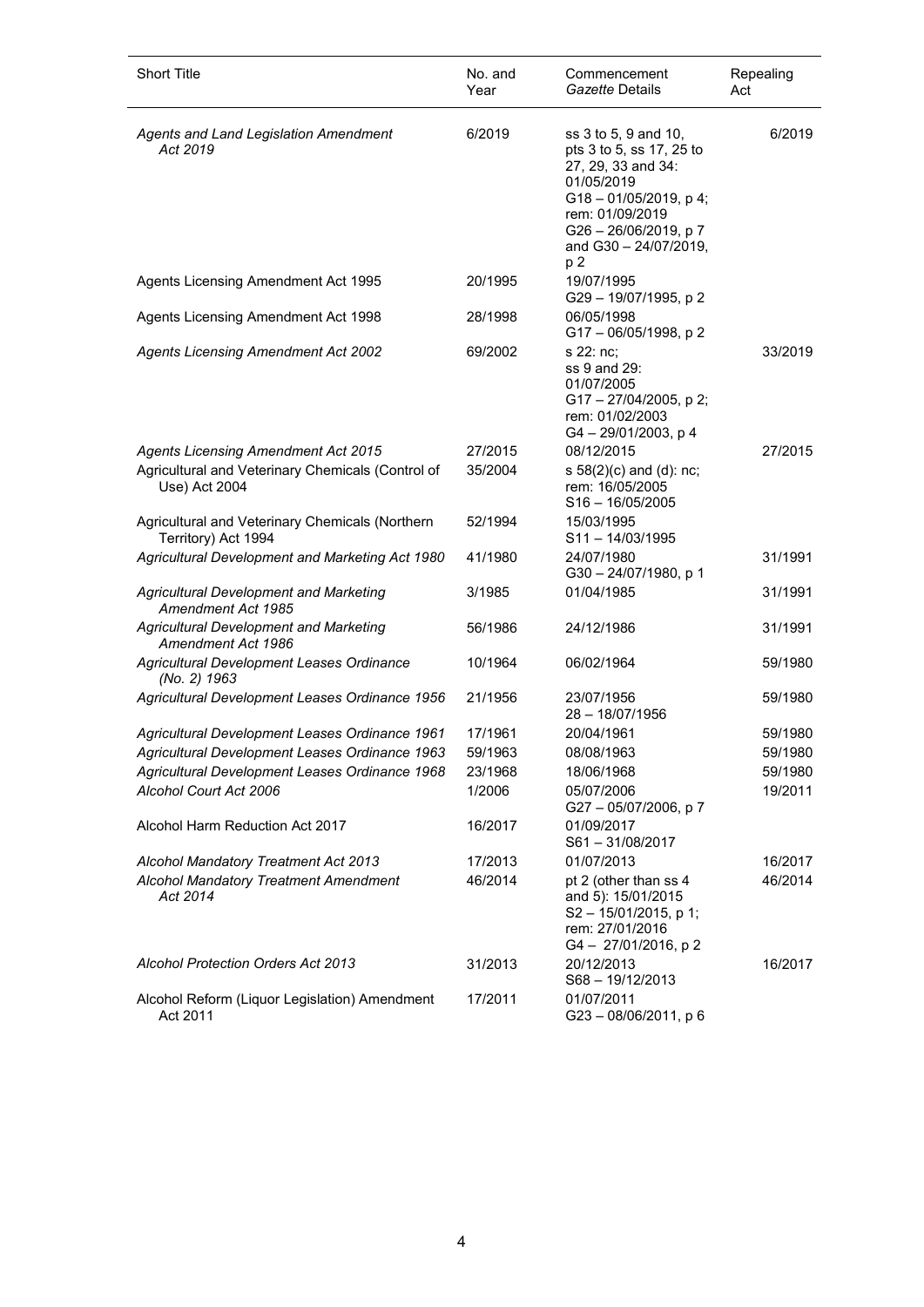| <b>Short Title</b>                                                                        | No. and<br>Year | Commencement<br>Gazette Details                                                                                                                                                                                                                      | Repealing<br>Act |
|-------------------------------------------------------------------------------------------|-----------------|------------------------------------------------------------------------------------------------------------------------------------------------------------------------------------------------------------------------------------------------------|------------------|
| Alcohol Reform (Prevention of Alcohol-related<br>Crime and Substance Misuse) Act 2011     | 18/2011         | ss 16 and 22(2), (3)<br>and (5): 01/01/2012;<br>pt 3 (except s 22(2), (3)<br>and (5)): 01/11/2011<br>$S60 - 27/10/2011;$<br>rem: 01/07/2011;<br>$(s 16$ and pt $3$ :<br>01/01/2012<br>G36 - 07/09/2011, p 2<br>notice revoked by S60,<br>27/10/2011) | 17/2013          |
| Alcohol Reform (Substance Misuse Assessment<br>and Referral for Treatment Court) Act 2011 | 19/2011         | 01/07/2011<br>$G23 - 08/06/2011$ , p 6                                                                                                                                                                                                               | 17/2013          |
| Alice Springs Administration Ordinance 1937                                               | 8/1937          | 01/04/1938<br>25/03/1938                                                                                                                                                                                                                             | 57/1977          |
| Alice Springs Administration Ordinance 1952                                               | 12/1952         | nc                                                                                                                                                                                                                                                   | 18/1953          |
| Alice Springs Administration Ordinance 1953                                               | 18/1953         | 14/05/1959<br>$20 - 13/05/1959$                                                                                                                                                                                                                      | 57/1977          |
| Alice Springs Administration Ordinance 1956                                               | 17/1956         | 21/06/1956<br>24 - 20/06/1956                                                                                                                                                                                                                        | 57/1977          |
| Alice Springs Administration Ordinance 1963                                               | 55/1963         | 31/07/1963                                                                                                                                                                                                                                           | 57/1977          |
| Alice Springs Administration Ordinance Repeal<br>Ordinance 1977                           | 57/1977         | 20/12/1977                                                                                                                                                                                                                                           | 95/1978          |
| Alice Springs Hospital Advisory Board Ordinance<br>(No. 2) 1962                           | 15/1963         | 13/02/1963                                                                                                                                                                                                                                           | 12/1970          |
| Alice Springs Hospital Advisory Board<br>Ordinance 1962                                   | 31/1962         | 25/01/1963<br>4A - 25/01/1963, p 18A                                                                                                                                                                                                                 | 12/1970          |
| Alice Springs Hospital Advisory Board<br>Ordinance 1963                                   | 32/1963         | 26/04/1963                                                                                                                                                                                                                                           | 12/1970          |
| Alice Springs Hospital Advisory Board<br>Ordinance 1964                                   | 57/1964         | 16/10/1964                                                                                                                                                                                                                                           | 12/1970          |
| Alice Springs Town Management Ordinance<br>(No. 2) 1965                                   | 37/1965         | 30/09/1965                                                                                                                                                                                                                                           | 27/1971          |
| Alice Springs Town Management Ordinance 1960                                              | 4/1961          | 26/04/1961<br>18 - 26/04/1961, p 86                                                                                                                                                                                                                  | 27/1971          |
| Alice Springs Town Management Ordinance 1962                                              | 9/1963          | 23/01/1963                                                                                                                                                                                                                                           | 27/1971          |
| Alice Springs Town Management Ordinance 1964                                              | 48/1964         | 18/09/1964                                                                                                                                                                                                                                           | 27/1971          |
| Alice Springs Town Management Ordinance 1965                                              | 31/1965         | 08/09/1965                                                                                                                                                                                                                                           | 27/1971          |
| Alice Springs Town Management Ordinance 1967                                              | 2/1967          | 13/03/1967                                                                                                                                                                                                                                           | 27/1971          |
| Alice Springs Town Management Ordinance<br>Repeal Ordinance 1971                          | 27/1971         | 25/06/1971<br>$25 - 23/06/1971$                                                                                                                                                                                                                      | 87/1973          |
| Aliens Act Repeal Ordinance 1965                                                          | 26/1965         | 16/08/1965                                                                                                                                                                                                                                           | 59/1970          |
| Allocation of Funds (Appropriation) Ordinance<br>(No. 1) 1977-78                          | 49/1977         | 25/11/1977                                                                                                                                                                                                                                           | 49/1977          |
| Allocation of Funds (Appropriation) Ordinance<br>(No. 2) 1977-78                          | 50/1977         | 25/11/1977                                                                                                                                                                                                                                           | 50/1977          |
| Allocation of Funds (Appropriation) Ordinance<br>(No. 3) 1977-78                          | 18/1978         | 31/05/1978                                                                                                                                                                                                                                           | 18/1978          |
| Allocation of Funds (Supply) Ordinance<br>(No. 1) 1977-78                                 | 27/1977         | 29/06/1977                                                                                                                                                                                                                                           | 27/1977          |
| Allocation of Funds (Supply) Ordinance<br>(No. 2) 1977-78                                 | 28/1977         | 29/06/1977                                                                                                                                                                                                                                           | 28/1977          |
| Alsatian Dogs Ordinance 1934                                                              | 12/1934         | 17/05/1934                                                                                                                                                                                                                                           | 15/1978          |
| Alsatian Dogs Ordinance 1957                                                              | 37/1957         | 15/11/1957                                                                                                                                                                                                                                           | 15/1978          |
| Alsatian Dogs Ordinance 1970                                                              | 52/1970         | 08/12/1970                                                                                                                                                                                                                                           | 15/1978          |
| Alsatian Dogs Ordinance 1972                                                              | 52/1972         | 06/09/1972                                                                                                                                                                                                                                           | 15/1978          |
| Alsatian Dogs Ordinance Repeal Ordinance 1978                                             | 15/1978         | 29/05/1978                                                                                                                                                                                                                                           | 95/1978          |
| Amendments Incorporation Ordinance 1922                                                   | 7/1922          | 15/06/1922                                                                                                                                                                                                                                           | 17/1938          |
| Amendments Incorporation Ordinance 1938                                                   | 17/1938         | 05/01/1939                                                                                                                                                                                                                                           | 22/2018          |
| Amendments Incorporation Ordinance 1960                                                   | 20/1960         | 22/11/1960                                                                                                                                                                                                                                           | 22/2018          |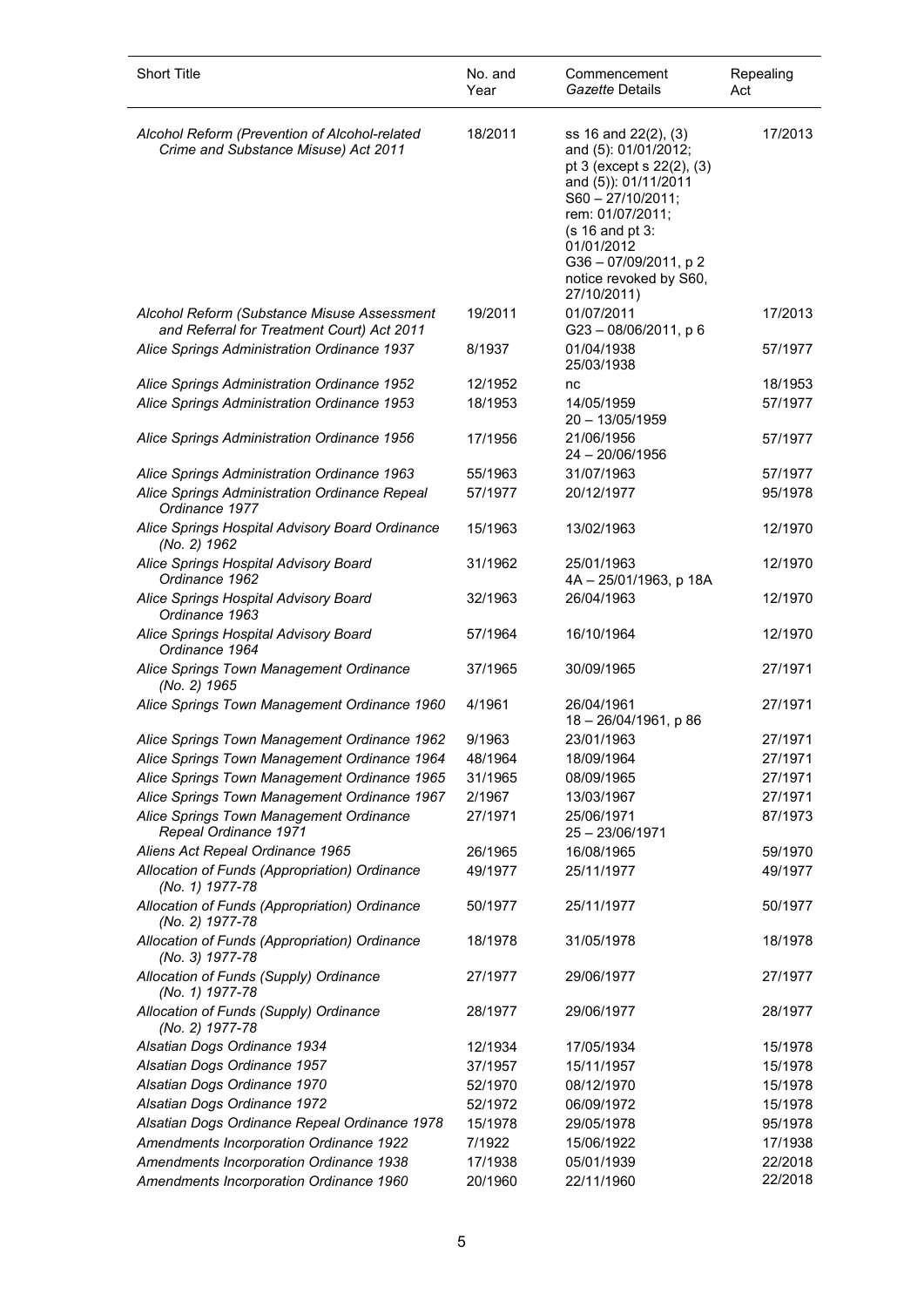| <b>Short Title</b>                                          | No. and<br>Year    | Commencement<br>Gazette Details          | Repealing<br>Act |
|-------------------------------------------------------------|--------------------|------------------------------------------|------------------|
| Amendments Incorporation Ordinance 1961                     | 1/1962             | 18/01/1962                               | 22/2018          |
| Amendments Incorporation Ordinance 1972                     | 18/1972            | 19/06/1972                               | 22/2018          |
| Amendments Incorporation Ordinance 1978                     | 58/1978            | 01/07/1978                               | 22/2018          |
| Anglican Church of Australia Ordinance 1978                 | 5/1978             | 31/08/1979<br>G35-31/08/1979, p 1        |                  |
| Animal Protection Act 2018                                  | 25/2018            | nc                                       |                  |
| Animal Welfare Act 1999                                     | 44/1999            | 27/03/2000<br>$S13 - 27/03/2000$         |                  |
| Animal Welfare Amendment Act 2004                           | 24/2004            | 28/04/2004                               |                  |
| Animal Welfare Amendment Act 2012                           | 31/2012            | 06/02/2013<br>G6-06/02/2013, p3          |                  |
| Annual Holidays Ordinance 1974                              | 68/1974            | 24/10/1974                               | 70/1981          |
| Annual Holidays Ordinance 1978                              | 26/1978            | 20/06/1978                               | 70/1981          |
| Annual Leave Act 1981                                       | 70/1981            | 11/12/1981<br>G49-11/12/1981, p2         |                  |
| Annual Leave Amendment Act 1982                             | 84/1982            | 14/12/1982                               | 5/2021           |
| <b>Anti-Discrimination Act 1992</b>                         | 80/1992            | 01/08/1993<br>G30 - 28/07/1993, p 2      |                  |
| Anti-Discrimination Amendment Act (No. 2) 1996              | 58/1996            | 16/12/1996                               |                  |
| Anti-Discrimination Amendment Act 1994                      | 68/1994            | 15/12/1994                               |                  |
| Anti-Discrimination Amendment Act 1996                      | 45/1996            | 22/10/1996                               |                  |
| Anti-Discrimination Amendment Act 1999                      | 31/1999            | 18/06/1999                               |                  |
| Anti-Discrimination Amendment Act 2002                      | 7/2002             | 24/04/2002<br>$G16 - 24/04/2002$ , p 3   |                  |
| Antisocial Behaviour (Miscellaneous<br>Amendments) Act 2006 | 2/2006             | 14/06/2006<br>G24-14/06/2006, p3         | 2/2006           |
| Appraisers Repeal Ordinance 1973                            | 82/1973            | 11/12/1973                               | 98/1979          |
| Apprentices Ordinance (No. 2) 1962                          | 48/1962            | 19/11/1962                               | 6/1980           |
| Apprentices Ordinance (No. 3) 1962                          | 11/1963            | 23/01/1963                               | 6/1980           |
| Apprentices Ordinance 1948                                  | 1/1948             | 27/07/1949<br>$31 - \frac{27}{07}$ /1949 | 6/1980           |
| Apprentices Ordinance 1949                                  | 12/1949            | 08/11/1949                               | 6/1980           |
| Apprentices Ordinance 1950                                  | 9/1950             | 22/08/1949                               | 6/1980           |
| Apprentices Ordinance 1952                                  | 40/1952            | 24/10/1952                               | 6/1980           |
| Apprentices Ordinance 1957                                  | 34/1957            | 27/07/1949                               | 6/1980           |
| Apprentices Ordinance 1960<br>Apprentices Ordinance 1962    | 19/1960<br>35/1962 | 22/11/1960                               | 6/1980<br>6/1980 |
| Apprentices Ordinance 1971                                  | 3/1971             | 17/10/1962<br>24/03/1971                 | 6/1980           |
| Appropriation (2009-2010) Act 2009                          | 20/2009            | 19/06/2009                               | 11/2016          |
| Appropriation (2010-2011) Act 2010                          | 20/2010            | 30/06/2010                               | 11/2016          |
| Appropriation (2011-2012) Act 2011                          | 20/2011            | 24/06/2011                               | 11/2016          |
| Appropriation (2012-2013) Act 2012                          | 19/2012            | 29/06/2012                               | 11/2016          |
| Appropriation (2013-2014) Act 2013                          | 18/2013            | 28/06/2013                               | 18/2013          |
| Appropriation (2014-2015) Act 2014                          | 23/2014            | 26/06/2014                               | 23/2014          |
| Appropriation (2015-2016) Act 2015                          | 17/2015            | 23/06/2015                               | 17/2015          |
| Appropriation (2016-2017) Act 2016                          | 24/2016            | 28/06/2016                               | 24/2016          |
| Appropriation (2017-2018) Act 2017                          | 12/2017            | 28/06/2016                               | 12/2017          |
| Appropriation (2018-2019) Act 2018                          | 13/2018            | 28/06/2018                               | 13/2018          |
| Appropriation (2019-2020) Act 2019                          | 20/2019            | 21/06/2019                               | 20/2019          |
| Appropriation (2020-2021) Act 2020                          | 27/2020            | 15/12/2020                               | 27/2020          |
| Appropriation (2021-2022) Act 2021                          | 17/2021            | 29/06/2021                               |                  |
| Appropriation (Additional for 2008-2009) Act 2009           | 19/2009            | 19/06/2009                               | 11/2016          |
| Appropriation (Adelaide to Darwin Railway)<br>Act 2000      | 40/2000            | 31/08/2000                               | 39/2005          |
| Appropriation (Flood Relief) Act 1998                       | 1/1998             | 25/03/1998                               | 3/2001           |
| Appropriation Act (No. 1) 1978-79                           | 119/1978           | 30/11/1978                               | 11/2016          |
| Appropriation Act (No. 1) 1979-80                           | 113/1979           | 28/09/1979                               | 11/2016          |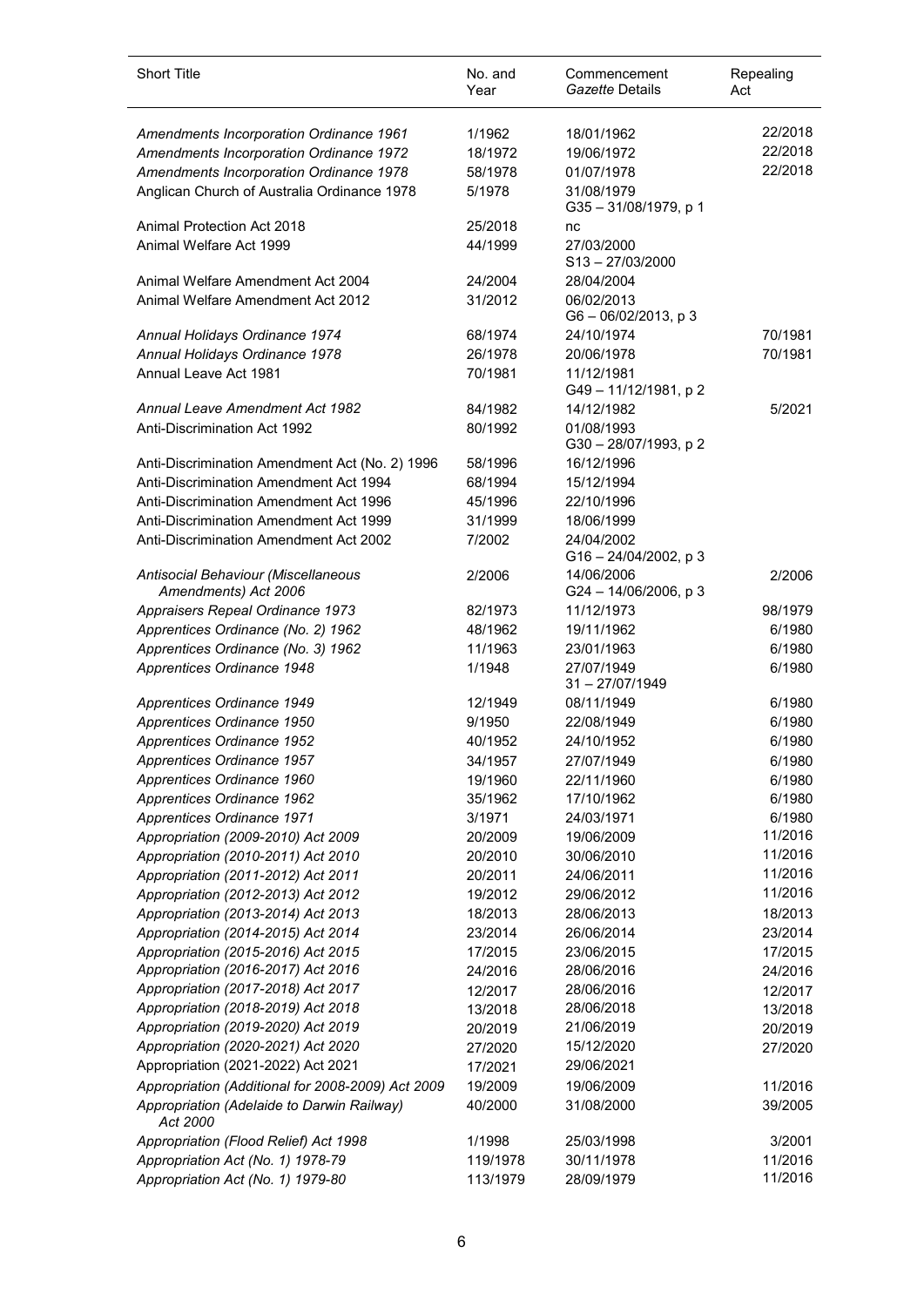| <b>Short Title</b>                                                                           | No. and<br>Year | Commencement<br>Gazette Details      | Repealing<br>Act |
|----------------------------------------------------------------------------------------------|-----------------|--------------------------------------|------------------|
| Appropriation Act (No. 2) 1978-79                                                            | 58/1979         | 08/06/1979                           | 11/2016          |
| Appropriation Act (No. 2) 1979-80                                                            | 12/1980         | 13/03/1980                           | 11/2016          |
| Appropriation Act (No. 2) 1980-81                                                            | 31/1981         | 30/03/1981                           | 11/2016          |
| Appropriation Act (No. 2) 1994-95                                                            | 6/1995          | 01/04/1995<br>$S13 - 31/03/1995$     | 11/2016          |
| Appropriation Act 1980-81                                                                    | 55/1980         | 28/11/1980                           | 11/2016          |
| Appropriation Act 1981-82                                                                    | 94/1981         | 27/11/1981                           | 11/2016          |
| Appropriation Act 1982-83                                                                    | 71/1982         | 27/10/1982                           | 11/2016          |
| Appropriation Act 1983-84                                                                    | 52/1983         | 27/10/1983                           | 11/2016          |
| Appropriation Act 1984-85                                                                    | 51/1984         | 26/10/1984                           | 11/2016          |
| Appropriation Act 1985-86                                                                    | 52/1985         | 02/11/1985                           | 11/2016          |
| Appropriation Act 1986-87                                                                    | 47/1986         | 21/11/1986                           | 11/2016          |
| Appropriation Act 1987-88                                                                    | 48/1987         | 16/11/1987                           | 11/2016          |
| Appropriation Act 1988-89                                                                    | 46/1988         | 20/10/1988                           | 11/2016          |
| Appropriation Act 1989-90                                                                    | 62/1989         | 07/11/1989                           | 11/2016          |
| Appropriation Act 1990-91                                                                    | 48/1990         | 04/10/1990                           | 11/2016          |
| Appropriation Act 1991-92                                                                    | 60/1991         | 06/11/1991                           | 11/2016          |
| Appropriation Act 1992-93                                                                    | 58/1992         | 22/10/1992                           | 11/2016          |
| Appropriation Act 1993-94                                                                    | 62/1993         | 27/10/1993                           | 11/2016          |
| Appropriation Act 1994-95                                                                    | 38/1994         | 01/07/1994                           | 11/2016          |
| Appropriation Act 1995-96                                                                    | 15/1995         | 01/07/1995                           | 11/2016          |
| Appropriation Act 1996-97                                                                    | 43/1996         | 26/09/1996                           | 11/2016          |
| Appropriation Act 1997-98                                                                    | 28/1997         | 01/07/1997                           | 11/2016          |
| Appropriation Act 1998-1999                                                                  | 48/1998         | 01/07/1998                           | 11/2016          |
| Appropriation Act 1999-2000                                                                  | 36/1999         | 01/07/1999                           | 11/2016          |
| Appropriation Act 2000-2001                                                                  | 23/2000         | 01/07/2000                           | 11/2016          |
| Appropriation Act 2001-2002                                                                  | 16/2001         | 01/07/2001                           | 11/2016          |
| Appropriation Act 2002-2003                                                                  | 48/2002         | 09/10/2002                           | 11/2016          |
| Appropriation Act 2003-2004                                                                  | 33/2003         | 30/06/2003                           | 11/2016          |
| Appropriation Act 2004-2005                                                                  | 36/2004         | 06/07/2004                           | 11/2016          |
| Appropriation Act 2005-2006                                                                  | 26/2005         | 18/07/2005                           | 11/2016          |
| Appropriation Act 2006-2007                                                                  | 18/2006         | 28/06/2006                           | 11/2016          |
| <b>Appropriation Act 2007</b>                                                                | 11/2007         | 30/06/2007                           | 11/2016          |
| Appropriation Act 2008                                                                       | 21/2008         | 30/06/2008                           | 11/2016          |
| Appropriation Acts Repeal Act 2016                                                           | 11/2016         | 10/05/2016                           | 11/2016          |
| <b>Appropriation Application Act 1978</b>                                                    | 120/1978        | 30/11/1978                           | 29/1981          |
| Araluen Arts and Cultural Trust Act 1979                                                     | 91/1979         | 26/10/1979<br>G43-26/10/1979, p 8    | 58/1986          |
| Araluen Arts and Cultural Trust Act Repeal<br>Act 1986                                       | 58/1986         | 01/01/1987                           | 39/2005          |
| <b>Architects Amendment Act 1983</b>                                                         | 53/1983         | 11/04/1984<br>G14 - 11/04/1984, p 7  |                  |
| Architects Amendment Act 2003                                                                | 5/2004          | 24/11/2004<br>G47-24/11/2004, p 5    |                  |
| Architects Ordinance 1963                                                                    | 58/1963         | 03/02/1965<br>$5 - 03/02/1965$       |                  |
| Architects Ordinance 1964                                                                    | 72/1964         | 03/02/1965                           | 33/2019          |
| Architects Ordinance 1967                                                                    | 8/1967          | 13/03/1967                           | 33/2019          |
| Architects Ordinance 1968                                                                    | 58/1968         | 18/09/1968                           | 33/2019          |
| <b>Architects Ordinance 1971</b>                                                             | 41/1971         | 01/01/1972<br>50 - 15/12/1971, p 454 | 33/2019          |
| Architects Ordinance 1977                                                                    | 29/1977         | 05/07/1977                           |                  |
| Assembly Members and Statutory Officers<br>(Remuneration and Other Entitlements)<br>Act 2006 | 7/2006          | 26/04/2006                           |                  |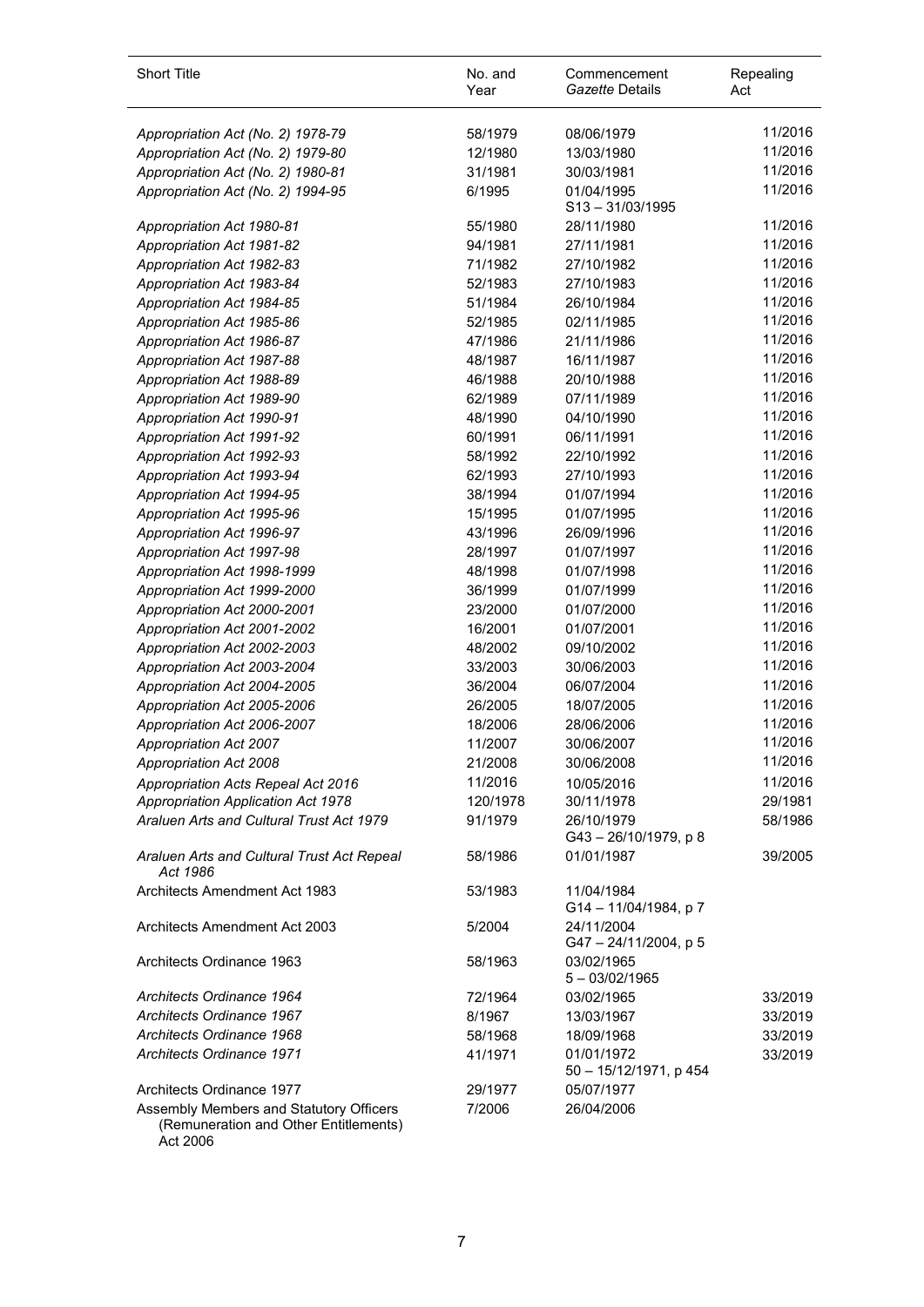| <b>Short Title</b>                                                                                                 | No. and<br>Year | Commencement<br>Gazette Details                            | Repealing<br>Act |
|--------------------------------------------------------------------------------------------------------------------|-----------------|------------------------------------------------------------|------------------|
| Assembly Members and Statutory Officers<br>(Remuneration and Other Entitlements)<br>Amendment Act 2009             | 27/2009         | 30/09/2009                                                 |                  |
| Assembly Members and Statutory Officers<br>(Remuneration and Other Entitlements)<br>Amendment Act (No. 2) 2009     | 28/2009         | 01/10/2009                                                 |                  |
| Assembly Members and Statutory Officers<br>(Remuneration and Other Entitlements)<br>Amendment Act 2011             | 1/2011          | 04/03/2011                                                 |                  |
| Assembly Members and Statutory Officers<br>(Remuneration and Other Entitlements)<br>Amendment Act 2015             | 6/2015          | 10/04/2015                                                 | 6/2015           |
| Assembly Members and Statutory Officers<br>(Remuneration and Other Entitlements)<br>Legislation Amendment Act 2016 | 5/2016          | 23/03/2016                                                 | 5/2016           |
| Assembly Members and Statutory Officers<br>(Remuneration and Other Entitlements)<br>Legislation Amendment Act 2017 | 20/2017         | pt 3: 01/01/2017;<br>rem: 03/05/2018<br>$S28 - 03/05/2018$ | 20/2017          |
| Associations Act 2003                                                                                              | 56/2003         | 05/05/2004<br>$G18 - 05/05/2004$ , p 2                     |                  |
| Associations Incorporation Act 1978                                                                                | 22/1979         | 12/03/1979                                                 | 56/2003          |
| Associations Incorporation Amendment Act 1981                                                                      | 75/1981         | 21/09/1981                                                 | 56/2003          |
| Associations Incorporation Amendment Act 1989                                                                      | 46/1989         | 15/11/1989<br>G45-15/11/1989, p 4                          | 56/2003          |
| Associations Incorporation Amendment Act 1990                                                                      | 57/1990         | 01/01/1991                                                 | 56/2003          |
| Associations Incorporation Amendment Act 1995                                                                      | 41/1995         | 22/01/1996<br>G2-10/01/1996, p2                            | 56/2003          |
| Associations Incorporation Amendment Act 1996                                                                      | 2/1996          | 20/03/1996                                                 | 56/2003          |
| Associations Incorporation Amendment Act 1997                                                                      | 11/1997         | 30/04/1997<br>G17-30/04/1997, p2                           | 56/2003          |
| Associations Incorporation Amendment Act 2002                                                                      | 70/2002         | 15/01/2003<br>$G2 - 15/01/2003$ , p 5                      | 56/2003          |
| Associations Incorporation Ordinance 1953                                                                          | 20/1953         | 01/09/1954<br>$34 - 25/08/1954$                            | 49/1963          |
| Associations Incorporation Ordinance 1963                                                                          | 49/1963         | 01/07/1963                                                 | 56/2003          |
| Associations Incorporation Ordinance 1969                                                                          | 22/1969         | 30/09/1969                                                 | 56/2003          |
| Auctioneers Act Repeal (Consequential<br>Amendments) Act 2002                                                      | 40/2002         | nc                                                         | 33/2019          |
| Auctioneers Act Repeal Act 2002                                                                                    | 39/2002         | nc                                                         | 33/2019          |
| Auctioneers' Dealers and Agents Ordinance 1970                                                                     | 65/1970         | nc                                                         | 6/1981           |
| Auctioneers' Dealers and Agents Ordinance 1973                                                                     | 61/1973         | nc                                                         | 6/1981           |
| Auctioneers' Dealers and Agents Ordinance 1974                                                                     | 75/1974         | nc                                                         | 6/1981           |
| <b>Auctioneers' Dealers and Travel Agents</b><br>Ordinance 1974                                                    | 23/1974         | nc                                                         | 6/1981           |
| Auctioneers Ordinance 1935                                                                                         | 20/1935         | 14/11/1935                                                 |                  |
| Auctioneers Ordinance 1955                                                                                         | 10/1955         | 01/01/1957<br>44 - 07/11/1956                              |                  |
| Auctioneers Ordinance 1960                                                                                         | 10/1961         | 03/02/1961                                                 |                  |
| Auctioneers Ordinance 1964                                                                                         | 28/1964         | 05/08/1964                                                 |                  |
| <b>Auctioneers Ordinance 1978</b>                                                                                  | 8/1978          | 31/03/1978                                                 |                  |
| Audit Act 1995                                                                                                     | 2/1995          | 01/04/1995                                                 |                  |
| Audit Amendment Act 2011                                                                                           | 15/2011         | 20/05/2011                                                 |                  |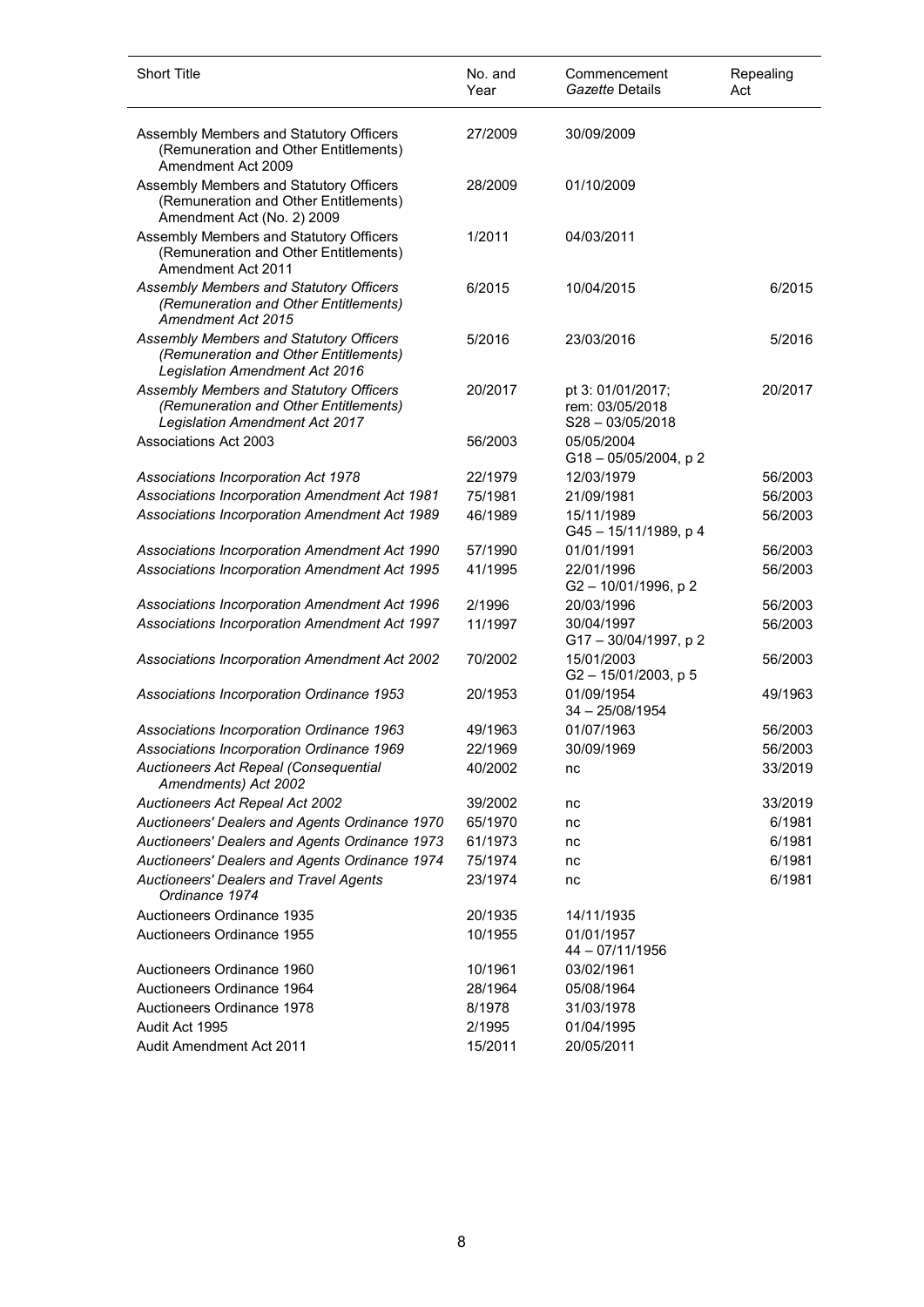| <b>Short Title</b>                                                           | No. and<br>Year | Commencement<br>Gazette Details                                                                                                                                                                                                     | Repealing<br>Act |
|------------------------------------------------------------------------------|-----------------|-------------------------------------------------------------------------------------------------------------------------------------------------------------------------------------------------------------------------------------|------------------|
| AustralAsia Railway (Special Provisions) Act 1999                            | 65/1999         | ss 5, 10, 11 and 13:<br>19/04/2000<br>$S16 - 19/04/2000;$<br>s 8: 10/10/2000<br>$S54 - 10/10/2000;$<br>s 15: 04/12/2000<br>$S59 - 04/12/2000$ :<br>s 20: 14/12/2000<br>$S60 - 14/12/2000;$<br>rem: 23/03/2001<br>$S11 - 22/03/2001$ |                  |
| AustralAsia Railway (Special Provisions)<br>Amendment Act (No. 2) 2000       | 54/2000         | $ss$ 3 – 9 and 11 – 16:<br>04/12/2000<br>$S59 - 04/12/2000$<br>s 10: 19/04/2000<br>$S16 - 19/04/2000;$<br>s 17: 01/12/2000<br>G38 - 27/09/2000, p 2                                                                                 |                  |
| AustralAsia Railway (Special Provisions)<br>Amendment Act 2000               | 37/2000         | $ss 3 - 5$ and $7 - 21$ :<br>04/12/2000<br>$S59 - 04/12/2000;$<br>s 6: 29/09/2000<br>$S50 - 29/09/2000$                                                                                                                             |                  |
| AustralAsia Railway (Special Provisions)<br>Amendment Act 2003               | 58/2003         | 15/12/2003                                                                                                                                                                                                                          |                  |
| AustralAsia Railway (Special Provisions)<br>Amendment Act 2004               | 64/2004         | 21/12/2004                                                                                                                                                                                                                          |                  |
| AustralAsia Railway (Third Party Access) Act 1999                            | 25/1999         | 02/09/1999<br>$S37 - 01/09/1999$                                                                                                                                                                                                    |                  |
| AustralAsia Railway (Third Party Access)<br>Amendment Act 2003               | 59/2003         | 15/12/2003                                                                                                                                                                                                                          |                  |
| AustralAsia Railway Corporation Act 1996                                     | 1/1997          | 25/08/1997<br>$S32 - 25/08/1997$                                                                                                                                                                                                    |                  |
| AustralAsia Railway Corporation Amendment Act<br>(No. 2) 2000                | 55/2000         | 04/12/2000<br>$S59 - 04/12/2000$                                                                                                                                                                                                    |                  |
| AustralAsia Railway Corporation Amendment<br>Act 1998                        | 24/1998         | 30/03/1998                                                                                                                                                                                                                          |                  |
| AustralAsia Railway Corporation Amendment<br>Act 2000                        | 38/2000         | 04/12/2000<br>$S59 - 04/12/2000$                                                                                                                                                                                                    |                  |
| AustralAsia Railway Corporation Amendment<br>Act 2001                        | 1/2001          | 23/03/2001<br>$S11 - 22/03/2001$                                                                                                                                                                                                    |                  |
| <b>Australian Constitutional Convention</b><br>Representation Ordinance 1974 | 58/1974         | 10/10/1974                                                                                                                                                                                                                          | 95/1978          |
| Australian Crime Commission (Consequential<br>Amendments) Act 2005           | 7/2005          | 18/05/2005                                                                                                                                                                                                                          |                  |
| Australian Crime Commission (Northern Territory)<br>Act 2005                 | 6/2005          | 18/05/2005<br>G20 - 18/05/2005, p 2                                                                                                                                                                                                 |                  |
| <b>Aviation Act 1979</b>                                                     | 39/1980         | 01/06/1980<br>$S12 - 29/05/1980$                                                                                                                                                                                                    | 28/1992          |
| <b>Aviation Act Repeal Act 1992</b>                                          | 28/1992         | 09/06/1992                                                                                                                                                                                                                          | 28/1992          |
| <b>Aviation Amendment Act 1980</b>                                           | 40/1980         | 01/06/1980                                                                                                                                                                                                                          | 28/1992          |
| Ayers Rock Resort (Sale) Act 1997                                            | 29/1997         | ss $1 - 4$ , 10 and 15:<br>28/11/1997;<br>rem: 08/12/1997<br>$S47 - 08/12/1997$                                                                                                                                                     | 3/2001           |
| <b>Ayers Rock Resort Corporation Act 1992</b>                                | 3/1992          | 19/06/1992<br>$S34 - 19/06/1992$                                                                                                                                                                                                    | 3/2001           |
| <b>Bagot Road Board (Vesting of Roads)</b><br>Ordinance 1935                 | 11/1935         | 01/08/1935                                                                                                                                                                                                                          | 8/1953           |
| Bail (Criminal Code) Amendment Act 1983                                      | 59/1983         | 01/01/1984                                                                                                                                                                                                                          | 5/2021           |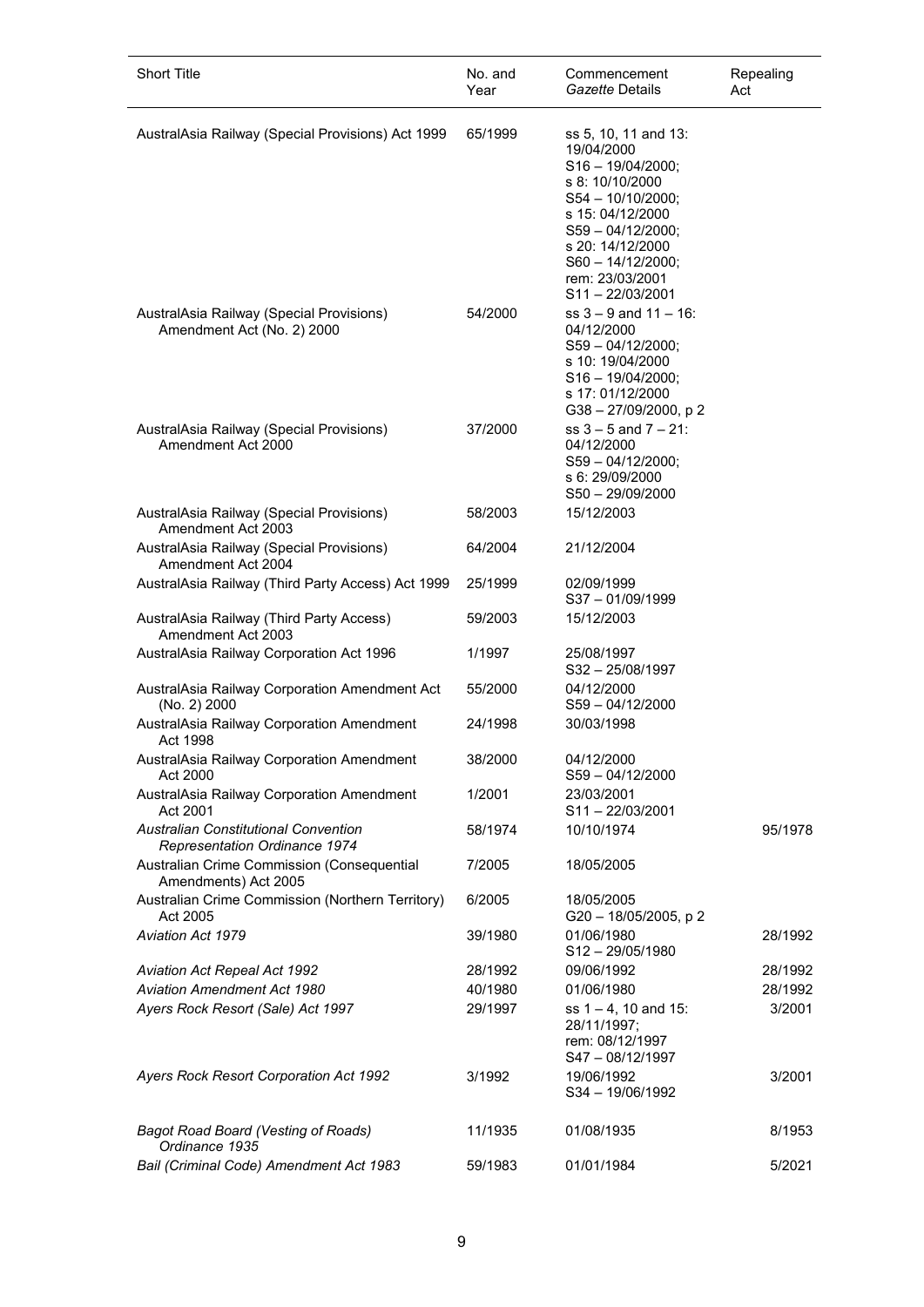| <b>Short Title</b>                                                                | No. and<br>Year | Commencement<br>Gazette Details     | Repealing<br>Act |
|-----------------------------------------------------------------------------------|-----------------|-------------------------------------|------------------|
| Bail Act 1982                                                                     | 57/1982         | 29/06/1983<br>$S19 - 29/06/1983$    |                  |
| Bail Amendment (Repeat Offenders) Act 2005                                        | 34/2005         | 22/09/2005                          |                  |
| Bail Amendment Act (No. 2) 2015                                                   | 33/2015         | 20/01/2016<br>G3-20/01/2016, p 1    | 33/2015          |
| <b>Bail Amendment Act 1988</b>                                                    | 11/1988         | 30/03/1988                          | 5/2021           |
| <b>Bail Amendment Act 1989</b>                                                    | 08/1989         | 30/10/1989                          | 5/2021           |
| Bail Amendment Act 1993                                                           | 74/1993         | 01/01/1994<br>G51-22/12/1993, p 3   |                  |
| Bail Amendment Act 1994                                                           | 10/1994         | 05/04/1994<br>$S24 - 31/03/1994$    |                  |
| Bail Amendment Act 1996                                                           | 32/1996         | 01/11/1996<br>G41-09/10/1996, p 4   |                  |
| Bail Amendment Act 1998                                                           | 9/1998          | 22/04/1998                          |                  |
| Bail Amendment Act 1999                                                           | 19/1999         | 05/05/1999                          |                  |
| Bail Amendment Act 2001                                                           | 29/2001         | 19/07/2001                          |                  |
| Bail Amendment Act 2002                                                           | 12/2002         | 15/06/2002                          |                  |
| Bail Amendment Act 2007                                                           | 23/2007         | 01/01/2008<br>G51-19/12/2007, p 4   |                  |
| <b>Bail Amendment Act 2011</b>                                                    | 8/2011          | 16/05/2011<br>$S19 - 04/05/2011$    |                  |
| Bail Amendment Act 2013                                                           | 2/2013          | 5/02/2014<br>$G5 - 05/02/2014$      |                  |
| <b>Bail Amendment Act 2015</b>                                                    | 2/2015          | 15/04/2015<br>G15-15/04/2015, p 6   | 2/2015           |
| <b>Bail Amendment Act 2017</b>                                                    | 5/2017          | 20/03/2017<br>$S11 - 20/03/2017$    | 5/2017           |
| <b>Bank Holidays Ordinance 1919</b>                                               | 4/1919          | 20/04/1919                          | 35/1952          |
| Bank Holidays Ordinance 1926                                                      | 22/1926         | 16/09/1926                          | 35/1952          |
| Bank Holidays Ordinance 1952                                                      | 35/1952         | 21/01/1954<br>$03 - 20/01/1954$     | 33/1957          |
| Bank of South Australia (Merger with Advance<br>Bank) Act 1996                    | 55/1996         | 02/12/1996                          |                  |
| Batchelor Institute of Indigenous Tertiary<br>Education Act 1999                  | 28/1999         | 01/07/1999                          |                  |
| Batchelor Institute of Indigenous Tertiary<br><b>Education Amendment Act 2005</b> | 30/2005         | 30/09/2005<br>G39-28/09/2005, p 4   |                  |
| Batchelor Institute of Indigenous Tertiary<br><b>Education Amendment Act 2012</b> | 4/2012          | 14/05/2012<br>$S20 - 11/05/2012$    |                  |
| <b>Bills of Sale Ordinance 1927</b>                                               | 3/1927<br>(NA)  | 01/03/1927<br>23/06/1927            | 22/1935          |
| Biological Control Act 1986                                                       | 44/1986         | 17/12/1986<br>G50 - 17/12/1986, p 6 |                  |
| <b>Biological Control Amendment Act 2018</b>                                      | 5/2018          | 06/06/2018<br>G23-06/06/2018, p2    | 05/2018          |
| <b>Biological Resources Act 2006</b>                                              | 31/2006         | 14/02/2007<br>G7-14/02/2007, p3     |                  |
| Birds Protection Ordinance (No. 2) 1926                                           | 23/1926         | 04/11/1926                          | 3/1928<br>(NA)   |
| Birds Protection Ordinance (No. 2) 1939                                           | 15/1939         | 27/07/1939                          | 44/1963          |
| <b>Birds Protection Ordinance 1913</b>                                            | 2/1913          | 11/02/1913                          | 3/1928<br>(NA)   |
| <b>Birds Protection Ordinance 1915</b>                                            | 2/1915          | 09/03/1915                          | 3/1928<br>(NA)   |
| <b>Birds Protection Ordinance 1920</b>                                            | 2/1920          | 27/05/1920                          | 3/1928<br>(NA)   |
| <b>Birds Protection Ordinance 1926</b>                                            | 10/1926         | 06/05/1926                          | 3/1928<br>(NA)   |

l,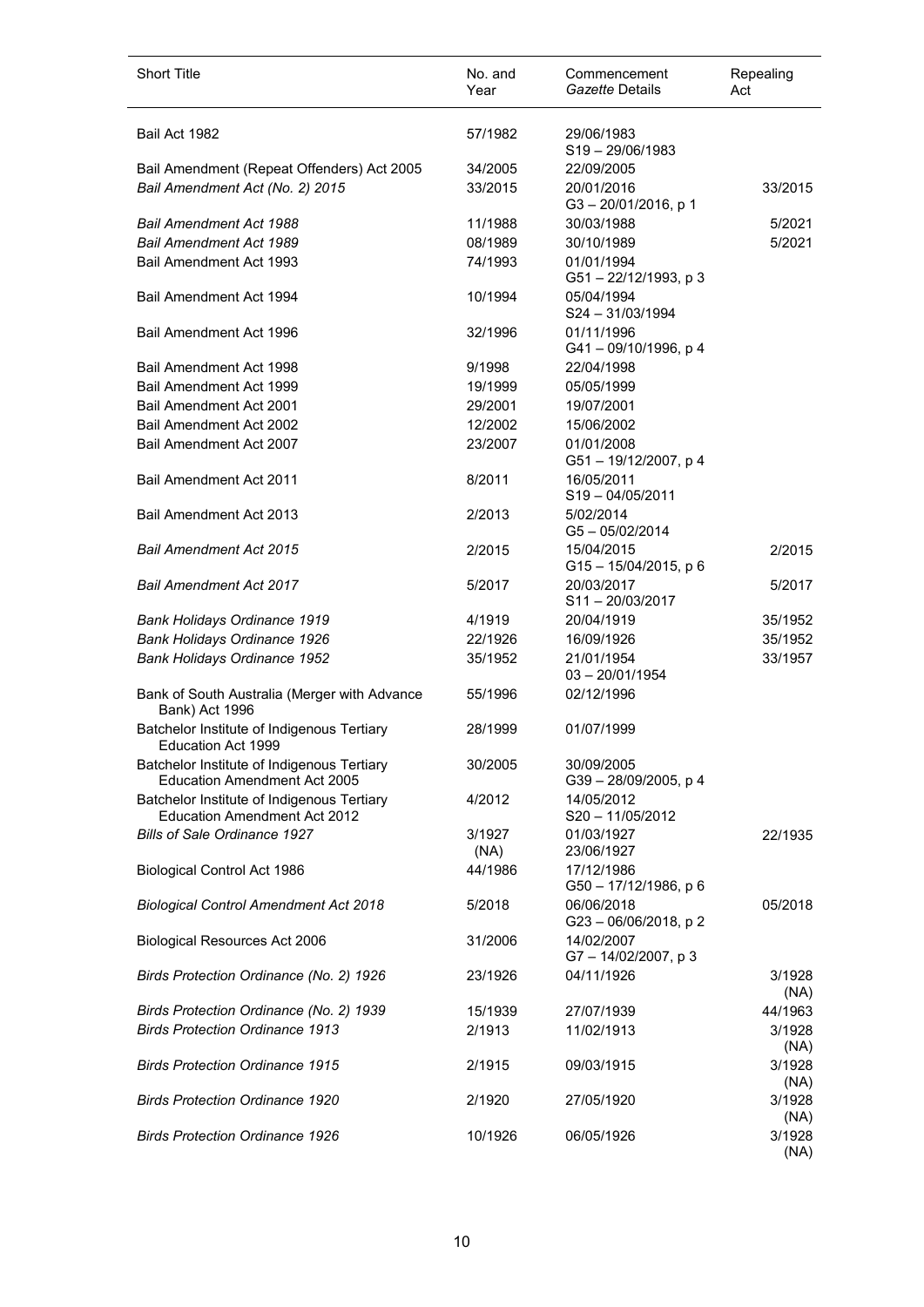| <b>Short Title</b>                                                                           | No. and<br>Year | Commencement<br>Gazette Details      | Repealing<br>Act |
|----------------------------------------------------------------------------------------------|-----------------|--------------------------------------|------------------|
| <b>Birds Protection Ordinance 1928</b>                                                       | 3/1928<br>(NA)  | 01/06/1928<br>25/05/1928             | 44/1963          |
| <b>Birds Protection Ordinance 1929</b>                                                       | 8/1929<br>(NA)  | 16/05/1929                           | 44/1963          |
| <b>Birds Protection Ordinance 1936</b>                                                       | 14/1936         | 29/10/1936                           | 44/1963          |
| <b>Birds Protection Ordinance 1938</b>                                                       | 18/1938         | 22/12/1938                           | 44/1963          |
| <b>Birds Protection Ordinance 1939</b>                                                       | 12/1939         | 25/05/1939                           | 44/1963          |
| <b>Birds Protection Ordinance 1940</b>                                                       | 2/1940          | 01/09/1940<br>16/08/1940             | 44/1963          |
| <b>Birds Protection Ordinance 1959</b>                                                       | 4/1959          | 01/05/1959<br>18 - 29/04/1959        | 44/1963          |
| <b>Births, Deaths and Marriages Registration</b><br>(Consequential Amendments) Act 1996      | 27/1996         | 01/01/1997                           | 39/2005          |
| Births, Deaths and Marriages Registration<br>Act 1996                                        | 26/1996         | 01/01/1997<br>G49-04/12/1996, p 5    |                  |
| Births, Deaths and Marriages Registration<br>Amendment Act 1997                              | 12/1997         | 01/06/1997<br>S17-30/05/1997         |                  |
| Births, Deaths and Marriages Registration and<br><b>Other Legislation Amendment Act 2018</b> | 30/2018         | 20/12/2018                           | 30/2018          |
| Board of Enquiry Ordinance 1929                                                              | 2/1929<br>(NA)  | 14/02/1929                           | 08/1945          |
| <b>Board of Enquiry Ordinance 1933</b>                                                       | 16/1933         | 14/12/1933                           | 8/1945           |
| Board of Enquiry Ordinance 1934                                                              | 21/1934         | 08/11/1934                           | 8/1945           |
| Bonaparte Gas Pipeline (Special Provisions)<br>Act 2007                                      | 35/2007         | 09/01/2008<br>G1-09/01/2008, p 12    |                  |
| Brands Amendment Act (No. 2) 1990                                                            | 3/1990          | 09/05/1990                           | 36/2008          |
| <b>Brands Amendment Act 1990</b>                                                             | 1/1990          | 09/05/1990<br>G18-09/05/1990, p 5    | 36/2008          |
| <b>Brands Amendment Act 1995</b>                                                             | 52/1995         | 28/12/1995                           | 36/2008          |
| <b>Brands Amendment Act 1996</b>                                                             | 53/1996         | 11/12/1996<br>G50-11/12/1996, p3     | 36/2008          |
| <b>Brands Ordinance 1914</b>                                                                 | 1/1914          | 27/08/1914<br>03/09/1914             | 2/1928<br>(NA)   |
| <b>Brands Ordinance 1922</b>                                                                 | 08/1922         | 29/06/1922                           | 2/1928<br>(NA)   |
| <b>Brands Ordinance 1923</b>                                                                 | 16/1923         | 18/10/1923                           | 2/1928<br>(NA)   |
| <b>Brands Ordinance 1928</b>                                                                 | 2/1928<br>(NA)  | 01/04/1929<br>01/02/1929             | 36/2008          |
| <b>Brands Ordinance 1932</b>                                                                 | 21/1932         | 17/11/1932                           | 36/2008          |
| <b>Brands Ordinance 1934</b>                                                                 | 6/1934          | 28/03/1934                           | 36/2008          |
| <b>Brands Ordinance 1936</b>                                                                 | 1/1936          | 06/02/1936                           | 36/2008          |
| Brands Ordinance 1954                                                                        | 18/1954         | 01/02/1956<br>2A-20/01/1956          | 36/2008          |
| Brands Ordinance 1958                                                                        | 4/1958          | 26/06/1958<br>$20 - 25/06/1958$      | 36/2008          |
| Brands Ordinance 1960                                                                        | 4/1960          | 02/09/1960                           | 36/2008          |
| Brands Ordinance 1966                                                                        | 35/1966         | 07/09/1966                           | 36/2008          |
| <b>Brands Ordinance 1967</b>                                                                 | 37/1967         | 08/09/1967                           | 36/2008          |
| <b>Brands Ordinance 1969</b>                                                                 | 37/1969         | 01/04/1970<br>11 - 18/03/1970, p 74  | 36/2008          |
| <b>Brands Ordinance 1974</b>                                                                 | 87/1974         | 01/01/1975<br>49 - 05/12/1974, p 554 | 36/2008          |
| <b>Brands Ordinance 1977</b>                                                                 | 20/1977         | 31/05/1977                           | 36/2008          |
| <b>Buffaloes Control Ordinance 1957</b>                                                      | 5/1957          | 12/04/1957                           | 44/1963          |
| <b>Buffaloes Protection Ordinance 1939</b>                                                   | 10/1939         | 18/05/1939                           | 44/1963          |
| <b>Building Act 1979</b>                                                                     | 54/1979         | 03/08/1979<br>G31-03/08/1979, p 4    | 49/1985          |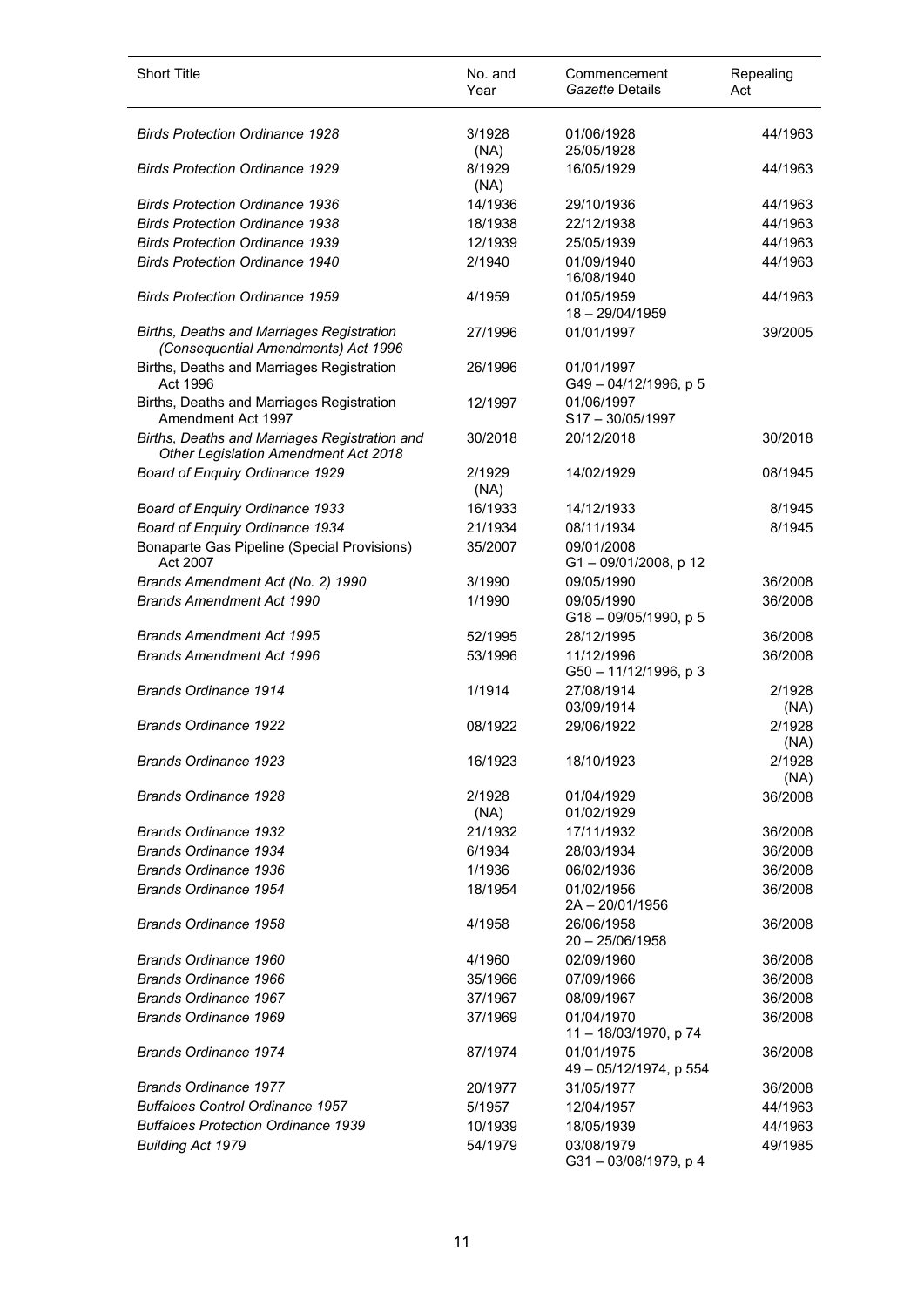| <b>Short Title</b>                                                               | No. and<br>Year | Commencement<br>Gazette Details                                                                                                                                                                    | Repealing<br>Act |
|----------------------------------------------------------------------------------|-----------------|----------------------------------------------------------------------------------------------------------------------------------------------------------------------------------------------------|------------------|
| <b>Building Act 1983</b>                                                         | 31/1983         | 01/06/1984                                                                                                                                                                                         | 29/1993          |
| Building Act 1993                                                                | 29/1993         | G21-30/05/1984, p 8<br>01/09/1993<br>$S72 - 01/09/1993$                                                                                                                                            |                  |
| Building Amendment (Disability Access and Other<br>Matters) Act 2012             | 5/2012          | ss 6(1), 7, 10, 15 and<br>amdt to s 54 in sch: nc;<br>rem: 01/01/2014<br>$S71 - 20/12/2013$                                                                                                        |                  |
| <b>Building Amendment (Occupancy Certification)</b><br>Act 2016                  | 6/2016          | 01/05/2016:<br>S32-29/04/2016                                                                                                                                                                      | 6/2016           |
| Building Amendment (Registration and Other<br>Matters) Act 2012                  | 6/2012          | 01/01/2013<br>S85-28/12/2012                                                                                                                                                                       |                  |
| <b>Building Amendment (Residential Building</b><br>Consumer Protection) Act 2012 | 7/2012          | 01/01/2013<br>S85-28/12/2012                                                                                                                                                                       |                  |
| <b>Building Amendment Act 1987</b>                                               | 1/1987          | 27/05/1987                                                                                                                                                                                         | 29/1993          |
| <b>Building Amendment Act 1989</b>                                               | 68/1989         | 01/03/1991<br>$S15 - 01/03/1991$                                                                                                                                                                   | 29/1993          |
| <b>Building Amendment Act 2003</b>                                               | 42/2003         | 24/11/2004<br>G47 - 24/11/2004, p 5                                                                                                                                                                |                  |
| <b>Building Amendment Act 2004</b>                                               | 65/2004         | ss 17 (ins pt 4C)<br>and 21: nc (rep by Act<br>No. 7/2012);<br>ss 5(d), 9, 16 - 20, 22<br>to 29, 33 and 35:<br>03/07/2006<br>$S15 - 03/07/2006$ , p 1;<br>rem: 14/12/2005<br>G50 - 14/12/2005, p 4 |                  |
| <b>Building Amendment Act 2005</b>                                               | 8/2005          | ss 27 and 30: nc;<br>pts 1 and 3:<br>17/03/2005;<br>rem: 14/12/2005<br>G50 - 14/12/2005, p 5;<br>s 26: 03/07/2006<br>$S15 - 03/07/2006$ , p 1;<br>s 29(2) and (3):<br>03/07/2006                   | 6/2016           |
| <b>Building Legislation Amendment Act 2010</b>                                   | 22/2010         | 25/08/2010<br>G34-25/08/2010, p7                                                                                                                                                                   | 22/2010          |
| Building Ordinance (No. 2) 1972                                                  | 50/1972         | 31/08/1972                                                                                                                                                                                         | 31/1983          |
| <b>Building Ordinance 1955</b>                                                   | 22/1955         | 25/11/1960<br>$50 - 25/11/1960$                                                                                                                                                                    | 31/1983          |
| <b>Building Ordinance 1961</b>                                                   | 9/1962          | 04/04/1962<br>15-04/04/1962, p 56                                                                                                                                                                  | 49/1985          |
| <b>Building Ordinance 1964</b>                                                   | 15/1964         | 09/04/1964                                                                                                                                                                                         | 31/1983          |
| <b>Building Ordinance 1967</b>                                                   | 21/1967         | 22/06/1967                                                                                                                                                                                         | 31/1983          |
| <b>Building Ordinance 1972</b>                                                   | 14/1972         | 28/06/1972<br>26 - 28/06/1972, p 228                                                                                                                                                               | 31/1983          |
| <b>Building Ordinance 1977</b>                                                   | 52/1977         | 09/12/1977                                                                                                                                                                                         | 31/1983          |
| <b>Building Societies Act 1980</b>                                               | 32/1980         | 19/03/1980                                                                                                                                                                                         | 01/1982          |
| <b>Building Societies Act 1981</b>                                               | 1/1982          | 07/05/1982<br>G18-07/05/1982, p 3                                                                                                                                                                  | 41/1998          |
| <b>Building Societies Act Repeal Act 1998</b>                                    | 41/1998         | 27/05/1998                                                                                                                                                                                         | 41/1998          |
| <b>Building Societies Amendment Act 1985</b>                                     | 76/1985         | 25/06/1986<br>G25-25/06/1986, p7                                                                                                                                                                   | 41/1998          |
| <b>Building Societies Amendment Act 1991</b>                                     | 3/1991          | 28/03/1991<br>S20-28/03/1991                                                                                                                                                                       | 41/1998          |
| <b>Building Societies Ordinance 1977</b>                                         | 40/1977         | 18/08/1977                                                                                                                                                                                         | 01/1982          |
| <b>Buildings and Services Ordinance 1948</b>                                     | 5/1948          | nc                                                                                                                                                                                                 | 34/1952          |
| <b>Buildings and Services Ordinance 1949</b>                                     | 21/1949         | 20/12/1949                                                                                                                                                                                         | 34/1952          |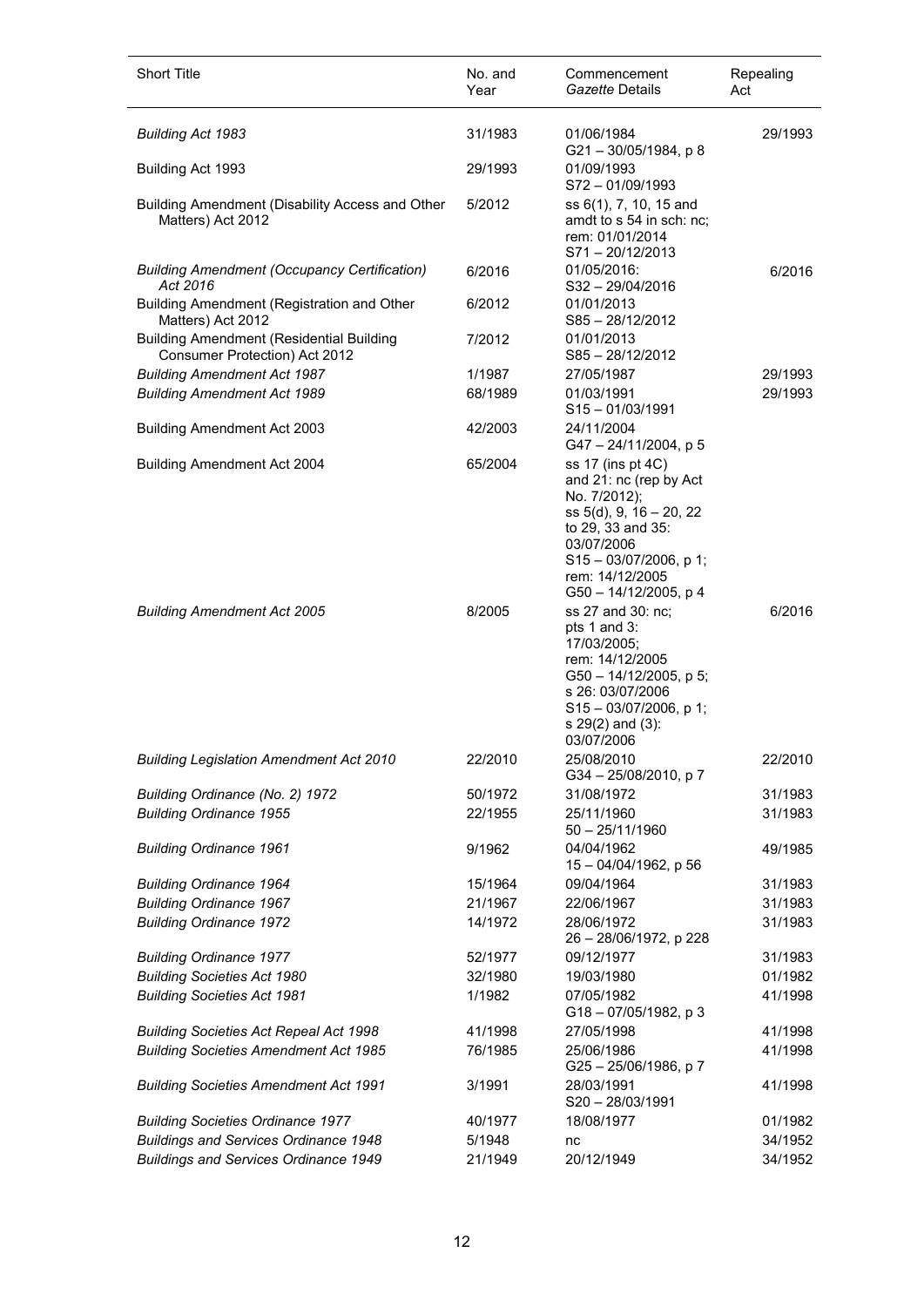| <b>Short Title</b>                                                              | No. and<br>Year | Commencement<br>Gazette Details                                                                       | Repealing<br>Act |
|---------------------------------------------------------------------------------|-----------------|-------------------------------------------------------------------------------------------------------|------------------|
| <b>Buildings Ordinance 1936</b>                                                 | 3/1936          | 21/03/1936<br>20/03/1936                                                                              | 22/1955          |
| <b>Buildings Ordinance 1957</b>                                                 | 14/1957         | 12/04/1957                                                                                            | 4/1967           |
| <b>Bush Fires Control Ordinance 1965</b>                                        | 45/1965         | 02/02/1966<br>05-02/02/1966, p 17                                                                     | 33/1980          |
| <b>Bush Fires Control Ordinance 1966</b>                                        | 36/1966         | 07/09/1966                                                                                            | 33/1980          |
| <b>Bush Fires Control Ordinance 1967</b>                                        | 23/1967         | 22/06/1967                                                                                            | 33/1980          |
| <b>Bush Fires Control Ordinance 1968</b>                                        | 32/1968         | 18/06/1968                                                                                            | 33/1980          |
| <b>Bush Fires Control Ordinance 1970</b>                                        | 19/1970         | 13/05/1970                                                                                            | 33/1980          |
| <b>Bush Fires Control Ordinance 1976</b>                                        | 31/1976         | 08/09/1976                                                                                            | 33/1980          |
| <b>Bushfires Act 1980</b>                                                       | 33/1980         | 13/06/1980<br>G24 - 13/06/1980, p 12                                                                  | 14/2016          |
| <b>Bushfires Amendment Act 1982</b>                                             | 26/1982         | 16/06/1982                                                                                            | 14/2016          |
| <b>Bushfires Amendment Act 1984</b>                                             | 32/1984         | 10/10/1984<br>G40 - 10/10/1984, p 4                                                                   | 14/2016          |
| <b>Bushfires Amendment Act 1985</b>                                             | 70/1985         | 24/12/1985                                                                                            | 14/2016          |
| <b>Bushfires Amendment Act 1988</b>                                             | 25/1988         | 01/09/1988                                                                                            | 14/2016          |
| <b>Bushfires Amendment Act 1989</b>                                             | 48/1989         | 08/11/1989<br>G44-08/11/1989, p 3                                                                     | 14/2016          |
| <b>Bushfires Amendment Act 1992</b>                                             | 13/1992         | 23/04/1992                                                                                            | 14/2016          |
| <b>Bushfires Amendment Act 2003</b>                                             | 6/2004          | 07/01/2004                                                                                            | 14/2016          |
| <b>Bushfires Management Act 2016</b>                                            | 14/2016         | 01/11/2016<br>$S111 - 27/10/2016$                                                                     |                  |
| <b>Bushfires Ordinance 1919</b>                                                 | 2/1919          | 11/06/1926<br>18/06/1926                                                                              | 45/1965          |
| <b>Business Franchise (Suspension of Operation)</b><br>Act 1998                 | 94/1998         | 01/02/1999                                                                                            | 39/2005          |
| Business Franchise (Tobacco) Act 1981                                           | 67/1981         | 01/09/1981                                                                                            | 39/2005          |
| <b>Business Franchise (Tobacco) Amendment</b><br>Act 1984                       | 49/1984         | 28/08/1984                                                                                            | 39/2005          |
| <b>Business Franchise (Tobacco) Amendment</b><br>Act 1985                       | 25/1985         | 04/06/1985                                                                                            | 39/2005          |
| <b>Business Franchise (Tobacco) Amendment</b><br>Act 1987                       | 27/1987         | 01/07/1987                                                                                            | 39/2005          |
| Business Franchise Amendment Act (No. 2) 1989                                   | 43/1989         | ss 4 and 5: 26/07/1989:<br>rem: 22/08/1989                                                            | 39/2005          |
| Business Franchise Amendment Act (No. 2) 1993                                   | 54/1993         | ss 6 and 9: 19/08/1993;<br>rem: 01/12/1993<br>G48-01/12/1993, p 5                                     | 39/2005          |
| <b>Business Franchise Amendment Act 1988</b>                                    | 44/1988         | 15/09/1988                                                                                            | 39/2005          |
| <b>Business Franchise Amendment Act 1989</b>                                    | 5/1989          | 26/07/1989<br>G29-26/07/1989, p 6                                                                     | 39/2005          |
| <b>Business Franchise Amendment Act 1990</b>                                    | 46/1990         | 21/08/1990                                                                                            | 39/2005          |
| <b>Business Franchise Amendment Act 1991</b>                                    | 23/1991         | 01/07/1991                                                                                            | 39/2005          |
| <b>Business Franchise Amendment Act 1992</b>                                    | 48/1992         | 18/09/1992                                                                                            | 39/2005          |
| <b>Business Franchise Amendment Act 1993</b>                                    | 53/1993         | 31/08/1994                                                                                            | 39/2005          |
| <b>Business Franchise Amendment Act 1995</b>                                    | 30/1995         | 26/06/1995                                                                                            | 39/2005          |
| <b>Business Names (National Uniform Legislation)</b><br>Implementation Act 2012 | 8/2012          | pts 3 and 4: 28/05/2012<br>(Cth proclamation<br>F2012L00891:<br>19/04/2012);<br>rem: 27/04/2012 (s 2) |                  |
| <b>Business Names (National Uniform Legislation)</b><br>Request Act 2011        | 31/2011         | 21/12/2011<br>G51-21/12/2011, P2                                                                      |                  |
| <b>Business Names Act 2007</b>                                                  | 1/2007          | 22/08/2007<br>G34 - 22/08/2007, p 7                                                                   | 8/2012           |
| <b>Business Names Amendment Act 1990</b>                                        | 58/1990         | 01/01/1991                                                                                            | 1/2007           |
| <b>Business Names Ordinance 1935</b>                                            | 12/1935         | 08/08/1935                                                                                            | 37/1963          |
| <b>Business Names Ordinance 1961</b>                                            | 7/1962          | 30/01/1962                                                                                            | 37/1963          |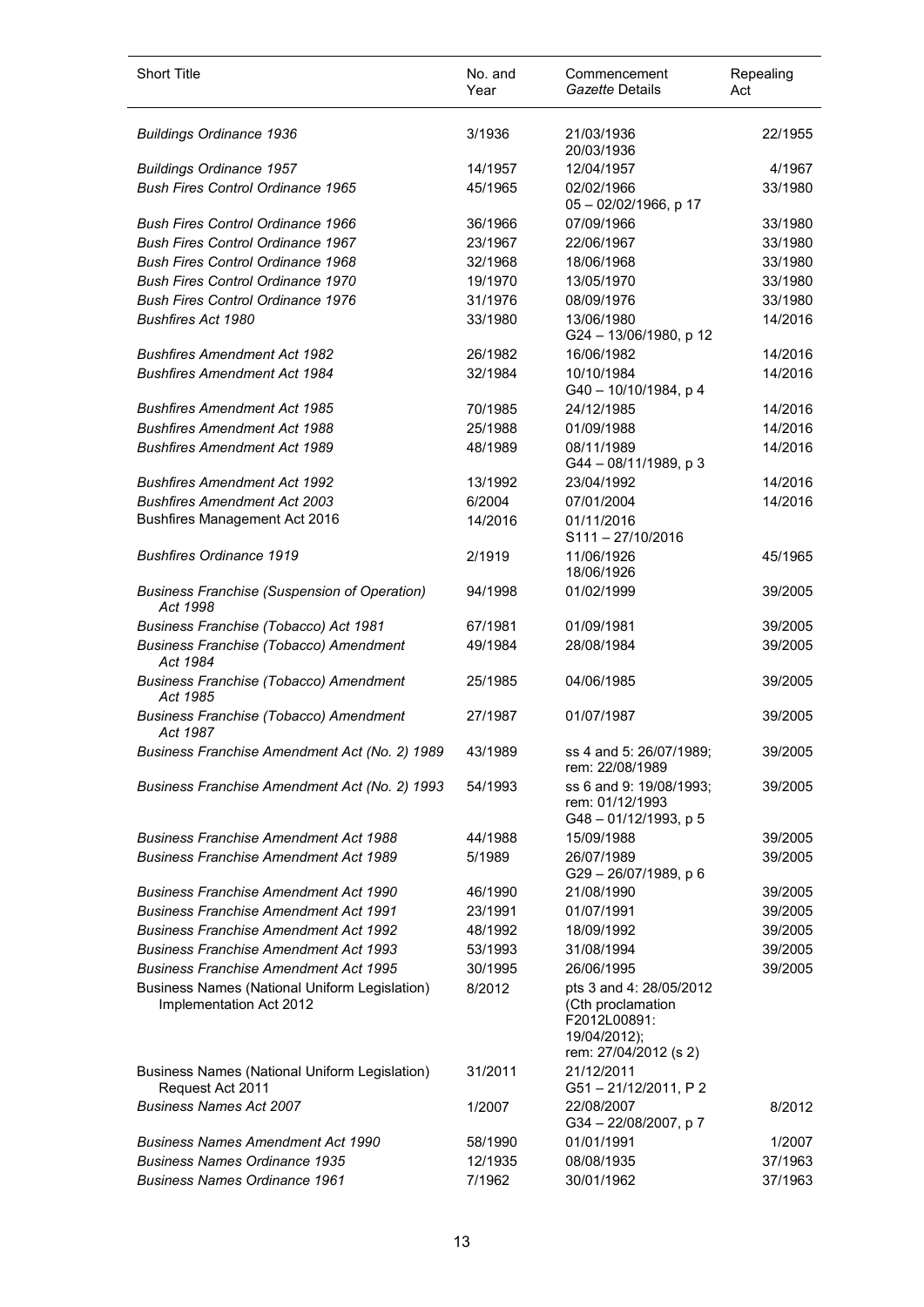| <b>Short Title</b>                                                                                | No. and<br>Year | Commencement<br>Gazette Details                                                                                                                                                                                                                                                                                                                                                         | Repealing<br>Act              |
|---------------------------------------------------------------------------------------------------|-----------------|-----------------------------------------------------------------------------------------------------------------------------------------------------------------------------------------------------------------------------------------------------------------------------------------------------------------------------------------------------------------------------------------|-------------------------------|
| <b>Business Names Ordinance 1962</b>                                                              | 37/1963         | 01/07/1963<br>$26A - 01/07/1963$ ,<br>p 132A                                                                                                                                                                                                                                                                                                                                            | 1/2007                        |
| <b>Business Names Ordinance 1963</b>                                                              | 53/1963         | 01/07/1963                                                                                                                                                                                                                                                                                                                                                                              | 1/2007                        |
| <b>Business Names Ordinance 1968</b>                                                              | 2/1968          | 03/04/1968                                                                                                                                                                                                                                                                                                                                                                              | 1/2007                        |
| Business Tenancies (Fair Dealings) Act 2003                                                       | 55/2003         | 15 - 03/04/1968, p 90<br>01/07/2004<br>$G9 - 03/03/2004$ , p 5                                                                                                                                                                                                                                                                                                                          |                               |
| Cancer (Registration) Act 1988                                                                    | 64/1988         | 01/03/1991<br>G8-27/02/1991, p 6                                                                                                                                                                                                                                                                                                                                                        | 24/2009                       |
| Cancer (Registration) Act 2009                                                                    | 24/2009         | 01/09/2010<br>G35-01/09/2010, p3                                                                                                                                                                                                                                                                                                                                                        |                               |
| Caravan Parks Act 2012                                                                            | 1/2012          | ss 21 and 22: 21/03/12;<br>rem: 01/05/12                                                                                                                                                                                                                                                                                                                                                |                               |
| Caravan Parks Act Repeal Act 2000                                                                 | 65/2000         | 31/07/2002<br>G30-31/07/2002, p3                                                                                                                                                                                                                                                                                                                                                        | 65/2000                       |
| Caravan Parks Amendment Act 1981                                                                  | 105/1981        | 01/05/1982                                                                                                                                                                                                                                                                                                                                                                              | 65/2000                       |
| Caravan Parks Ordinance (No. 2) 1975                                                              | 9/1975          | 24/03/1975                                                                                                                                                                                                                                                                                                                                                                              | 65/2000                       |
| Caravan Parks Ordinance 1975                                                                      | 03/1975         | 12/03/1975                                                                                                                                                                                                                                                                                                                                                                              | 65/2000                       |
| Care and Protection of Children (Children's<br>Commissioner) Amendment Act 2011                   | 9/2011          | 01/07/2011<br>$S32 - 20/06/2011$                                                                                                                                                                                                                                                                                                                                                        |                               |
| Care and Protection of Children Act 2007                                                          | 37/2007         | Ch 1 and pts 3.3<br>and 5.1: 07/05/2008<br>$G18 - 07/05/2008$ , p 4;<br>Ch 2 (exc pt 2.1, div 6<br>and s 127), Ch 3,<br>pts 3.1 and 3.2 (exc<br>s 187) and Ch 5,<br>pts 5.2 to 5.6:<br>08/12/2008<br>G47-26/11/2008, p6;<br>Ch 4: 09/06/2009<br>$S27 - 01/06/2009$ ;<br>Ch 2, pt 2.1, div 6:<br>18/08/2012<br>S43-18/08/2010;<br>s 187: 01/07/2011<br>$S32 - 20/06/2011$ ;<br>s 127: nc |                               |
| Care and Protection of Children Amendment<br>(Charter of Rights) Act 2012                         | 2/2014          | 25/06/2014<br>$G25 - 25/06/2014$ , p 1                                                                                                                                                                                                                                                                                                                                                  | 2/2014                        |
| Care and Protection of Children Amendment<br>(Information Sharing) Act 2012                       | 9/2012          | 01/07/2012                                                                                                                                                                                                                                                                                                                                                                              |                               |
| Care and Protection of Children Amendment<br>(Legal Representation and Other Matters)<br>Act 2013 | 32/2013         | 01/01/2014<br>$S72 - 23/12/2013$                                                                                                                                                                                                                                                                                                                                                        | 32/2013                       |
| Care and Protection of Children Amendment<br>Act 2009                                             | 23/2009         | 01/09/2009                                                                                                                                                                                                                                                                                                                                                                              |                               |
| Care and Protection of Children Amendment<br>Act 2015                                             | 3/2015          | 01/07/2015<br>G22-03/06/2015, p 1                                                                                                                                                                                                                                                                                                                                                       | 3/2015                        |
| Care and Protection of Children Amendment<br>Act 2019                                             | 24/2019         | 02/03/2020<br>$G5 - 05/02/2020$ , p 2                                                                                                                                                                                                                                                                                                                                                   | 24/2019                       |
| Carers Recognition Act 2006                                                                       | 22/2006         | 29/11/2006<br>G48-29/11/2006, p2                                                                                                                                                                                                                                                                                                                                                        |                               |
| Casino Development Act 1978                                                                       | 133/1978        | 21/12/1978                                                                                                                                                                                                                                                                                                                                                                              | $G43 -$<br>31/10/1984,<br>p 4 |
| Casino Development Amendment Act 1984                                                             | 24/1984         | 20/07/1984                                                                                                                                                                                                                                                                                                                                                                              | $G43 -$<br>31/10/1984,<br>p 4 |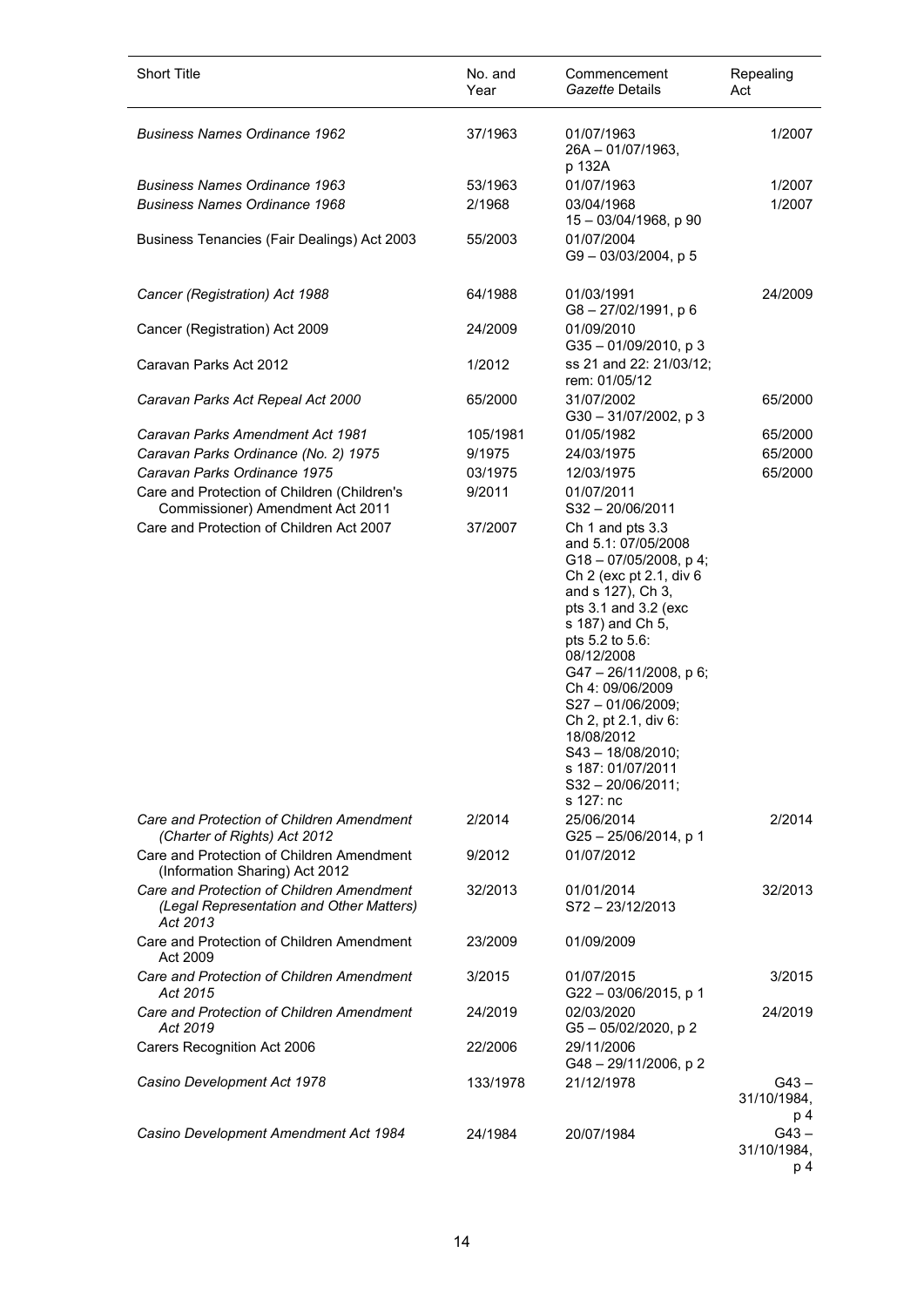| <b>Short Title</b>                                                                       | No. and<br>Year     | Commencement<br>Gazette Details                    | Repealing<br>Act      |
|------------------------------------------------------------------------------------------|---------------------|----------------------------------------------------|-----------------------|
| Casino Licence and Control Act 1979                                                      | 62/1979             | 29/06/1979<br>G26 - 29/06/1979, p 1                | $S51 -$<br>27/09/1984 |
| Casino Licence and Control Amendment Act 1984                                            | 23/1984             | 20/07/1984                                         | $S51 -$<br>27/09/1984 |
| Casino Licensing and Control Act 1984                                                    | 22/1984             | 20/07/1984                                         | 56/1993               |
| Casino Licensing and Control Amendment<br>Act 1989                                       | 56/1989             | 08/11/1989<br>G44 - 08/11/1989, p 3                | 56/1993               |
| Casino Licensing and Control Amendment<br>Act 1991                                       | 20/1991             | 01/07/1991                                         | 56/1993               |
| Catholic Church in the Northern Territory Act 1979                                       | 119/1979            | 15/10/1979                                         |                       |
| Cemeteries Act 1979                                                                      | 92/1979             | 10/08/1979                                         |                       |
| Cemeteries Amendment Act 1999                                                            | 57/1999             | 01/01/2002<br>G50 - 19/12/2001, p 3                |                       |
| Cemeteries Amendment Act 2000                                                            | 68/2000             | 01/01/2002<br>G50 - 19/12/2001, p 3                |                       |
| Cemeteries Amendment Act 2005                                                            | 35/2005             | 21/10/2005                                         |                       |
| Cemeteries Ordinance 1952                                                                | 18/1952             | 08/03/1967<br>$14 - 08/03/1967$                    |                       |
| Cemeteries Ordinance 1955                                                                | 7/1955              | 22/06/1955                                         |                       |
| Cemeteries Ordinance 1963                                                                | 47/1963             | 08/03/1967                                         |                       |
| Cemeteries Ordinance 1964                                                                | 36/1964             | 08/03/1967                                         |                       |
| Cemeteries Ordinance 1966                                                                | 46/1966             | 08/03/1967                                         |                       |
| Cemeteries Ordinance 1971                                                                | 4/1971              | 24/03/1971                                         |                       |
| Cemeteries Ordinance 1977<br>Cemeteries Ordinance 1978                                   | 47/1977<br>109/1978 | 09/09/1977                                         |                       |
| Charles Darwin University Act 2003                                                       | 45/2003             | 01/02/1979<br>s 51: 29/08/2003;<br>rem: 05/11/2003 |                       |
| Charles Darwin University Amendment Act 2005                                             | 31/2005             | G44 - 05/11/2003, p 3<br>30/09/2005                |                       |
|                                                                                          |                     | $G39 - 28/09/2005$ , p 5                           |                       |
| Child Protection (Offender Reporting and<br>Registration) Act 2004                       | 60/2004             | 12/01/2005<br>G2-12/01/2005, p2                    |                       |
| Child Protection (Offender Reporting and<br>Registration) Legislation Amendment Act 2010 | 43/2010             | 30/03/2011<br>G13-30/03/2011, p 13                 |                       |
| Child Welfare Amendment Act (No. 2) 1982                                                 | 58/1982             | 29/06/1983                                         | 76/1983               |
| Child Welfare Amendment Act 1980                                                         | 16/1981             | 09/01/1981                                         | 76/1983               |
| <b>Child Welfare Amendment Act 1982</b>                                                  | 38/1982             | 28/06/1982                                         | 76/1983               |
| Child Welfare Ordinance (No. 2) 1967                                                     | 53/1967             | 20/12/1967<br>63 - 20/12/1967, p 328               | 76/1983               |
| Child Welfare Ordinance (No. 2) 1971                                                     | 15/1971             | 30/06/1971                                         | 76/1983               |
| Child Welfare Ordinance 1958                                                             | 20/1958             | 02/02/1959<br>4A-02/02/1959                        | 76/1983               |
| Child Welfare Ordinance 1960                                                             | 21/1960             | 21/12/1960                                         | 76/1983               |
| Child Welfare Ordinance 1964                                                             | 53/1964             | 18/09/1964                                         | 76/1983               |
| Child Welfare Ordinance 1965                                                             | 27/1965             | 16/08/1965                                         | 76/1983               |
| Child Welfare Ordinance 1967                                                             | 16/1967             | 22/06/1967                                         | 76/1983               |
| Child Welfare Ordinance 1969                                                             | 5/1969              | 18/06/1969                                         | 76/1983               |
| Child Welfare Ordinance 1971                                                             | 5/1971              | 24/03/1971                                         | 76/1983               |
| Child Welfare Ordinance 1973                                                             | 72/1973             | 28/02/1974<br>8-21/02/1974, p 86                   | 76/1983               |
| Children's Commissioner Act 2013                                                         | 33/2013             | 01/01/2014<br>S72-23/12/2013                       |                       |
| Choice of Law (Limitation Periods) Act 1994                                              | 45/1994             | 07/11/1994<br>G44 - 02/11/1994, p 5                |                       |
| Church Lands Leases Ordinance 1947                                                       | 5/1947              | 28/08/1947                                         | 59/1980               |
| Church Lands Leases Ordinance 1952                                                       | 38/1952             | 29/10/1952                                         | 59/1980               |
| Church Lands Leases Ordinance 1956                                                       | 34/1956             | 19/09/1956<br>37 - 19/09/1956                      | 59/1980               |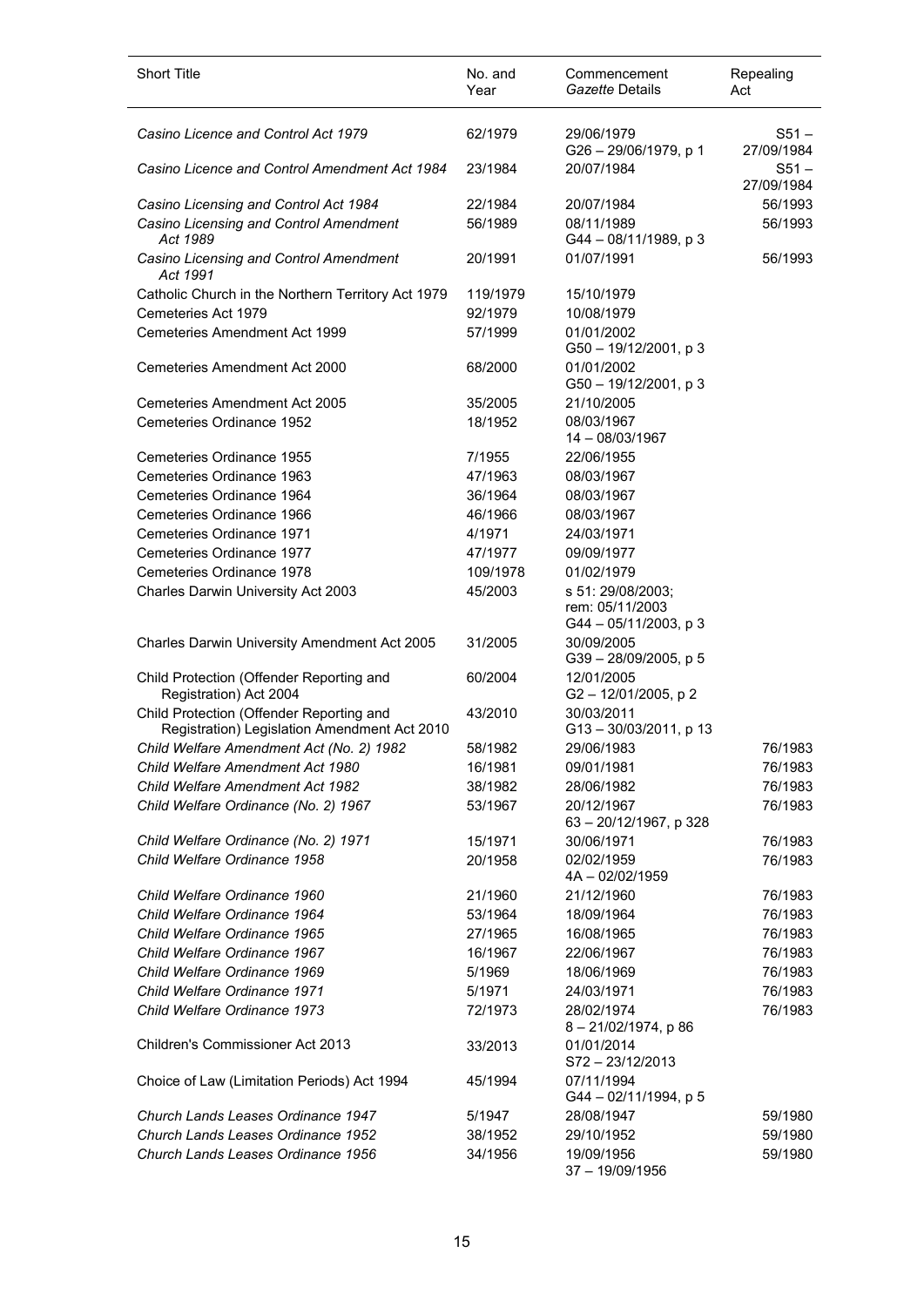| <b>Short Title</b>                                                                    | No. and<br>Year | Commencement<br>Gazette Details                          | Repealing<br>Act |
|---------------------------------------------------------------------------------------|-----------------|----------------------------------------------------------|------------------|
| Church Lands Leases Ordinance 1961                                                    | 22/1961         | 23/05/1961                                               | 59/1980          |
| Church Lands Leases Ordinance 1963                                                    | 63/1963         | 15/08/1963                                               | 59/1980          |
| Church Lands Leases Ordinance 1977                                                    | 44/1977         | 06/09/1977                                               | 59/1980          |
| Church Lands Leases Ordinance 1979                                                    | 51/1979         | 03/08/1979<br>G31-03/08/1979, p 4                        | 59/1980          |
| Church of England in Australia Constitution<br>Ordinance 1975                         | 26/1976         | 28/06/1978                                               |                  |
| Cigarette Containers (Labelling) Amendment<br>Act 1986                                | 7/1986          | 15/06/1987<br>S42 - 15/06/1987                           | 47/1992          |
| Cigarette Containers (Labelling) Ordinance 1972                                       | 68/1972         | 01/01/1973<br>51 - 20/12/1972, p 462                     | 47/1992          |
| Claims by and against the Government<br>Amendment Act 1982                            | 59/1982         | 29/06/1983                                               | 51/1993          |
| Claims by and against the Government<br>Ordinance 1978                                | 46/1978         | 01/07/1978                                               | 51/1993          |
| Classification of Publications Act 1979                                               | 135/1979        | 14/11/1980<br>G45-07/11/1980, p 1                        | 07/1985          |
| <b>Classification of Publications Act 1985</b>                                        | 7/1985          | ss 5, 6, 25 and 26:<br>01/05/1985<br>G17-01/05/1985, p7; |                  |
|                                                                                       |                 | rem: 01/06/1986<br>$S26 - 28/05/1986$                    |                  |
| <b>Classification of Publications Amendment</b><br>Act 1982                           | 28/1982         | 16/06/1982                                               | 07/1985          |
| <b>Classification of Publications Amendment</b><br>Act 1991                           | 63/1991         | 12/08/1992<br>G32 - 12/08/1992, p 3                      |                  |
| <b>Classification of Publications and Films</b><br>Amendment Act 1992                 | 82/1992         | 01/01/1993<br>$S66 - 24/12/1992$ , p 3                   |                  |
| <b>Classification of Publications and Films</b><br>Amendment Act 1993                 | 10/1993         | 01/05/1993<br>$S42 - 30/04/1993$                         |                  |
| Classification of Publications and Films<br>Amendment Act 1994                        | 18/1994         | 01/06/1994<br>$S35 - 20/05/1994$                         |                  |
| <b>Classification of Publications and Films</b><br>Amendment Act 1995                 | 53/1995         | 01/01/1996                                               |                  |
| Classification of Publications, Films and Computer<br>Games Amendment Act 2002        | 1/2002          | 22/03/2002                                               |                  |
| Classification of Publications, Films and Computer<br><b>Games Amendment Act 2005</b> | 21/2005         | 26/05/2005                                               |                  |
| Classification of Publications, Films and Computer<br>Games Amendment Act 2008        | 25/2008         | 01/07/2009<br>G25 - 24/06/2009, p 2                      |                  |
| Classification of Publications, Films and Computer<br>Games Amendment Act 2012        | 29/2012         | 01/01/2013                                               |                  |
| Classification of Publications, Films and Computer<br>Games Amendment Act 2017        | 1/2017          | 10/03/2017<br>S6-13/03/2017                              | 1/2017           |
| Closing of Roads Ordinance 1918                                                       | 15/1918         | 28/11/1918                                               | 08/1953          |
| Coal Amendment Act 1985                                                               | 64/1985         | 28/01/1986                                               | 27/1991          |
| Coal Amendment Act 1986                                                               | 63/1986         | 19/12/1986                                               | 27/1991          |
| Coal Ordinance 1969                                                                   | 61/1969         | 24/12/1969<br>52 - 24/12/1969, p 421                     | 27/1991          |
| Coal Ordinance 1978                                                                   | 114/1978        | 01/02/1979                                               | 27/1991          |
| Cobourg Peninsula Aboriginal Land and<br>Sanctuary Act 1981                           | 64/1981         | 03/09/1981<br>$S17 - 03/09/1981$                         |                  |
| Cobourg Peninsula Aboriginal Land and<br>Sanctuary Amendment Act 1996                 | 3/1996          | 19/04/1996<br>S9-19/04/1996                              |                  |
| <b>Commercial and Private Agents Licensing</b><br>Act 1979                            | 41/1979         | 12/09/1980<br>G37-12/09/1980, p2                         |                  |
| <b>Commercial and Private Agents Licensing</b><br>Amendment Act 1981                  | 21/1981         | 25/03/1981                                               | 5/2021           |
| <b>Commercial and Private Agents Licensing</b><br>Amendment Act 2000                  | 49/2000         | 01/12/2001<br>G47 - 28/11/2001, p 2                      |                  |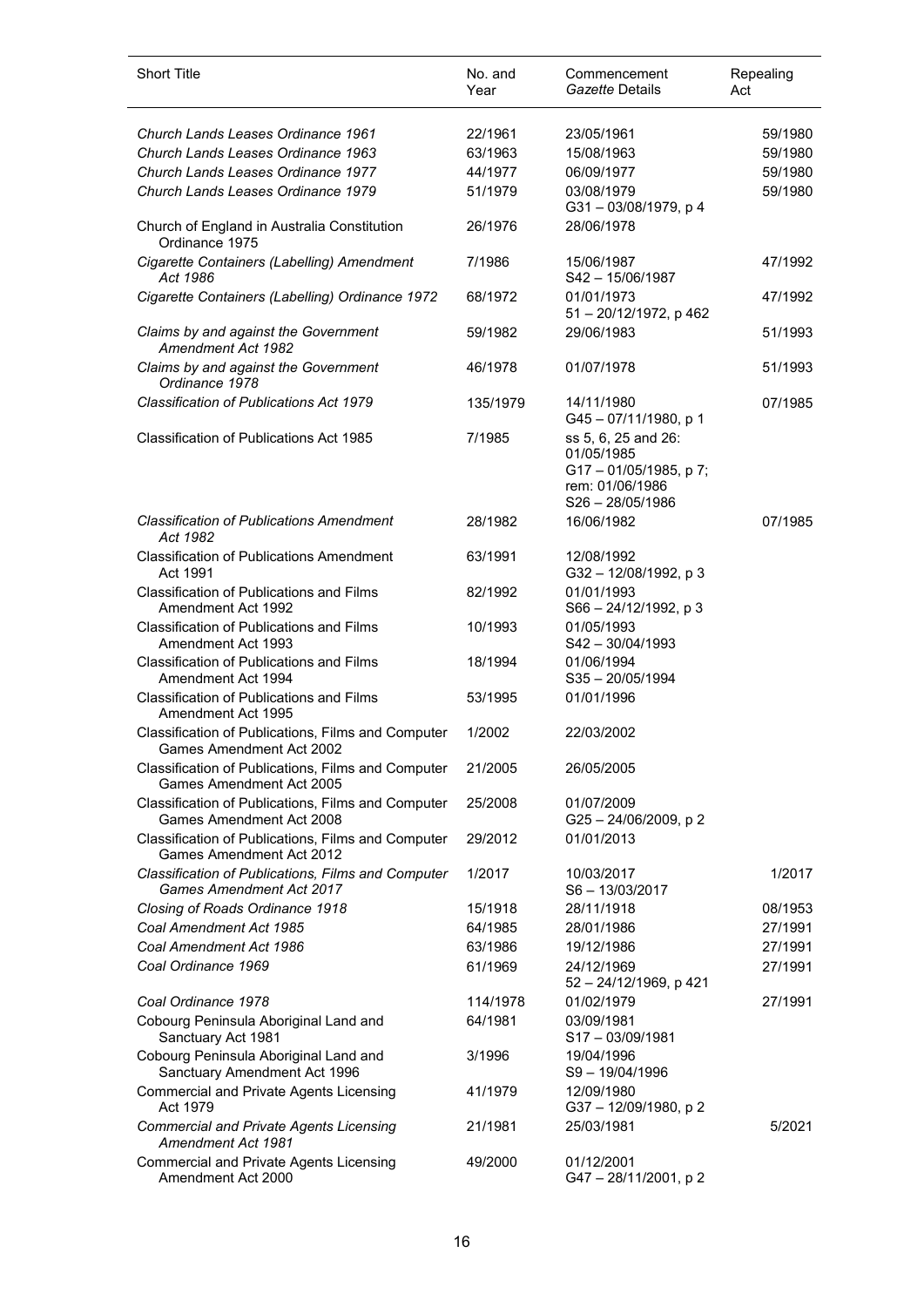| <b>Short Title</b>                                                            | No. and<br>Year | Commencement<br>Gazette Details                                                                                                                                             | Repealing<br>Act |
|-------------------------------------------------------------------------------|-----------------|-----------------------------------------------------------------------------------------------------------------------------------------------------------------------------|------------------|
| <b>Commercial Arbitration (National Uniform</b><br>Legislation) Act 2011      | 23/2011         | 01/08/2012<br>G26-27/06/2012, p 4                                                                                                                                           |                  |
| <b>Commercial Arbitration Act 1985</b>                                        | 50/1985         | 01/11/1985<br>$G43 - 30/10/1985$ , p 2                                                                                                                                      | 23/2011          |
| <b>Commercial Arbitration Amendment Act 1991</b>                              | 4/1991          | 01/04/1991<br>$S19 - 25/03/1991$                                                                                                                                            | 23/2011          |
| Commercial Passenger (Road) Transport<br>(Consequential Amendments) Act 2003  | 41/2003         | 01/08/2003<br>G30-30/07/2003, p 2                                                                                                                                           |                  |
| Commercial Passenger (Road) Transport<br>Act 1991                             | 34/1991         | 27/10/1992<br>G42-21/10/1992, p2                                                                                                                                            |                  |
| Commercial Passenger (Road) Transport<br>Amendment Act (No. 2) 2003           | 40/2003         | ss 22 (ext ins s 37V(2))<br>and 26: 01/10/2003<br>G38-24/09/2003, p 2;<br>s 22 ins s 37V(2):<br>10/01/2007<br>G2-10/01/2007, p4;<br>rem: 01/08/2003<br>G30-30/07/2003, p 13 |                  |
| Commercial Passenger (Road) Transport<br>Amendment Act (No. 2) 1992           | 59/1992         | 22/10/1992                                                                                                                                                                  |                  |
| Commercial Passenger (Road) Transport<br>Amendment Act 1992                   | 29/1992         | 09/06/1992                                                                                                                                                                  |                  |
| Commercial Passenger (Road) Transport<br>Amendment Act 1998                   | 83/1998         | 01/01/1999                                                                                                                                                                  |                  |
| Commercial Passenger (Road) Transport<br>Amendment Act 2000                   | 05/2000         | 01/01/2000                                                                                                                                                                  |                  |
| Commercial Passenger (Road) Transport<br>Amendment Act 2003                   | 1/2003          | 01/03/2003<br>$S3 - 28/02/2003$                                                                                                                                             |                  |
| <b>Commercial Passenger Vehicles Legislation</b><br>Amendment Act 2006        | 3/2006          | 08/03/2006                                                                                                                                                                  | 4/2007           |
| Commission of Inquiry (Chamberlain Convictions)<br>Act 1986                   | 1/1986          | 01/04/1986                                                                                                                                                                  | 12/2003          |
| Commission of Inquiry (Deaths in Custody)<br>Act 1987                         | 57/1987         | 21/12/1987<br>S79 - 15/12/1987                                                                                                                                              | 33/2019          |
| Commission of Inquiry (Deaths in Custody)<br>Amendment Act 1988               | 21/1988         | 15/06/1988                                                                                                                                                                  | 33/2019          |
| Commission of Inquiry (Deaths in Custody)<br>Amendment Act 1989               | 17/1989         | 15/06/1989                                                                                                                                                                  | 33/2019          |
| <b>Commissioners for Affidavits Validation</b><br>Ordinance 1925              | 18/1925         | 05/11/1925                                                                                                                                                                  | 23/1939          |
| <b>Community Housing Providers (National Uniform</b><br>Legislation) Act 2013 | 37/2013         | 22/01/2014<br>$G3 - 22/01/2014$ , p 3                                                                                                                                       |                  |
| Community Justice Centre Act 2005                                             | 40/2005         | 22/02/2006<br>$G8 - 22/02/2006$ , p 5                                                                                                                                       |                  |
| Community Welfare Act 1983                                                    | 76/1983         | 20/04/1984<br>S14-30/03/1984                                                                                                                                                | 37/2007          |
| Community Welfare Amendment Act 1989                                          | 70/1989         | 12/12/1989                                                                                                                                                                  | 37/2007          |
| Community Welfare Amendment Act 1995                                          | 54/1995         | 01/08/1996                                                                                                                                                                  | 37/2007          |
| Community Welfare Amendment Act 1999                                          | 6/1999          | 22/12/1999<br>G50 - 22/12/1999, p 4                                                                                                                                         | 37/2007          |
| <b>Community Welfare Amendment Act 2002</b>                                   | 61/2002         | 09/12/2002<br>S24-09/12/2002                                                                                                                                                | 37/2007          |
| Companies (Acquisition of Shares) (Application of<br>Laws) Act 1986           | 15/1986         | 01/07/1986                                                                                                                                                                  | 19/2001          |
| Companies (Administration) Act 1986                                           | 17/1986         | 01/07/1986                                                                                                                                                                  | 19/2001          |
| Companies (Application of Laws) Act 1986                                      | 13/1986         | 01/07/1986                                                                                                                                                                  | 19/2001          |
| Companies (Application of Laws) Amendment<br>Act 1986                         | 68/1986         | 01/07/1986                                                                                                                                                                  | 19/2001          |
| Companies (Application of Laws) Amendment<br>Act 1987                         | 25/1987         | 01/07/1986                                                                                                                                                                  | 19/2001          |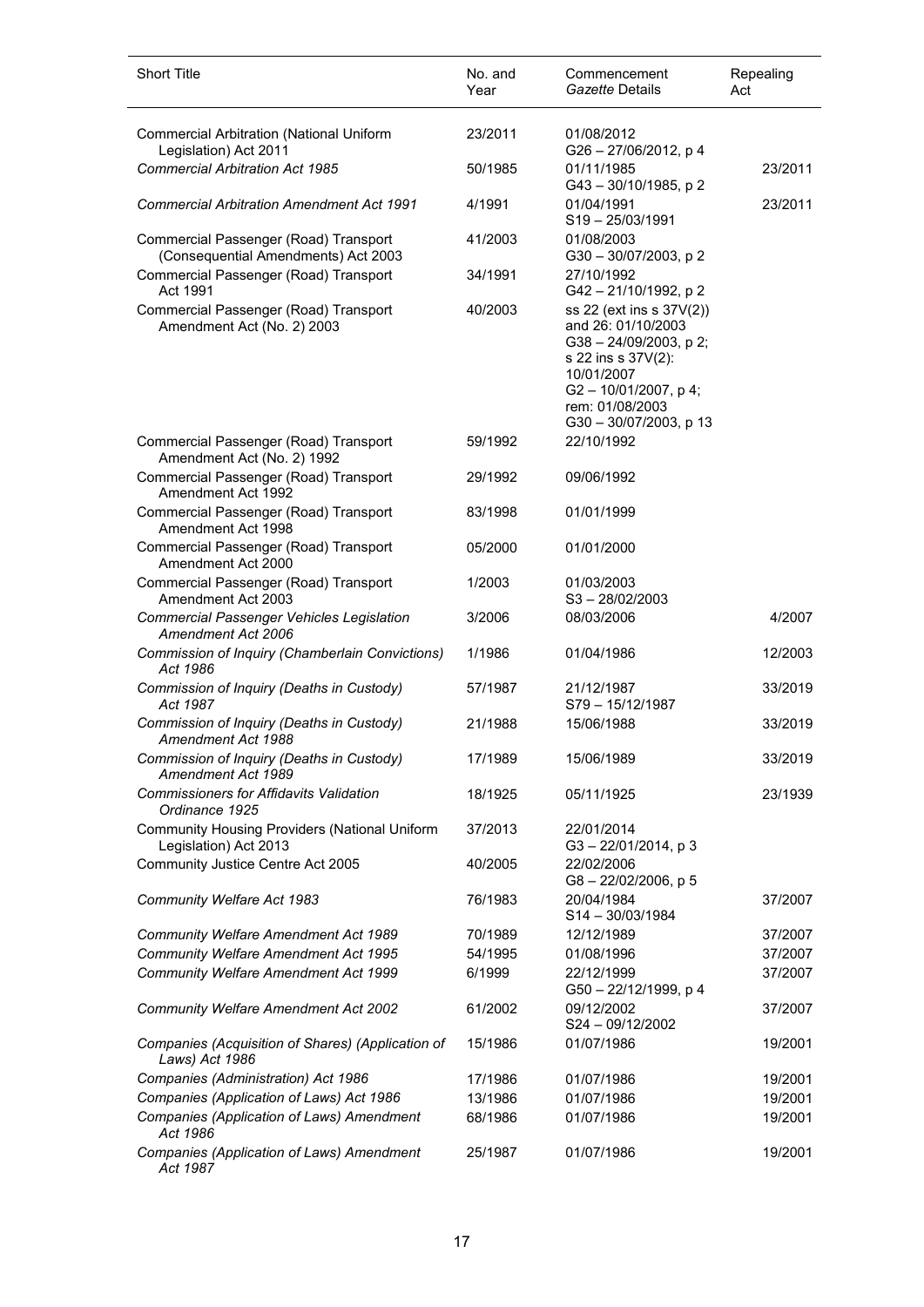| <b>Short Title</b>                                                                                                    | No. and<br>Year | Commencement<br>Gazette Details                                                              | Repealing<br>Act |
|-----------------------------------------------------------------------------------------------------------------------|-----------------|----------------------------------------------------------------------------------------------|------------------|
| <b>Companies (Trustees and Personal</b><br>Representatives) (National Uniform<br>Legislation) Implementation Act 2010 | 16/2010         | 23/06/2010<br>G25 - 23/06/2010, p 2                                                          |                  |
| <b>Companies (Trustees and Personal</b><br>Representatives) Act 1981                                                  | 37/1981         | 28/09/1981<br>S19-28/09/1981                                                                 |                  |
| <b>Companies (Trustees and Personal</b><br>Representatives) Amendment Act 1984                                        | 5/1984          | 09/05/1984<br>G18-09/05/1984, p 5                                                            | 5/2021           |
| <b>Companies (Trustees and Personal</b><br>Representatives) Amendment Act 1987                                        | 8/1987          | 27/05/1987                                                                                   | 5/2021           |
| <b>Companies (Trustees and Personal</b><br>Representatives) Amendment Act 1997                                        | 18/1997         | 07/05/1997                                                                                   |                  |
| <b>Companies (Trustees and Personal</b><br>Representatives) Amendment Act 2001                                        | 11/2001         | 28/06/2001                                                                                   |                  |
| Companies (Unclaimed Assets and Moneys)<br>Ordinance 1963                                                             | 52/1963         | 01/07/1963                                                                                   |                  |
| Companies Act 1978                                                                                                    | 80/1978         | 23/08/1978                                                                                   | 19/2001          |
| Companies Amendment Act 1984                                                                                          | 40/1984         | 24/10/1984<br>G42-24/10/1984, p 10                                                           | 19/2001          |
| Companies and Securities (Consequential<br>Amendments) Act 1986                                                       | 18/1986         | 01/07/1986                                                                                   | 19/2001          |
| Companies and Securities (Interpretation and<br>Miscellaneous Provisions) (Application of<br>Laws) Act 1986           | 16/1986         | 01/07/1986                                                                                   | 19/2001          |
| Companies Ordinance (No. 2) 1963                                                                                      | 62/1963         | 01/07/1963                                                                                   | 19/2001          |
| Companies Ordinance (No. 3) 1963                                                                                      | 75/1963         | 01/07/1963                                                                                   | 19/2001          |
| Companies Ordinance 1963                                                                                              | 43/1963         | 01/07/1963                                                                                   | 19/2001          |
| Companies Ordinance 1967                                                                                              | 25/1967         | 01/05/1968<br>15 - 03/04/1968, p 89                                                          | 19/2001          |
| Companies Ordinance 1968                                                                                              | 3/1968          | 20/03/1968                                                                                   | 19/2001          |
| Companies Ordinance 1969                                                                                              | 44/1969         | 27/11/1969                                                                                   | 19/2001          |
| Companies Ordinance 1972                                                                                              | 54/1972         | ss 1, 2, 4(1), 6, 10, 21<br>and 24: 28/09/1972;<br>rem: 15/10/1973<br>38 - 20/09/1973, p 322 | 19/2001          |
| Companies Ordinance 1973                                                                                              | 38/1973         | 12/07/1973                                                                                   | 19/2001          |
| Companies Ordinance 1974                                                                                              | 21/1974         | ss $1 - 3$ , 80 and Sch. 4:<br>15/07/1974;<br>rem: 01/10/1974<br>39 - 26/09/1974, p 439      | 19/2001          |
| Companies Ordinance 1976                                                                                              | 22/1976         | 28/06/1976                                                                                   | 19/2001          |
| Compensation (Fatal Injuries) Act 1979                                                                                | 68/1979         | 01/07/1979                                                                                   |                  |
| Compensation (Fatal Injuries) Amendment<br>Act 1982                                                                   | 89/1982         | 20/05/1983<br>G20 - 20/05/1983, p 4                                                          | 5/2021           |
| Compensation (Fatal Injuries) Amendment<br>Act 2001                                                                   | 13/2001         | 01/08/2001                                                                                   |                  |
| Compensation (Fatal Injuries) Ordinance 1938                                                                          | 11/1938         | 07/07/1938                                                                                   | 36/1974          |
| Compensation (Fatal Injuries) Ordinance 1970                                                                          | 75/1970         | 18/12/1970                                                                                   | 36/1974          |
| Compensation (Fatal Injuries) Ordinance 1974                                                                          | 36/1974         | 23/09/1974                                                                                   |                  |
| Competition Policy Reform (Northern Territory)<br>Act 1996                                                            | 28/1996         | ss $1 - 3$ and $40 - 45$ :<br>28/06/1996;<br>rem: 21/07/1996                                 |                  |
| Competition Policy Reform (Northern Territory)<br>Amendment Act 1999                                                  | 47/1999         | 10/12/1999                                                                                   |                  |
| Confirmation of Titles to Land (Request) Act 1993                                                                     | 14/1993         | 28/05/1993                                                                                   | 93/1998          |
| <b>Conservation Commission Act 1980</b>                                                                               | 13/1980         | 28/03/1980<br>G13-28/03/1980, p7                                                             |                  |
| <b>Conservation Commission Amendment Act 1985</b>                                                                     | 69/1985         | 24/02/1988<br>$G8 - 24/02/1988$ , p 5                                                        | 05/2021          |
| <b>Conservation Commission Amendment Act 1986</b>                                                                     | 54/1986         | 24/12/1986                                                                                   | 05/2021          |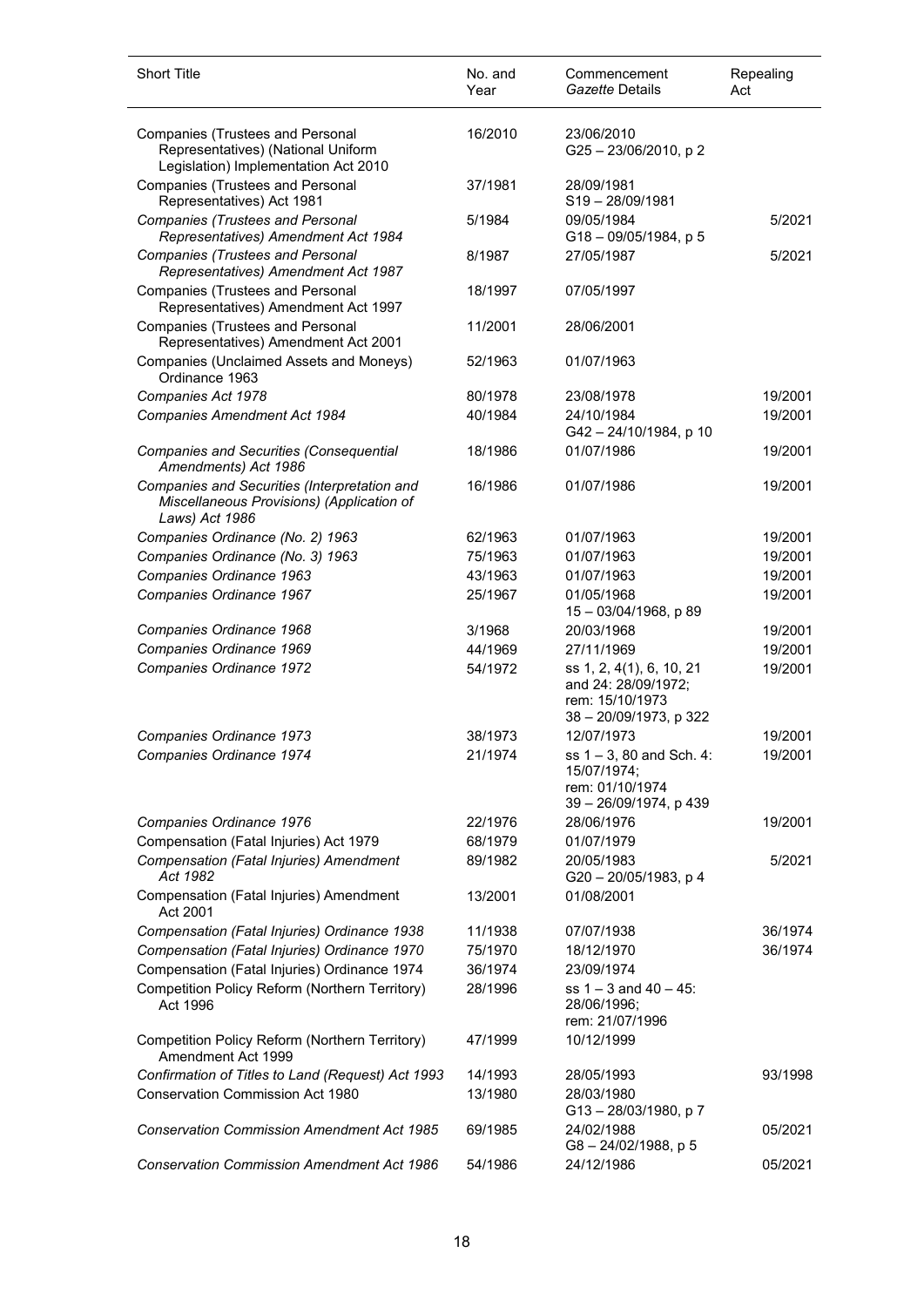| <b>Short Title</b>                                                                                            | No. and<br>Year    | Commencement<br>Gazette Details                                                                                                                                                                                                                                                                                                                                                                                                                                                                                                     | Repealing<br>Act |
|---------------------------------------------------------------------------------------------------------------|--------------------|-------------------------------------------------------------------------------------------------------------------------------------------------------------------------------------------------------------------------------------------------------------------------------------------------------------------------------------------------------------------------------------------------------------------------------------------------------------------------------------------------------------------------------------|------------------|
| <b>Conservation Commission Amendment Act 1995</b>                                                             | 43/1995            | 29/11/1995<br>S42-29/11/1995                                                                                                                                                                                                                                                                                                                                                                                                                                                                                                        |                  |
| Constitutional Convention (Election) Act 2011                                                                 | 41/2011            | 21/12/2011                                                                                                                                                                                                                                                                                                                                                                                                                                                                                                                          |                  |
| <b>Constitutional Convention (Election) Amendment</b><br>Act 2013                                             | 38/2013            | 19/12/2013                                                                                                                                                                                                                                                                                                                                                                                                                                                                                                                          | 38/2013          |
| Construction Contracts (Security of Payments)<br>Act 2004                                                     | 66/2004            | s 66: 01/08/2006<br>G27 - 05/07/2006, p 2;<br>rem: 01/07/2005<br>$G21 - 25/05/2005$ , p 3                                                                                                                                                                                                                                                                                                                                                                                                                                           |                  |
| Construction Contracts (Security of Payments)<br><b>Legislation Amendment Act 2019</b>                        | 27/2019            | 03/02/2020<br>G51-18/12/2019, p2                                                                                                                                                                                                                                                                                                                                                                                                                                                                                                    | 27/2019          |
| Construction Industry Long Service Leave and<br>Benefits Act 2005                                             | 9/2005             | 01/07/2005<br>$S15 - 09/05/2005$                                                                                                                                                                                                                                                                                                                                                                                                                                                                                                    |                  |
| Construction Industry Long Service Leave and<br>Benefits Amendment Act 2009                                   | 40/2009            | ss 3 - 5: 01/07/2009;<br>rem: 15/12/2009                                                                                                                                                                                                                                                                                                                                                                                                                                                                                            |                  |
| Construction Industry Long Service Leave and<br><b>Benefits Amendment Act 2015</b>                            | 7/2015             | 23/04/2015                                                                                                                                                                                                                                                                                                                                                                                                                                                                                                                          | 7/2015           |
| <b>Construction Safety Amendment Act 1980</b>                                                                 | 5/1981             | 09/01/1981                                                                                                                                                                                                                                                                                                                                                                                                                                                                                                                          | 11/1991          |
| <b>Construction Safety Amendment Act 1982</b>                                                                 | 43/1982            | 20/08/1982<br>G33-20/08/1982, p 4                                                                                                                                                                                                                                                                                                                                                                                                                                                                                                   | 11/1991          |
| Construction Safety Ordinance 1975                                                                            | 100/1978           | 29/12/1978<br>52 - 29/12/1978, p 7                                                                                                                                                                                                                                                                                                                                                                                                                                                                                                  | 11/1991          |
| Construction Safety Ordinance 1976                                                                            | 102/1978           | 21/09/1978                                                                                                                                                                                                                                                                                                                                                                                                                                                                                                                          | 11/1991          |
| <b>Construction Safety Ordinance 1978</b>                                                                     | 88/1978            | ss $1 - 4$ : 13/10/1978<br>$41 - 13/10/1978$ , p 5;<br>rem: 29/12/1978                                                                                                                                                                                                                                                                                                                                                                                                                                                              | 11/1991          |
| Consumer Affairs and Fair Trading Act 1990                                                                    | 49/1990            | ss 1 - 96, 123, 124,<br>239, Sch. 2, para 1, 3,<br>5 and 6: 01/04/1991<br>$S20 - 28/03/1991;$<br>ss 226 - 231:<br>01/04/1992<br>G12-25/03/1992, p 2;<br>$ss$ 97 $-$ 113:<br>01/07/1992<br>G23-10/06/1992, p 3;<br>Sch. 2, para 2:<br>09/09/1992<br>$G36 - 09/09/1992$ , p 3;<br>ss 125 - 175, 177 -<br>184 and Sch. 2, para 4:<br>14/12/1992<br>G49-09/12/1992, p 6;<br>s 176: 26/02/1993<br>$S19 - 26/02/1993;$<br>ss 114 - 122:<br>01/05/1993<br>G17 - 28/04/1993, p 2;<br>$ss$ 185 – 225:<br>01/07/1995<br>G26 - 28/06/1995, p 2 |                  |
| <b>Consumer Affairs and Fair Trading Amendment</b><br>(National Uniform Legislation) Act 2017                 | 11/2017            | 26/07/2017<br>G30-26/07/2017, p3                                                                                                                                                                                                                                                                                                                                                                                                                                                                                                    | 11/2017          |
| Consumer Affairs and Fair Trading Amendment<br>Act 2014<br><b>Consumer Affairs and Fair Trading Amendment</b> | 25/2014<br>43/1993 | 04/07/2014<br>22/09/1993                                                                                                                                                                                                                                                                                                                                                                                                                                                                                                            |                  |
| Act 1993                                                                                                      |                    |                                                                                                                                                                                                                                                                                                                                                                                                                                                                                                                                     |                  |
| <b>Consumer Affairs and Fair Trading Amendment</b><br>Act 1996                                                | 9/1996             | s 15: 01/11/1996<br>$G35 - 28/08/1996$ , p 2;<br>rem: 17/04/1996<br>G16-17/04/1996, p 5                                                                                                                                                                                                                                                                                                                                                                                                                                             |                  |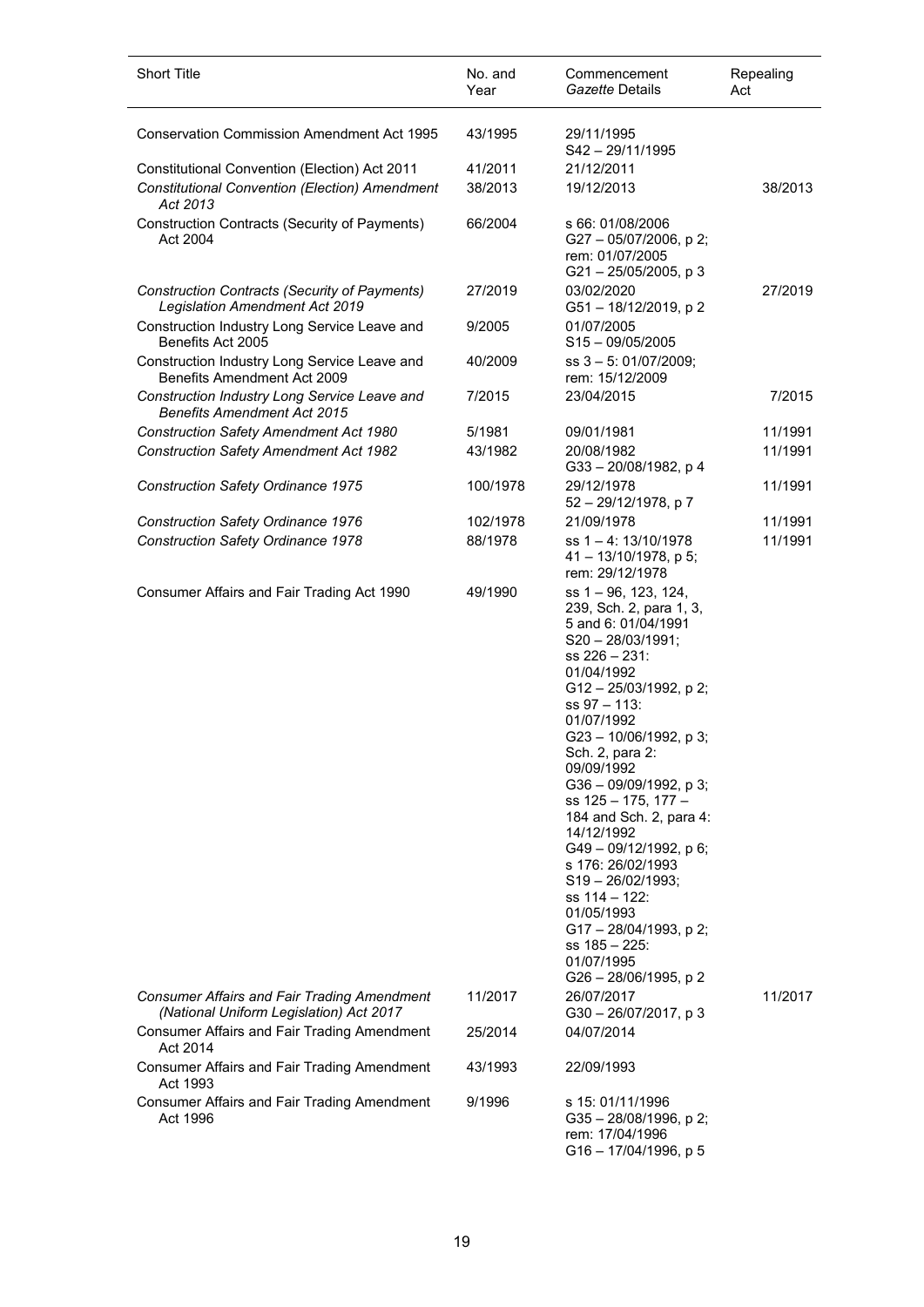| Consumer Affairs and Fair Trading Amendment<br>13/1997<br>01/07/1998<br>Act 1997<br>S28-01/07/1998, p 1<br>ss 34 - 36, 59, 60, 83<br><b>Consumer Affairs and Fair Trading Amendment</b><br>41/2002<br>Act 2002<br>and 84: 01/07/2006<br>G20 - 17/05/2006, p 6;<br>rem: 01/12/2002<br>G47 - 27/11/2002, p 2<br>01/05/2003<br>Consumer Affairs and Fair Trading Amendment<br>2/2003<br>Act 2003<br>$G17 - 30/04/2003$ , p 3<br>28/04/2004<br>Consumer Affairs and Fair Trading Amendment<br>25/2004<br>Act 2004<br>Consumer Affairs and Fair Trading Amendment<br>23/2006<br>s 4:08/11/2006<br>Act 2006<br>$G45 - 08/11/2006$ , p 2;<br>ss 18 and 19:<br>01/01/2011 | <b>Short Title</b> | No. and<br>Year | Commencement<br>Gazette Details | Repealing<br>Act |
|-------------------------------------------------------------------------------------------------------------------------------------------------------------------------------------------------------------------------------------------------------------------------------------------------------------------------------------------------------------------------------------------------------------------------------------------------------------------------------------------------------------------------------------------------------------------------------------------------------------------------------------------------------------------|--------------------|-----------------|---------------------------------|------------------|
|                                                                                                                                                                                                                                                                                                                                                                                                                                                                                                                                                                                                                                                                   |                    |                 |                                 |                  |
|                                                                                                                                                                                                                                                                                                                                                                                                                                                                                                                                                                                                                                                                   |                    |                 |                                 |                  |
|                                                                                                                                                                                                                                                                                                                                                                                                                                                                                                                                                                                                                                                                   |                    |                 |                                 |                  |
|                                                                                                                                                                                                                                                                                                                                                                                                                                                                                                                                                                                                                                                                   |                    |                 |                                 |                  |
| ss 5 to 17 and 20 and<br>the Schedule: nc (rep<br>by Act No. 41/2010)                                                                                                                                                                                                                                                                                                                                                                                                                                                                                                                                                                                             |                    |                 | $S71 - 20/12/2010$ ;            |                  |
| 01/01/2011<br>41/2010<br>Consumer Affairs and Fair Trading Legislation<br>Amendment Act 2010<br>$S71 - 20/12/2010$                                                                                                                                                                                                                                                                                                                                                                                                                                                                                                                                                |                    |                 |                                 |                  |
| Consumer Credit (National Uniform Legislation)<br>01/04/2010<br>14/2010<br>Implementation Act 2010                                                                                                                                                                                                                                                                                                                                                                                                                                                                                                                                                                |                    |                 |                                 |                  |
| Consumer Credit (Northern Territory) Act 1995<br>38/1995<br>01/11/1996<br>G35-28/08/1996, p2                                                                                                                                                                                                                                                                                                                                                                                                                                                                                                                                                                      |                    |                 |                                 | 14/2010          |
| <b>Consumer Protection Amendment Act 1983</b><br>17/1983<br>24/06/1983                                                                                                                                                                                                                                                                                                                                                                                                                                                                                                                                                                                            |                    |                 |                                 | 49/1990          |
| <b>Consumer Protection Ordinance 1978</b><br>41/1978<br>11/08/1978<br>32 - 11/08/1978, p 10                                                                                                                                                                                                                                                                                                                                                                                                                                                                                                                                                                       |                    |                 |                                 | 49/1990          |
| <b>Consumers Protection Council Ordinance 1969</b><br>05/11/1969<br>15/1969<br>45 - 05/11/1969, p 354                                                                                                                                                                                                                                                                                                                                                                                                                                                                                                                                                             |                    |                 |                                 | 41/1978          |
| <b>Containers for Hazardous Substances</b><br>24/03/1971<br>54/1970<br>Ordinance 1969<br>10 - 10/03/1971, p 89                                                                                                                                                                                                                                                                                                                                                                                                                                                                                                                                                    |                    |                 |                                 | 75/1985          |
| 12/10/1983<br>Contracts Amendment Act 1983<br>48/1983                                                                                                                                                                                                                                                                                                                                                                                                                                                                                                                                                                                                             |                    |                 |                                 |                  |
| 18/10/1923<br>Contracts Ordinance 1923<br>15/1923                                                                                                                                                                                                                                                                                                                                                                                                                                                                                                                                                                                                                 |                    |                 |                                 | 39/1978          |
| Contracts Ordinance 1978<br>39/1978<br>01/07/1978                                                                                                                                                                                                                                                                                                                                                                                                                                                                                                                                                                                                                 |                    |                 |                                 |                  |
| Control of Roads Act 1979<br>64/1979<br>24/08/1979<br>G34-24/08/1979, p9                                                                                                                                                                                                                                                                                                                                                                                                                                                                                                                                                                                          |                    |                 |                                 | 33/2019          |
| Control of Roads Amendment Act 1980<br>01/01/1981<br>58/1980                                                                                                                                                                                                                                                                                                                                                                                                                                                                                                                                                                                                      |                    |                 |                                 | 5/2021           |
| <b>Control of Roads Amendment Act 1981</b><br>29/06/1981<br>46/1981                                                                                                                                                                                                                                                                                                                                                                                                                                                                                                                                                                                               |                    |                 |                                 | 5/2021           |
| Control of Roads Amendment Act 1982<br>01/01/1983<br>68/1982                                                                                                                                                                                                                                                                                                                                                                                                                                                                                                                                                                                                      |                    |                 |                                 |                  |
| Control of Roads Amendment Act 1983<br>13/1983<br>17/06/1983                                                                                                                                                                                                                                                                                                                                                                                                                                                                                                                                                                                                      |                    |                 |                                 | 5/2021           |
| Control of Roads Amendment Act 1992<br>60/1992<br>09/12/1992                                                                                                                                                                                                                                                                                                                                                                                                                                                                                                                                                                                                      |                    |                 |                                 |                  |
| Control of Roads Amendment Act 1995<br>16/1995<br>26/06/1995                                                                                                                                                                                                                                                                                                                                                                                                                                                                                                                                                                                                      |                    |                 |                                 |                  |
| Control of Roads Amendment Act 2011<br>4/2011<br>31/05/2011                                                                                                                                                                                                                                                                                                                                                                                                                                                                                                                                                                                                       |                    |                 |                                 |                  |
| $S26 - 30/05/2011$<br>Control of Roads Ordinance (No. 2) 1962<br>11/12/1963<br>40/1963                                                                                                                                                                                                                                                                                                                                                                                                                                                                                                                                                                            |                    |                 |                                 | 33/2019          |
| 50 - 11/12/1963, p 232<br>Control of Roads Ordinance (No. 3) 1962<br>8/1963<br>23/01/1963                                                                                                                                                                                                                                                                                                                                                                                                                                                                                                                                                                         |                    |                 |                                 | 33/2019          |
| Control of Roads Ordinance 1953<br>8/1953<br>01/04/1954                                                                                                                                                                                                                                                                                                                                                                                                                                                                                                                                                                                                           |                    |                 |                                 |                  |
| $11 - 17/03/1954$<br>Control of Roads Ordinance 1955<br>9/1955<br>15/10/1955<br>$41 - 12/10/1955$                                                                                                                                                                                                                                                                                                                                                                                                                                                                                                                                                                 |                    |                 |                                 |                  |
| Control of Roads Ordinance 1956<br>18/1956<br>19/09/1956<br>$37 - 19/09/1956$                                                                                                                                                                                                                                                                                                                                                                                                                                                                                                                                                                                     |                    |                 |                                 |                  |
| Control of Roads Ordinance 1958<br>21/1958<br>13/02/1959<br>$6 - 11/02/1959$                                                                                                                                                                                                                                                                                                                                                                                                                                                                                                                                                                                      |                    |                 |                                 |                  |
| Control of Roads Ordinance 1962<br>08/05/1963<br>22/1962<br>19 - 08/05/1963, p 94                                                                                                                                                                                                                                                                                                                                                                                                                                                                                                                                                                                 |                    |                 |                                 | 33/2019          |
| Control of Roads Ordinance 1964<br>21/1964<br>14/05/1964<br>Control of Roads Ordinance 1966<br>30/06/1966<br>25/1966                                                                                                                                                                                                                                                                                                                                                                                                                                                                                                                                              |                    |                 |                                 | 33/2019          |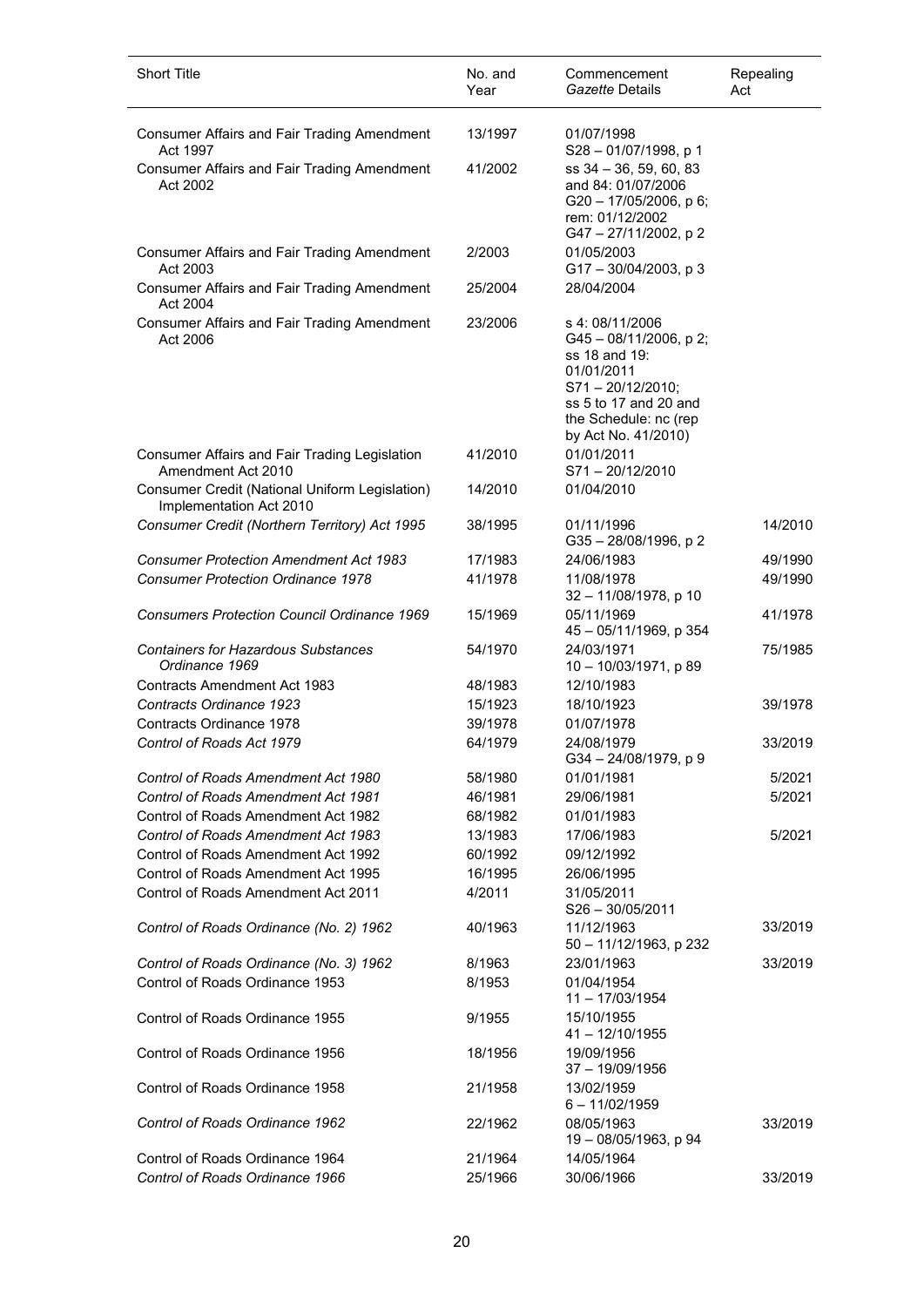| <b>Short Title</b>                                                         | No. and<br>Year | Commencement<br>Gazette Details                                      | Repealing<br>Act |
|----------------------------------------------------------------------------|-----------------|----------------------------------------------------------------------|------------------|
| Control of Roads Ordinance 1968                                            | 25/1968         | 18/06/1968                                                           | 33/2019          |
| Control of Roads Ordinance 1969                                            | 41/1970         | 29/10/1970                                                           | 33/2019          |
| Control of Roads Ordinance 1970                                            | 40/1970         | 19/10/1970                                                           | 33/2019          |
| Control of Roads Ordinance 1971                                            | 42/1971         | ss 5 and 6: 04/11/1970;<br>rem: 27/10/1971<br>43 - 27/10/1971, p 400 | 33/2019          |
| Control of Roads Ordinance 1974                                            | 38/1974         | 23/09/1974                                                           | 33/2019          |
| Control of Roads Ordinance 1975                                            | 20/1975         | 30/07/1975                                                           | 33/2019          |
| Control of Waters Act 1978                                                 | 12/1979         | 26/01/1979                                                           | 19/1992          |
| <b>Control of Waters Amendment Act 1981</b>                                | 69/1981         | 03/09/1981                                                           | 6/1993           |
| Control of Waters Amendment Act 1985                                       | 11/1985         | nc                                                                   | 6/1993           |
| Control of Waters Ordinance (No. 2) 1968                                   | 55/1968         | 18/09/1968                                                           | 19/1992          |
| Control of Waters Ordinance 1938                                           | 13/1938         | 08/09/1938                                                           | 19/1992          |
| Control of Waters Ordinance 1955                                           | 8/1955          | 29/10/1955<br>$43A - 28/10/1955$                                     | 19/1992          |
| Control of Waters Ordinance 1959                                           | 18/1959         | 16/09/1959<br>$38 - 02/09/1959$                                      | 19/1992          |
| Control of Waters Ordinance 1961                                           | 6/1962          | 30/05/1962<br>25 - 30/05/1962, p 96                                  | 19/1992          |
| Control of Waters Ordinance 1962                                           | 24/1963         | 15/03/1963                                                           | 19/1992          |
| Control of Waters Ordinance 1965                                           | 17/1965         | 16/06/1965<br>24 - 16/06/1965, p 96                                  | 19/1992          |
| Control of Waters Ordinance 1968                                           | 33/1968         | 18/06/1968                                                           | 19/1992          |
| Control of Waters Ordinance 1971                                           | 28/1971         | 11/06/1971                                                           | 19/1992          |
| Co-operative Societies Amendment Act 1985                                  | 13/1985         | 08/05/1985<br>$S19 - 08/05/1985$                                     | 14/1997          |
| Co-operative Societies Ordinance 1970                                      | 34/1970         | 01/10/1970                                                           | 14/1997          |
| Co-operative Societies Ordinance 1971                                      | 49/1971         | 28/09/1971                                                           | 14/1997          |
| Co-operative Societies Ordinance 1972                                      | 3/1972          | 13/03/1972                                                           | 14/1997          |
| Co-operative Societies Ordinance 1976                                      | 32/1976         | 08/09/1976                                                           | 14/1997          |
| Co-operative Trading Societies (Loans Guarantee)<br>Ordinance (No. 2) 1970 | 18/1971         | 17/03/1971                                                           | 14/1997          |
| Co-operative Trading Societies (Loans Guarantee)<br>Ordinance 1969         | 24/1969         | 15/10/1969<br>42 - 15/10/1969, p 323                                 | 14/1997          |
| Co-operative Trading Societies (Loans Guarantee)<br>Ordinance 1970         | 26/1970         | 30/06/1970                                                           | 14/1997          |
| Co-operative Trading Societies (Loans Guarantee)<br>Ordinance 1972         | 19/1972         | 19/06/1972                                                           | 14/1997          |
| Co-operative Trading Societies Ordinance 1945                              | 03/1945         | 24/05/1945                                                           | 14/1997          |
| Co-operative Trading Societies Ordinance 1963                              | 57/1963         | 01/07/1963                                                           | 14/1997          |
| Co-operatives (National Uniform Legislation)<br>Act 2015                   | 13/2015         | 01/07/2015<br>S62-23/06/2015                                         |                  |
| Co-operatives Act 1997                                                     | 14/1997         | 01/12/1998<br>S44 - 24/11/1998, p 2                                  | 13/2015          |
| Coroners Act 1993                                                          | 30/1993         | 03/04/1994<br>$S24 - 31/03/1994$                                     |                  |
| <b>Coroners Amendment Act 1982</b>                                         | 60/1982         | 29/06/1983                                                           | 30/1993          |
| <b>Coroners Amendment Act 1986</b>                                         | 36/1986         | 01/12/1987<br>G47-25/11/1987, p7                                     | 30/1993          |
| Coroners Amendment Act 1998                                                | 22/1998         | s 8: 03/04/1994;<br>rem: 29/04/1998<br>G16 - 29/04/1998, p 2         |                  |
| <b>Coroners Amendment Act 2002</b>                                         | 6/2002          | 08/05/2002<br>G18-08/05/2002, p 7                                    |                  |
| Coroners Amendment Act 2004                                                | 48/2004         | 27/10/2004<br>G43-27/10/2004, p3                                     |                  |
| Coroners Ordinance (No. 2) 1930                                            | 11/1930<br>(NA) | 01/07/1939                                                           | 51/1974          |
| Coroners Ordinance (No. 2) 1936                                            | 12/1936         | 08/10/1936                                                           | 51/1974          |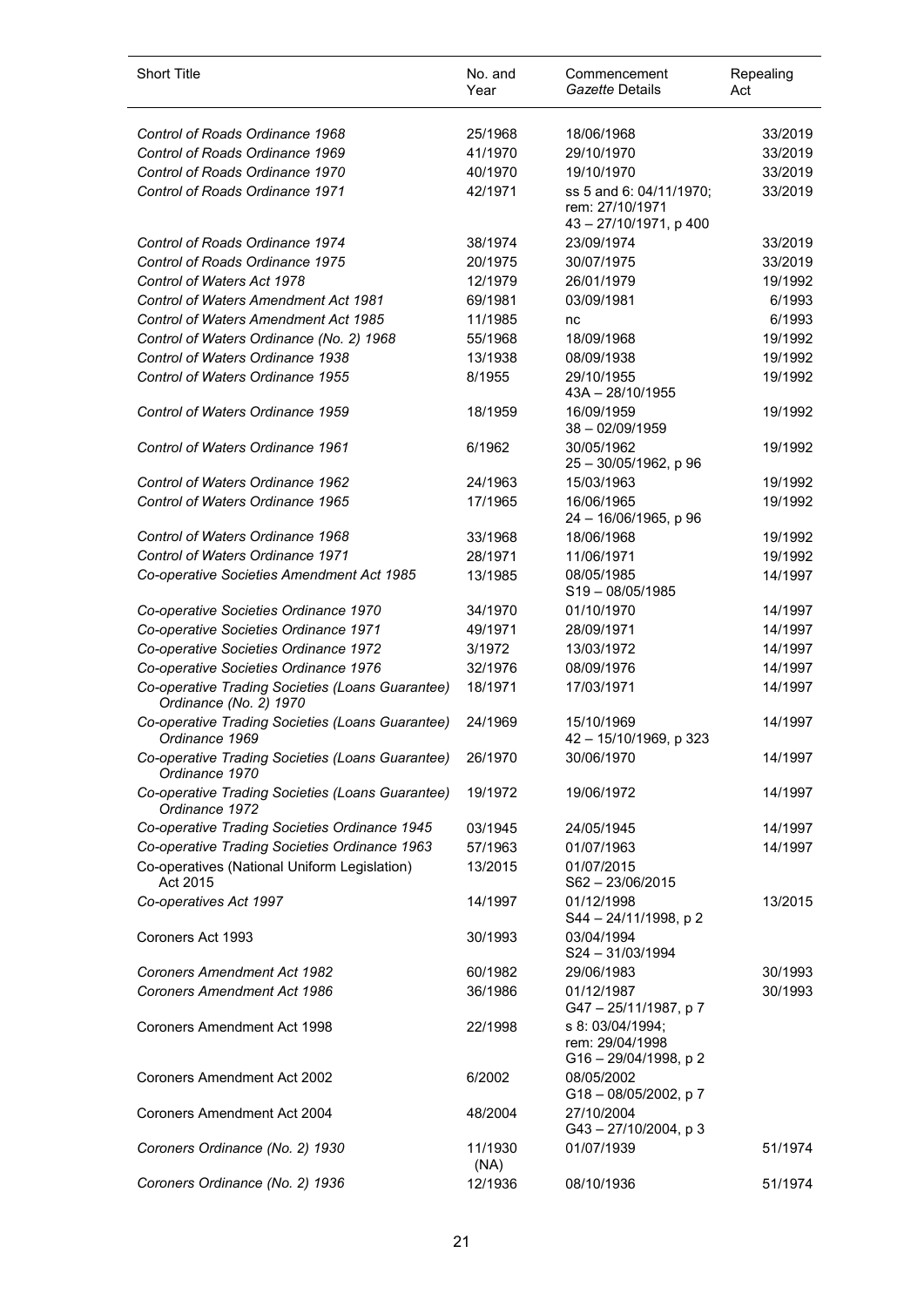| <b>Short Title</b>                                                       | No. and<br>Year | Commencement<br>Gazette Details                                                                                        | Repealing<br>Act |
|--------------------------------------------------------------------------|-----------------|------------------------------------------------------------------------------------------------------------------------|------------------|
| Coroners Ordinance 1930                                                  | 4/1930<br>(NA)  | 01/07/1930<br>17/04/1930                                                                                               | 51/1974          |
| Coroners Ordinance 1934                                                  | 19/1934         | 27/09/1934                                                                                                             | 51/1974          |
| Coroners Ordinance 1936                                                  | 2/1936          | 20/02/1936                                                                                                             | 51/1974          |
| Coroners Ordinance 1938                                                  | 1/1938          | 03/02/1938                                                                                                             | 51/1974          |
| Coroners Ordinance 1970                                                  | 55/1970         | 18/12/1970                                                                                                             | 51/1974          |
| Coroners Ordinance 1974                                                  | 51/1974         | 28/10/1974<br>43 - 24/10/1974, p 485                                                                                   | 30/1993          |
| Coroners Ordinance 1975                                                  | 6/1975          | 12/03/1975                                                                                                             | 30/1993          |
| Corporations (Consequential Amendments)<br>Act 1990                      | 59/1990         | 01/01/1991                                                                                                             | 19/2001          |
| Corporations (Financial Services Reform<br>Amendments) Act 2002          | 16/2002         | 11/03/2002<br>$S285$ (Cth) –<br>13/07/2001                                                                             |                  |
| Corporations (Northern Territory Request)<br>Act 2001                    | 18/2001         | 29/06/2001                                                                                                             |                  |
| Corporations (Northern Territory) Act 1990                               | 56/1990         | 01/01/1991<br>S76-21/12/1990                                                                                           | 19/2001          |
| Corporations (Northern Territory) Amendment<br>Act 1991                  | 81/1991         | $ss 1 - 3$ and 19:<br>24/12/1991;<br>ss 4(a), 6, 16 and 17:<br>01/01/1991;<br>rem: 31/07/1992<br>G30 - 29/07/1992, p 2 | 19/2001          |
| Corporations (Northern Territory) Amendment<br>Act 1992                  | 69/1992         | 18/12/1992                                                                                                             | 19/2001          |
| Corporations (Northern Territory) Amendment<br>Act 1995                  | 11/1995         | 16/10/1995<br>G40 - 04/10/1995, p 4                                                                                    | 19/2001          |
| Corporations (Northern Territory) Amendment<br>Act 2001                  | 20/2001         | 24/11/2000                                                                                                             | 62/2001          |
| Corporations Reform (Consequential<br>Amendments NT) Act 2001            | 17/2001         | s $17(1)$ and $(6)$ :<br>15/07/2001;<br>rem: 01/07/2000                                                                | 39/2005          |
| Corporations Reform (Northern Territory) Act 2001                        | 19/2001         | 15/07/2001                                                                                                             |                  |
| Correctional Services (Related and Consequential<br>Amendments) Act 2014 | 27/2014         | 09/09/2014<br>$S80 - 09/09/2014$ , p 1                                                                                 | 27/2014          |
| Correctional Services Act 2014                                           | 26/2014         | 09/09/2014<br>S80 - 09/09/2014, p 1                                                                                    |                  |
| Council of Advice Ordinance 1911                                         | 2/1911          | 06/04/1911                                                                                                             | 8/1919           |
| Council of Advice Ordinance 1919                                         | 8/1919          | 27/06/1919                                                                                                             | 22/1959          |
| Court Security Act 1998                                                  | 42/1998         | 01/07/1998<br>S28-01/07/1998, p 1                                                                                      |                  |
| Courts and Administrative Tribunals (Immunities)<br>Act 2008             | 17/2008         | 16/07/2008<br>G28-16/07/2008, p 3                                                                                      |                  |
| Courts Legislation Amendment Act 2020                                    | 1/2020          | 10/03/2020                                                                                                             | 1/2020           |
| Credit Unions Act 1982                                                   | 72/1982         | 01/08/1983<br>G30-29/07/1983, p2                                                                                       | 21/1992          |
| Credit Unions Act Repeal Act 1992                                        | 21/1992         | 01/07/1992                                                                                                             | 21/1992          |
| <b>Credit Unions Amendment Act 1984</b>                                  | 42/1984         | 24/10/1984<br>G42 - 24/10/1984, p 9                                                                                    | 21/1992          |
| <b>Credit Unions Amendment Act 1986</b>                                  | 33/1986         | 17/12/1986<br>G50 - 17/12/1986, p 2                                                                                    | 21/1992          |
| <b>Credit Unions Amendment Act 1987</b>                                  | 4/1987          | 27/05/1987                                                                                                             | 21/1992          |
| Crime Victims Advisory Committee Act 1990                                | 12/1990         | 01/08/1990<br>$S47 - 01/08/1990$                                                                                       | 16/2006          |
| Crimes (Forfeiture of Proceeds) Act 1988                                 | 65/1988         | 16/01/1989<br>S2-13/01/1989                                                                                            | 35/2002          |
| Crimes (Forfeiture of Proceeds) Amendment<br>Act 1990                    | 16/1990         | 01/11/1990                                                                                                             | 35/2002          |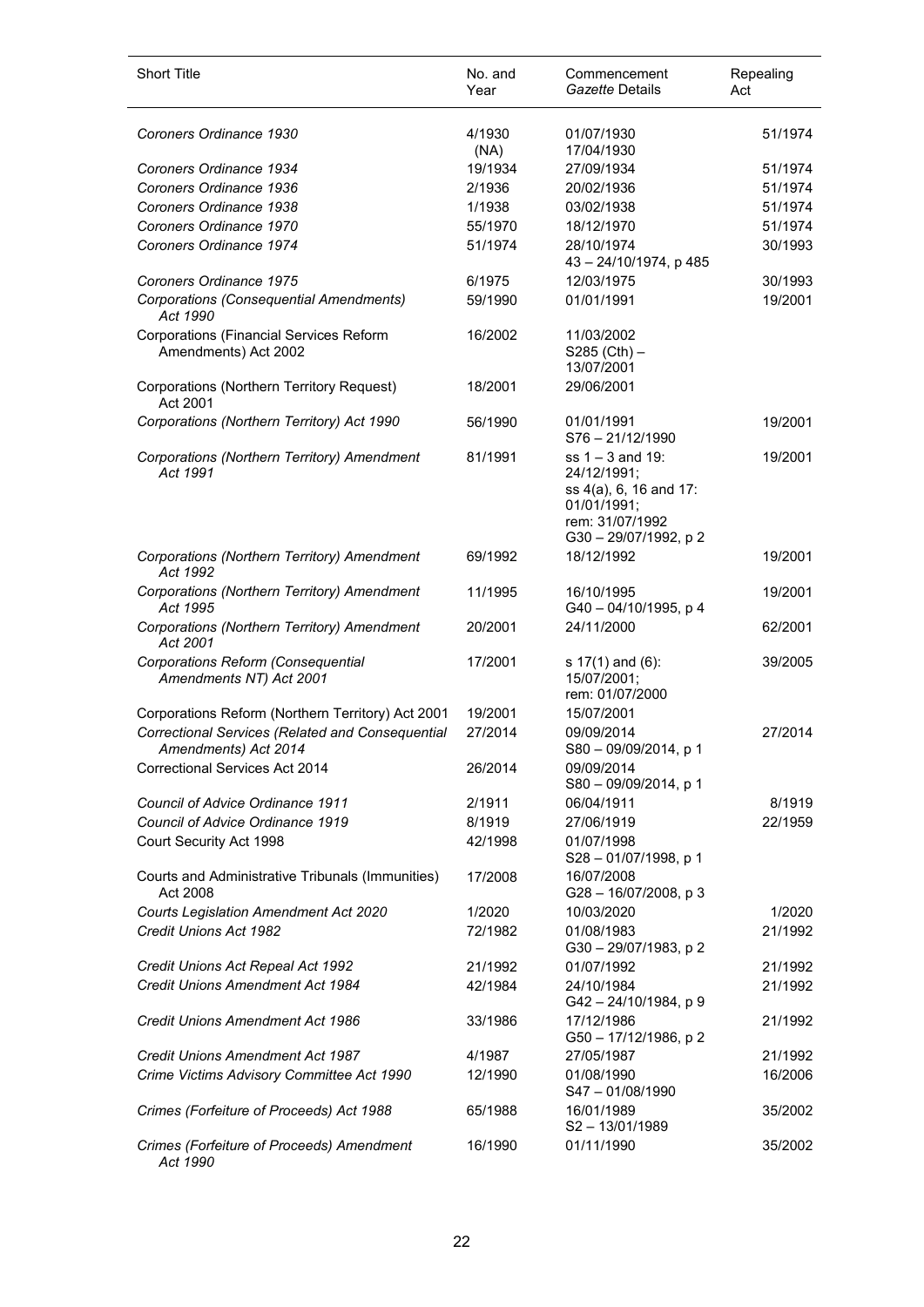| <b>Short Title</b>                                                                         | No. and<br>Year | Commencement<br>Gazette Details                                                                          | Repealing<br>Act |
|--------------------------------------------------------------------------------------------|-----------------|----------------------------------------------------------------------------------------------------------|------------------|
| Crimes (Forfeiture of Proceeds) Amendment<br>Act 1992                                      | 20/1992         | 02/06/1992                                                                                               | 35/2002          |
| Crimes (Victims Assistance) Amendment Act 1999                                             | 13/1999         | 22/12/1999                                                                                               | 15/2006          |
| Crimes (Victims Assistance) Amendment Act 2002                                             | 57/2002         | 01/11/2002                                                                                               | 15/2006          |
| Crimes at Sea Act 2000                                                                     | 73/2000         | 31/03/2001<br>G11-21/03/2001, p3                                                                         |                  |
| Crimes Compensation Act 1982                                                               | 46/1982         | 28/01/1983<br>$S5 - 28/01/1983$ , p 1                                                                    | 15/2006          |
| <b>Crimes Compensation Amendment Act 1989</b>                                              | 83/1989         | 01/08/1990<br>$S47 - 01/08/1990$                                                                         | 15/2006          |
| Crimes Ordinance (No. 2) 1934                                                              | 15/1934         | 29/08/1934                                                                                               | 17/1939          |
| Crimes Ordinance 1928                                                                      | 14/1928<br>(NA) | 03/08/1928                                                                                               | 17/1939          |
| Crimes Ordinance 1934                                                                      | 10/1934         | 03/05/1934                                                                                               | 17/1939          |
| Criminal Code Act 1983                                                                     | 47/1983         | $ss$ 406 $-$ 431:<br>01/03/1986<br>$G8 - 26/02/1986$ , p 5;<br>rem: 01/01/1984<br>G46 - 18/11/1983, p 11 |                  |
| Criminal Code Amendment (Assaults on Drivers of<br>Commercial Passenger Vehicles) Act 2008 | 9/2008          | 11/06/2008<br>G23-11/06/2008, p 3                                                                        |                  |
| Criminal Code Amendment (Assaults on Workers)<br>Act 2013                                  | 3/2013          | 01/05/2013<br>$S16 - 22/04/2013$                                                                         |                  |
| Criminal Code Amendment (Bushfires) Act 2009                                               | 29/2009         | 23/12/2009                                                                                               |                  |
| Criminal Code Amendment (Cheating at<br>Gambling) Act 2013                                 | 24/2013         | 07/10/2013<br>$S50 - 07/10/2013$                                                                         |                  |
| Criminal Code Amendment (Child Abuse Material)<br>Act 2004                                 | 55/2004         | 10/11/2004<br>G45-10/11/2004, p2                                                                         |                  |
| Criminal Code Amendment (Child Abuse Material)<br>Act 2014                                 | 1/2014          | 02/04/2014<br>G13-02/04/2014, p2                                                                         | 1/2014           |
| Criminal Code Amendment (Criminal Damage)<br>Act 2011                                      | 5/2011          | 01/06/2011<br>$S19 - 04/05/2011$                                                                         |                  |
| Criminal Code Amendment (Criminal<br>Responsibility Reform) Act 2005                       | 37/2005         | 20/12/2006<br>G51-20/12/2006, p2                                                                         |                  |
| Criminal Code Amendment (Dangerous Driving<br>During Pursuit) Act 2014                     | 29/2014         | 29/10/2014<br>G43-29/10/2014, p 1                                                                        | 29/2014          |
| Criminal Code Amendment (Drink or Food<br>Spiking) Act 2008                                | 10/2008         | 18/06/2008<br>G24 - 18/06/2008, p 6                                                                      |                  |
| Criminal Code Amendment (Expert Evidence)<br>Act 2009                                      | 9/2009          | 26/05/2009                                                                                               |                  |
| Criminal Code Amendment (Expert Psychiatric or<br>Medical Evidence) Act 2014               | 3/2014          | 02/04/2014<br>$S16 - 02/04/2014$                                                                         | 3/2014           |
| Criminal Code Amendment (Female Genital<br>Mutilation) Act 2013                            | 26/2013         | 04/12/2013<br>G49-04/12/2013, p2                                                                         |                  |
| Criminal Code Amendment (Hit and Run and<br>Other Endangerment Offences) Act 2008          | 26/2008         | ss 3 and 4: 17/10/2008;<br>rem: 19/11/2008<br>S37-19/11/2008                                             |                  |
| Criminal Code Amendment (Hit and Run)<br>Act 2014                                          | 4/2014          | 02/04/2014<br>$S16 - 02/04/2014$                                                                         | 4/2014           |
| Criminal Code Amendment (Identity Crime)<br>Act 2014                                       | 9/2014          | 01/07/2014<br>S52-01/07/2014                                                                             | 9/2014           |
| Criminal Code Amendment (Intimate Images)<br>Act 2018                                      | 6/2018          | 09/05/2018<br>G19-09/05/2018, p8                                                                         | 6/2018           |
| Criminal Code Amendment (Mental Impairment<br>and Unfitness for Trial) Act 2010            | 33/2010         | 18/11/2010                                                                                               |                  |
| Criminal Code Amendment (Mental Impairment<br>and Unfitness to be Tried) Act 2017          | 8/2017          | 15/06/2017<br>S31-15/06/2017                                                                             | 8/2017           |
| Criminal Code Amendment (Money Laundering)<br>Act 2004                                     | 59/2004         | 08/12/2004<br>G49-08/12/2004, p 3                                                                        |                  |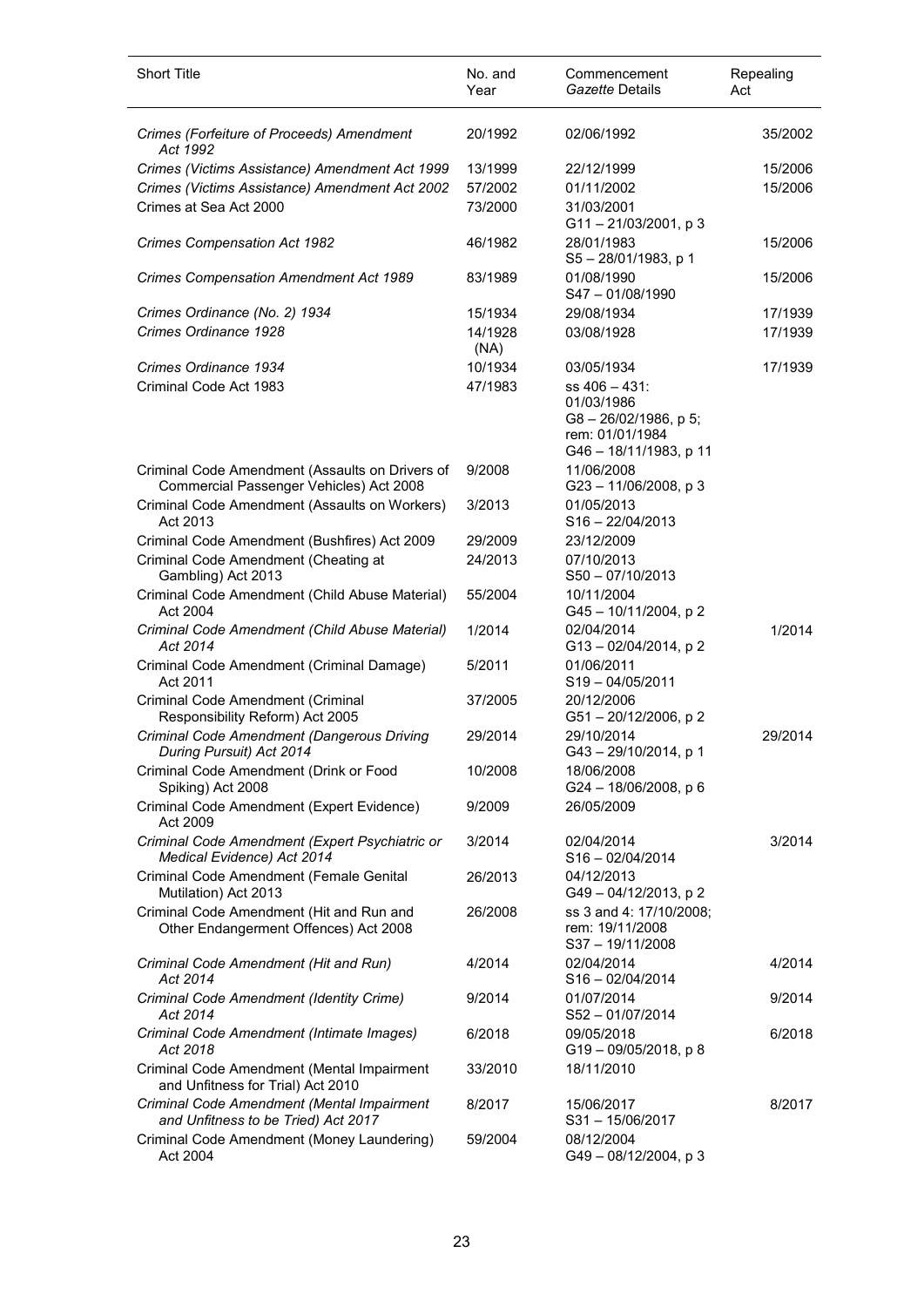| <b>Short Title</b>                                                | No. and<br>Year | Commencement<br>Gazette Details        | Repealing<br>Act |
|-------------------------------------------------------------------|-----------------|----------------------------------------|------------------|
| Criminal Code Amendment (Presumption of Joint<br>Trials) Act 2014 | 22/2014         | 01/07/2014<br>S53-01/07/2014           | 22/2014          |
| Criminal Code Amendment (Remission for<br>Resentencing) Act 2015  | 5/2015          | 06/05/2015<br>$G18 - 06/05/2015$ , p 2 | 5/2015           |
| Criminal Code Amendment (Violent Act Causing<br>Death) Act 2012   | 25/2012         | 21/12/2012<br>S75-17/12/2012           |                  |
| Criminal Code Amendment (Witness Intimidation)<br>Act 2002        | 25/2002         | 31/07/2002<br>G30-31/07/2002, p3       |                  |
| Criminal Code Amendment Act (No. 2) 1989                          | 71/1989         | 12/12/1989                             | 05/2021          |
| Criminal Code Amendment Act (No. 2) 1991                          | 35/1991         | 01/11/1991<br>$S58 - 01/11/1991$       |                  |
| Criminal Code Amendment Act (No. 2) 1992                          | 41/1992         | 07/09/1992                             |                  |
| Criminal Code Amendment Act (No. 2) 1994                          | 12/1994         | 01/12/1994                             |                  |
| Criminal Code Amendment Act (No. 2) 1995                          | 63/1995         | 01/08/1996<br>G30-24/07/1996, p2       |                  |
| Criminal Code Amendment Act (No. 2) 1996                          | 11/1996         | 20/05/1996<br>G20 - 15/05/1996, p 3    |                  |
| Criminal Code Amendment Act (No. 2) 1998                          | 85/1998         | 15/02/1999                             |                  |
| Criminal Code Amendment Act (No. 2) 2001                          | 52/2001         | 22/10/2001                             |                  |
| Criminal Code Amendment Act (No. 3) 1991                          | 72/1991         | 06/12/1991                             |                  |
| Criminal Code Amendment Act (No. 3) 1992                          | 83/1992         | 22/12/1992                             |                  |
| Criminal Code Amendment Act (No. 3) 1994                          | 13/1994         | 01/06/1994<br>$S35 - 20/05/1994$       |                  |
| Criminal Code Amendment Act (No. 3) 1996                          | 12/1996         | 20/05/1996<br>G20 - 15/05/1996, p 3    |                  |
| Criminal Code Amendment Act (No. 3) 2001                          | 65/2001         | 30/01/2002<br>$G4 - 30/01/2002$ , p 4  |                  |
| Criminal Code Amendment Act (No. 4) 1994                          | 46/1994         | 01/11/1994<br>G43-26/10/1994, p 3      |                  |
| Criminal Code Amendment Act (No. 4) 1996                          | 13/1996         | 10/04/1996                             |                  |
| Criminal Code Amendment Act (No. 5) 1996                          | 33/1996         | 01/11/1996<br>G43-23/10/1996, p 4      |                  |
| Criminal Code Amendment Act (No. 6) 1996                          | 37/1996         | 17/09/1996                             |                  |
| Criminal Code Amendment Act (No. 2) 1999                          | 9/1999          | 07/04/1999<br>G13-07/04/1999, p3       |                  |
| Criminal Code Amendment Act 1984                                  | 9/1984          | 29/06/1984                             | 5/2021           |
| Criminal Code Amendment Act 1987                                  | 42/1987         | 15/10/1987                             | 5/2021           |
| Criminal Code Amendment Act 1988                                  | 12/1988         | 30/03/1988                             | 5/2021           |
| Criminal Code Amendment Act 1989                                  | 44/1989         | 25/10/1989<br>G42 - 25/10/1989, p 4    | 5/2021           |
| Criminal Code Amendment Act 1990                                  | 17/1990         | 01/11/1990                             |                  |
| Criminal Code Amendment Act 1991                                  | 1/1991          | 22/02/1991                             |                  |
| Criminal Code Amendment Act 1992                                  | 4/1992          | 08/05/1992                             |                  |
| Criminal Code Amendment Act 1993                                  | 72/1993         | 01/12/1993<br>$S95 - 01/12/1993$       |                  |
| Criminal Code Amendment Act 1994                                  | 11/1994         | 03/04/1994<br>$S24 - 31/03/1994$       |                  |
| Criminal Code Amendment Act 1995                                  | 55/1995         | 26/02/1996<br>G7-14/02/1996, p2        |                  |
| Criminal Code Amendment Act 1996                                  | 1/1996          | 23/01/1996                             |                  |
| Criminal Code Amendment Act 1997                                  | 4/1997          | 11/05/1997<br>G18-07/05/1997, p2       |                  |
| Criminal Code Amendment Act 1998                                  | 79/1998         | 01/12/1998<br>G45-18/11/1998, p 4      |                  |
| Criminal Code Amendment Act 1999                                  | 8/1999          | 07/04/1999<br>G13-07/04/1999, p 3      |                  |
| Criminal Code Amendment Act 2000                                  | 3/2000          | 12/04/2000<br>G14-12/04/2000, p3       |                  |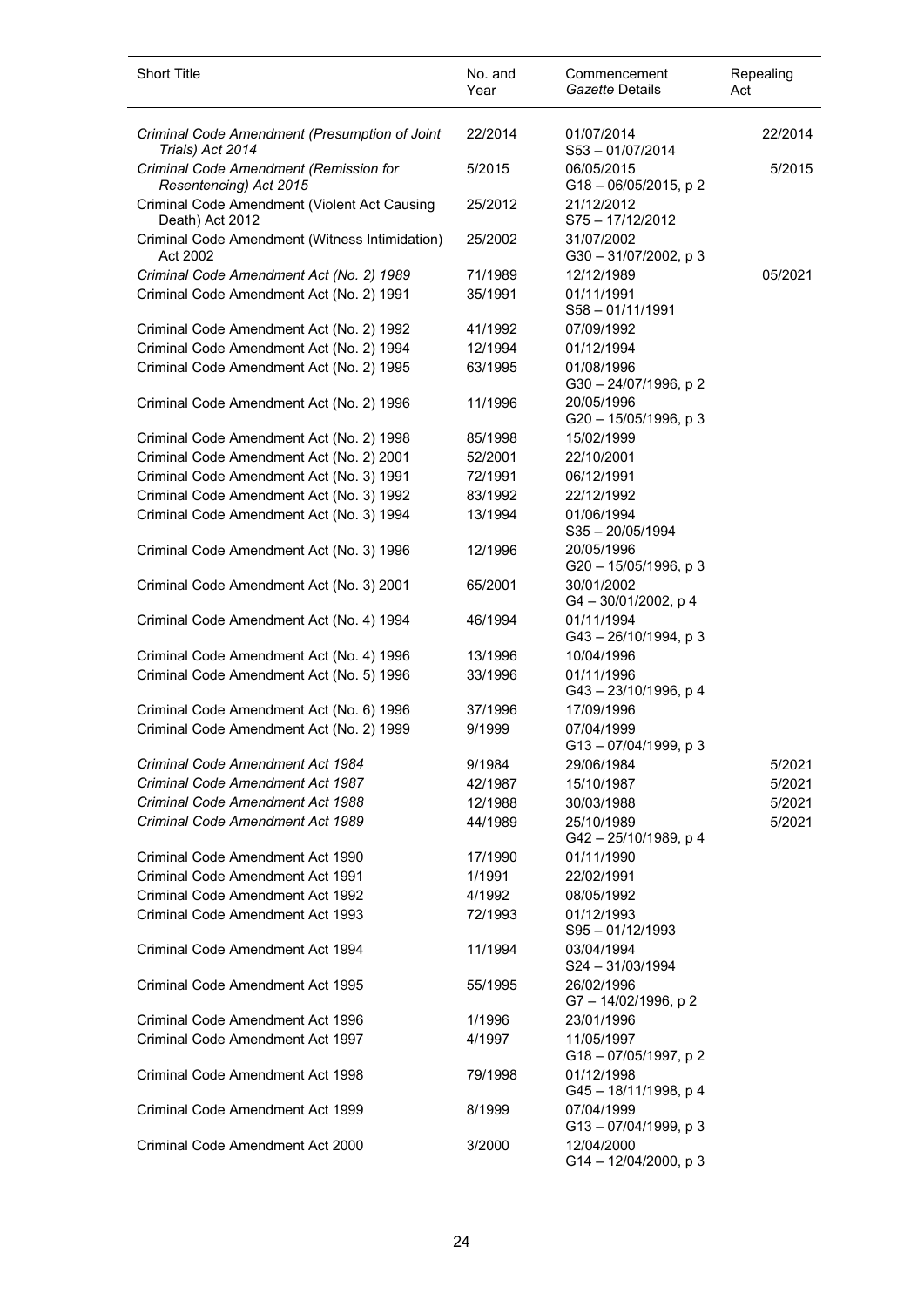| <b>Short Title</b>                                                            | No. and<br>Year | Commencement<br>Gazette Details                                                         | Repealing<br>Act |
|-------------------------------------------------------------------------------|-----------------|-----------------------------------------------------------------------------------------|------------------|
| Criminal Code Amendment Act 2001                                              | 27/2001         | 26/09/2001<br>$G38 - 26/09/2001$ , p 3                                                  |                  |
| Criminal Code Amendment Act 2002                                              | 4/2002          | 08/05/2002<br>G18-08/05/2002, p7                                                        |                  |
| Criminal Code Amendment Act 2003                                              | 4/2004          | 11/02/2004<br>G6-11/02/2004, p2                                                         |                  |
| Criminal Code Amendment Act 2005                                              | 13/2005         | 27/04/2005<br>G17-27/04/2005, p2                                                        |                  |
| Criminal Code Amendment Act 2019                                              | 9/2019          | 24/04/2019<br>G17-24/04/2019, p3                                                        | 9/2019           |
| Criminal Code Amendment Act 2021                                              | 6/2021          | 17/05/2021<br>G19-12/05/2021, p 1                                                       | 6/2021           |
| Criminal Code Further Amendment Act 2019                                      | 10/2019         | 28/03/2019                                                                              | 10/2019          |
| Criminal Injuries (Compensation) Ordinance 1975                               | 19/1976         | 08/04/1976                                                                              | 46/1982          |
| Criminal Investigation (Extra-Territorial Offences)<br>Act 1985               | 56/1985         | 01/01/1986<br>S77-16/12/1985                                                            |                  |
| Criminal Justice Legislation Amendment Act 2011                               | 32/2011         | 15/02/2012<br>G7-15/02/2012, p6                                                         | 32/2011          |
| Criminal Law (Conditional Release of Offenders)<br>Act 1979                   | 35/1979         | 25/05/1979                                                                              | 39/1995          |
| Criminal Law (Conditional Release of Offenders)<br>Act 1980                   | 11/1980         | 21/02/1980                                                                              | 39/1995          |
| Criminal Law (Conditional Release of Offenders)<br>Amendment Act (No. 2) 1989 | 84/1989         | 01/08/1990                                                                              | 39/1995          |
| Criminal Law (Conditional Release of Offenders)<br>Amendment Act 1982         | 61/1982         | 29/06/1983                                                                              | 39/1995          |
| Criminal Law (Conditional Release of Offenders)<br>Amendment Act 1986         | 57/1986         | 19/01/1987<br>$S3 - 15/01/1987$                                                         | 39/1995          |
| Criminal Law (Conditional Release of Offenders)<br>Amendment Act 1987         | 53/1987         | 03/02/1988<br>$S2 - 01/02/1988$                                                         | 39/1996          |
| Criminal Law (Conditional Release of Offenders)<br>Amendment Act 1989         | 24/1989         | 15/06/1989                                                                              | 39/1995          |
| Criminal Law (Conditional Release of Offenders)<br>Amendment Act 1990         | 14/1990         | 09/10/1991<br>G40-09/10/1991, p4                                                        | 39/1995          |
| Criminal Law (Conditional Release of Offenders)<br>Ordinance 1971             | 34/1971         | 10/05/1972<br>19-10/05/1972, p 161                                                      | 39/1995          |
| Criminal Law (Conditional Release of Offenders)<br>Ordinance 1978             | 68/1978         | ss 1, 3 and 8:<br>13/07/1978;<br>$ss$ 4 – 7 and 9:<br>25/05/1979<br>G21-25/05/1979, p 8 | 39/1995          |
| Criminal Law (Offences at Sea) Act 1978                                       | 47/1979         | 01/11/1979<br>S22-26/11/1979                                                            | 73/2000          |
| Criminal Law (Regulatory Offences) Act 1983                                   | 68/1983         | 01/01/1984                                                                              | 12/2003          |
| Criminal Law (Regulatory Offences) Act 1986                                   | 35/1986         | 19/09/1986                                                                              | 6/2008           |
| Criminal Law Amendment (Sentencing Appeals)<br>Act 2011                       | 10/2011         | 27/04/2011<br>G17-27/04/2011,<br>$pp 8 - 9$                                             |                  |
| Criminal Law Amendment Ordinance 1939                                         | 17/1939         | 27/07/1939                                                                              | 47/1983          |
| Criminal Law Amendment Ordinance 1940                                         | 19/1940         | 31/10/1940                                                                              | 47/1983          |
| Criminal Law Amendment Ordinance 1956                                         | 25/1956         | 09/08/1956<br>$31 - 08/08/1956$                                                         | 47/1983          |
| Criminal Law Amendment Ordinance 1960                                         | 17/1960         | 09/11/1960                                                                              | 47/1983          |
| Criminal Law Amendment Ordinance 1964                                         | 37/1964         | 03/09/1964                                                                              | 47/1983          |
| Criminal Law and Procedure Act (No. 2) 1978                                   | 126/1978        | 21/12/1978                                                                              | 47/1983          |
| Criminal Law and Procedure Act (No. 2) 1979                                   | 108/1979        | 12/10/1979                                                                              | 47/1983          |
| Criminal Law and Procedure Act (No. 3) 1979                                   | 142/1979        | 12/12/1979                                                                              | 47/1983          |
| Criminal Law and Procedure Act 1979                                           | 93/1979         | 10/08/1979                                                                              | 47/1983          |
| <b>Criminal Law and Procedure Amendment</b><br>Act 1981                       | 76/1981         | 21/09/1981                                                                              | 47/1983          |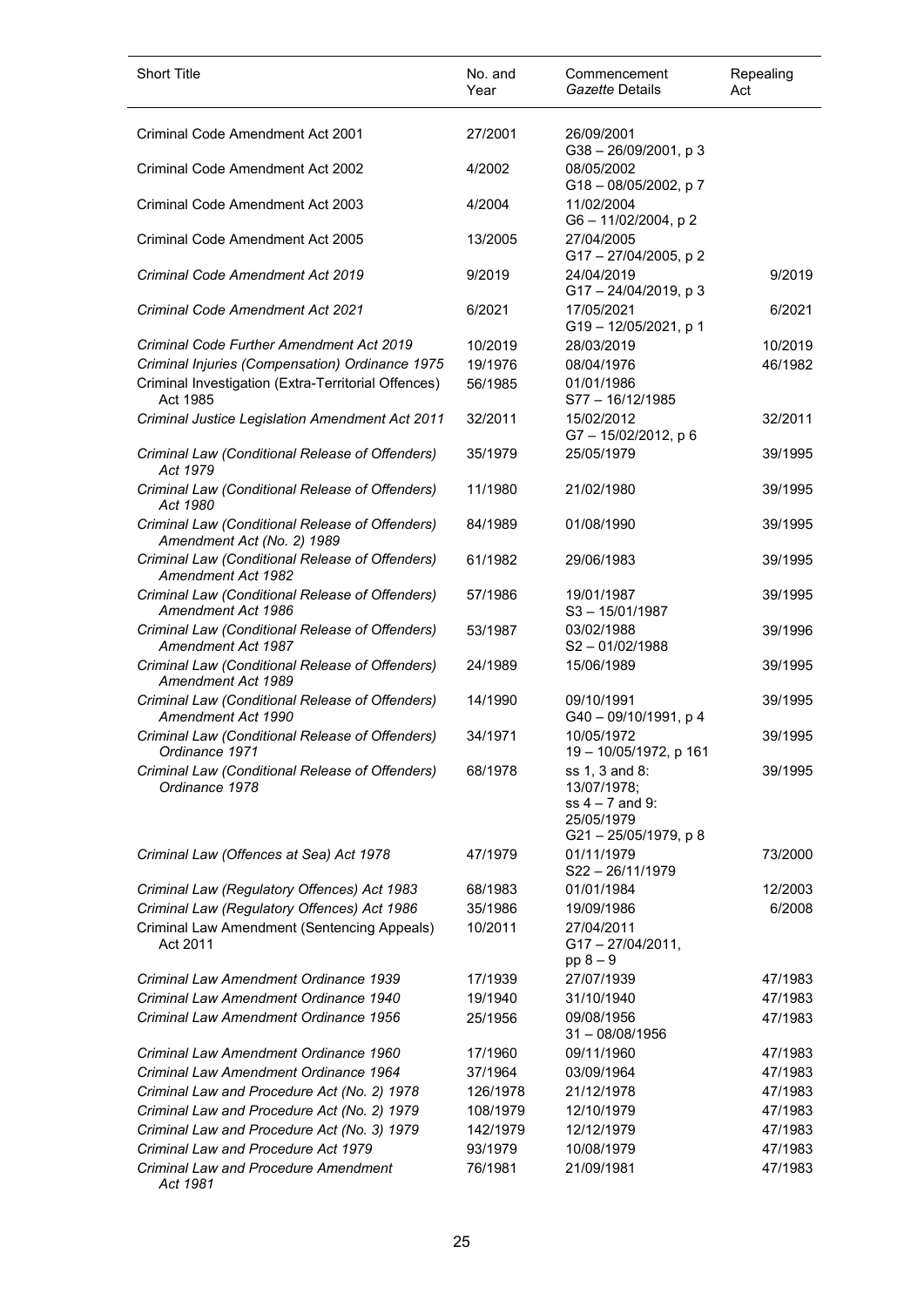| <b>Short Title</b>                                                  | No. and<br>Year | Commencement<br>Gazette Details                                               | Repealing<br>Act |
|---------------------------------------------------------------------|-----------------|-------------------------------------------------------------------------------|------------------|
| Criminal Law and Procedure Ordinance 1978                           | 64/1978         | 01/07/1978                                                                    | 47/1983          |
| Criminal Law Consolidation Act (No. 2) 1978                         | 121/1978        | 12/01/1979<br>G2-12/01/1979, p2                                               | 47/1983          |
| Criminal Law Consolidation Act (No. 2) 1979                         | 110/1979        | nc                                                                            | 47/1983          |
| <b>Criminal Law Consolidation Act 1978</b>                          | 127/1978        | 21/12/1978                                                                    | 47/1983          |
| Criminal Law Consolidation Act 1979                                 | 25/1979         | 27/03/1979                                                                    | 47/1983          |
| <b>Criminal Law Consolidation Amendment Act 1980</b>                | 7/1981          | 09/01/1981                                                                    | 47/1983          |
| <b>Criminal Law Consolidation Amendment Act 1982</b>                | 40/1982         | 28/06/1982                                                                    | 47/1983          |
| <b>Criminal Law Consolidation Amendment</b><br>Ordinance 1969       | 47/1969         | 08/04/1970<br>12 - 25/03/1970, p 83                                           | 47/1983          |
| <b>Criminal Law Consolidation Ordinance</b><br>(No. 2) 1968         | 67/1968         | 30/10/1968<br>47 - 30/10/1968, p 304                                          | 47/1983          |
| <b>Criminal Law Consolidation Ordinance</b><br>(No. 2) 1973         | 6/1974          | 03/04/1974                                                                    | 47/1983          |
| <b>Criminal Law Consolidation Ordinance</b><br>(No. 3) 1973         | 81/1973         | 11/12/1973                                                                    | 47/1983          |
| <b>Criminal Law Consolidation Ordinance 1968</b>                    | 21/1968         | 30/10/1968                                                                    | 47/1983          |
| <b>Criminal Law Consolidation Ordinance 1969</b>                    | 39/1969         | 29/10/1969                                                                    | 47/1983          |
| <b>Criminal Law Consolidation Ordinance 1973</b>                    | 2/1973          | 05/04/1973<br>14 - 05/04/1973, p 128                                          | 47/1983          |
| Criminal Law Consolidation Ordinance 1974                           | 13/1974         | 26/06/1974                                                                    | 47/1983          |
| Criminal Procedure Ordinance 1933                                   | 2/1933          | 25/05/1933                                                                    | 64/1978          |
| Criminal Procedure Ordinance 1961                                   | 33/1961         | 01/07/1962                                                                    | 64/1978          |
| Criminal Property Forfeiture (Consequential<br>Amendments) Act 2002 | 35/2002         | 01/06/2003                                                                    | 39/2005          |
| Criminal Property Forfeiture Act 2002                               | 34/2002         | 01/06/2003<br>G21-28/05/2003, p2                                              |                  |
| Criminal Property Forfeiture Amendment Act 2014                     | 31/2014         | 26/11/2014<br>$S117 - 26/11/2014$                                             | 31/2014          |
| Criminal Property Forfeiture Amendment Act 2020                     | 2/2020          | 08/04/2020<br>G14-08/04/2020, p2                                              | 2/2020           |
| Criminal Records (Spent Convictions) Act 1992                       | 76/1992         | 29/03/1993<br>G12-24/03/1993, p3                                              |                  |
| Criminal Records (Spent Convictions) Amendment<br>Act 1993          | 35/1993         | 14/09/1993                                                                    |                  |
| Criminal Records (Spent Convictions) Amendment<br>Act 1998          | 8/1998          | 22/04/1998<br>G15-22/04/1998, p 4                                             |                  |
| Criminal Records (Spent Convictions) Amendment<br>Act 2002          | 26/2002         | 31/07/2002<br>G30-31/07/2002, p3                                              |                  |
| Criminal Reform Amendment Act (No. 2) 2006                          | 34/2006         | 20/12/2006                                                                    |                  |
| Criminal Reform Amendment Act 2006                                  | 24/2006         | 19/09/2006                                                                    |                  |
| Cross-border Justice Act 2009                                       | 1/2009          | ss 67(b), 68(2)(e), 106,<br>108, 114, 116 and<br>pt 15, div 6:<br>01/12/2009; |                  |
| Crown Lands (Amendment) Act 1980                                    | 17/1980         | rem: 01/11/2009<br>11/06/1980                                                 | 18/1992          |
| Crown Lands (Pastoral Lessees Preference)<br>Ordinance 1968         | 73/1968         | S13-11/06/1980, p1<br>14/11/1968                                              | 18/1992          |
| Crown Lands (Validation of Leases)<br>Ordinance 1977                | 43/1977         | 06/09/1977                                                                    | 39/2005          |
| Crown Lands (Validation of Proclamations)<br>Ordinance 1976         | 2/1977          | 16/12/1976                                                                    | 39/2005          |
| Crown Lands Act (No. 2) 1979                                        | 94/1979         | 10/08/1979                                                                    | 18/1992          |
| Crown Lands Act (No. 3) 1979                                        | 143/1979        | 12/12/1979                                                                    | 18/1992          |
| Crown Lands Act 1979                                                | 52/1979         | 03/08/1979<br>G31-03/08/1979, p 4                                             | 18/1992          |
| Crown Lands Act 1992                                                | 18/1992         | 26/06/1992                                                                    |                  |

l,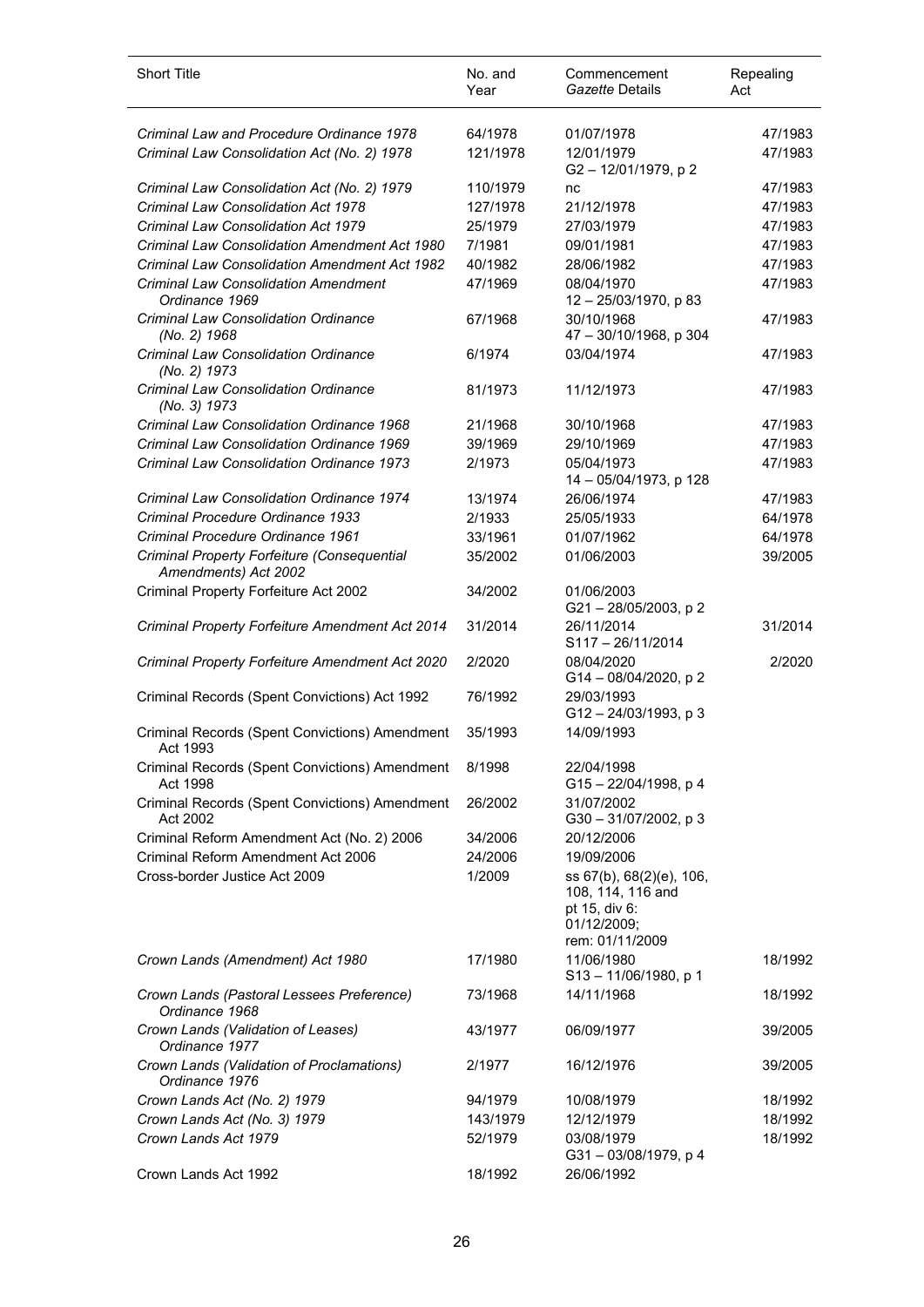| <b>Short Title</b>                     | No. and<br>Year | Commencement<br>Gazette Details           | Repealing<br>Act |
|----------------------------------------|-----------------|-------------------------------------------|------------------|
| Crown Lands Amendment Act (No. 2) 1980 | 56/1980         | 01/01/1981<br>S41-31/12/1980              | 18/1992          |
| Crown Lands Amendment Act (No. 2) 1985 | 73/1985         | 05/02/1986<br>G5-05/02/1986, p 16         | 18/1992          |
| Crown Lands Amendment Act (No. 3) 1980 | 59/1980         | 01/01/1981<br>S41-31/12/1980              |                  |
| Crown Lands Amendment Act 1982         | 94/1982         | 01/01/1983<br>G51-23/12/1982, p 8         | 18/1992          |
| Crown Lands Amendment Act 1984         | 34/1984         | 26/09/1984<br>G38-26/09/1984, p 3         | 18/1992          |
| Crown Lands Amendment Act 1985         | 5/1985          | 01/04/1985                                | 18/1992          |
| Crown Lands Amendment Act 1987         | 2/1987          | 17/06/1987<br>G24 - 17/06/1987, p 3       | 18/1992          |
| Crown Lands Amendment Act 1989         | 79/1989         | 01/03/1990<br>S12-28/02/1990              | 18/1992          |
| Crown Lands Amendment Act 1991         | 36/1991         | 26/09/1991                                | 18/1992          |
| Crown Lands Amendment Act 2000         | 44/2000         | 01/12/2000                                |                  |
| Crown Lands Ordinance (No. 2) 1917     | 11/1917         | 27/11/1917                                | 15/1924          |
| Crown Lands Ordinance (No. 2) 1923     | 11/1923         | 30/06/1923                                | 15/1924          |
| Crown Lands Ordinance (No. 2) 1925     | 15/1925         | 09/07/1924                                | 14/1927<br>(NA)  |
| Crown Lands Ordinance (No. 2) 1934     | 13/1934         | 28/06/1934                                | 18/1992          |
| Crown Lands Ordinance (No. 2) 1935     | 19/1935         | 14/11/1935                                | 18/1992          |
| Crown Lands Ordinance (No. 2) 1952     | 28/1952         | 30/07/1952                                | 18/1992          |
| Crown Lands Ordinance (No. 2) 1954     | 4/1955          | 30/03/1956<br>12A-29/03/1956              | 18/1992          |
| Crown Lands Ordinance (No. 2) 1955     | 4/1956          | 15/02/1956                                | 18/1992          |
| Crown Lands Ordinance (No. 2) 1959     | 24/1959         | 01/10/1959<br>42 - 30/09/1959             | 18/1992          |
| Crown Lands Ordinance (No. 2) 1962     | 22/1963         | 29/05/1963<br>22 - 29/05/1963, p 112      | 18/1992          |
| Crown Lands Ordinance (No. 2) 1963     | 11/1964         | 19/03/1964                                | 18/1992          |
| Crown Lands Ordinance (No. 2) 1964     | 61/1964         | 17/11/1964<br>45C - 17/11/1964,<br>p 176C | 18/1992          |
| Crown Lands Ordinance (No. 2) 1965     | 49/1965         | 14/02/1966                                | 18/1992          |
| Crown Lands Ordinance (No. 2) 1966     | 29/1966         | 31/08/1966<br>43 - 31/08/1966, p 177      | 18/1992          |
| Crown Lands Ordinance (No. 2) 1967     | 33/1967         | 08/09/1967<br>45 - 08/09/1967, p 239      |                  |
| Crown Lands Ordinance (No. 2) 1968     | 51/1968         | 30/08/1968                                | 18/1992          |
| Crown Lands Ordinance (No. 2) 1969     | 4/1970          | 16/02/1970                                | 18/1992          |
| Crown Lands Ordinance (No. 2) 1970     | 78/1970         | 01/01/1971<br>52 - 30/12/1970, p 374      | 18/1992          |
| Crown Lands Ordinance (No. 2) 1971     | 55/1971         | 01/01/1972<br>50 - 15/12/1971, p 455      | 18/1992          |
| Crown Lands Ordinance (No. 2) 1972     | 61/1972         | 22/11/1972<br>47 - 22/11/1972, p 421      | 18/1992          |
| Crown Lands Ordinance (No. 2) 1973     | 32/1973         | 14/06/1973                                | 18/1992          |
| Crown Lands Ordinance (No. 2) 1974     | 79/1974         | 28/10/1974                                | 18/1992          |
| Crown Lands Ordinance (No. 2) 1975     | 8/1976          | 20/01/1976                                | 18/1992          |
| Crown Lands Ordinance (No. 2) 1978     | 69/1978         | 13/07/1978                                | 18/1992          |
| Crown Lands Ordinance (No. 3) 1935     | 21/1935         | 05/12/1935                                | 18/1992          |
| Crown Lands Ordinance (No. 3) 1952     | 39/1952         | 29/10/1952                                | 18/1992          |
| Crown Lands Ordinance (No. 3) 1962     | 23/1963         | 28/02/1963                                | 18/1992          |
| Crown Lands Ordinance (No. 3) 1963     | 12/1964         | 06/02/1964                                | 18/1992          |
| Crown Lands Ordinance (No. 3) 1964     | 62/1964         | 02/12/1964<br>48A - 02/12/1964,<br>p 188A | 18/1992          |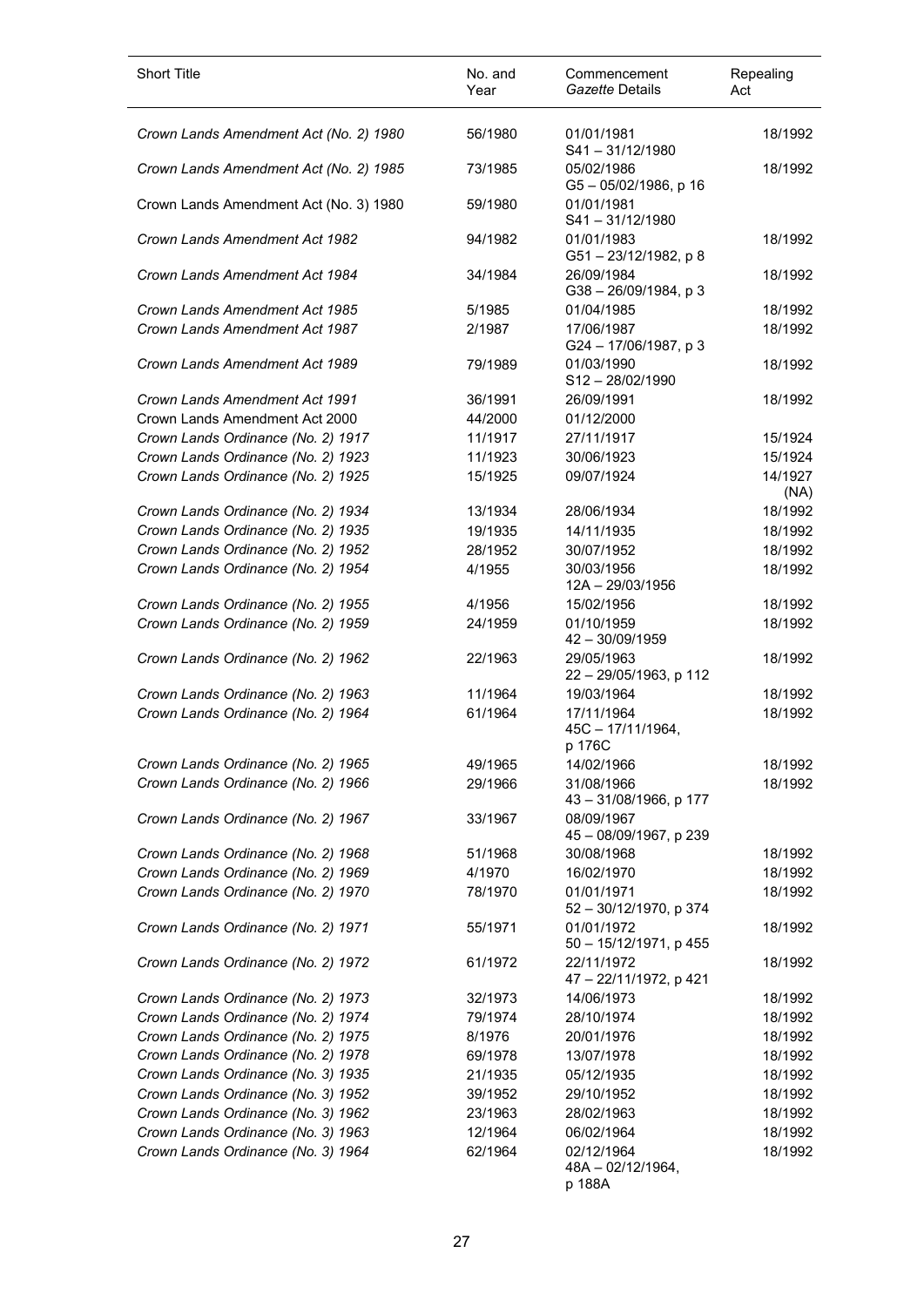| <b>Short Title</b>                                             | No. and<br>Year | Commencement<br>Gazette Details             | Repealing<br>Act |
|----------------------------------------------------------------|-----------------|---------------------------------------------|------------------|
| Crown Lands Ordinance (No. 3) 1968                             | 1/1969          | 24/09/1969<br>39 - 24/09/1969, p 293        | 18/1992          |
| Crown Lands Ordinance (No. 3) 1969                             | 31/1970         | 31/12/1970<br>$52A - 31/12/1970$ ,<br>p 375 | 18/1992          |
| Crown Lands Ordinance (No. 3) 1969 Amendment<br>Ordinance 1970 | 56/1970         | 08/12/1970                                  | 87/1973          |
| Crown Lands Ordinance (No. 3) 1970                             | 79/1970         | 01/01/1971<br>52 - 30/12/1970, p 374        | 18/1992          |
| Crown Lands Ordinance (No. 3) 1971                             | 56/1971         | 08/12/1971<br>49 - 08/12/1971, p 445        | 18/1992          |
| Crown Lands Ordinance (No. 3) 1972                             | 58/1972         | 15/11/1972<br>46 - 15/11/1972, p 411        | 18/1992          |
| Crown Lands Ordinance (No. 3) 1973                             | 52/1973         | 15/11/1972                                  | 18/1992          |
| Crown Lands Ordinance (No. 3) 1974                             | 78/1974         | 24/10/1974                                  | 18/1992          |
| Crown Lands Ordinance (No. 3) 1975                             | 9/1976          | 20/01/1976                                  | 18/1992          |
| Crown Lands Ordinance (No. 3) 1978                             | 107/1978        | 01/02/1979                                  | 18/1992          |
| Crown Lands Ordinance (No. 4) 1962                             | 26/1963         | 29/05/1963<br>22 - 29/05/1963, p 112        | 18/1992          |
| Crown Lands Ordinance (No. 4) 1970                             | 80/1970         | 01/01/1971<br>52 - 30/12/1970, p 374        | 18/1992          |
| Crown Lands Ordinance (No. 4) 1971                             | 57/1971         | 08/12/1971<br>49 - 08/12/1971, p 445        | 18/1992          |
| Crown Lands Ordinance (No. 4) 1972                             | 55/1972         | 31/07/1972                                  | 18/1992          |
| Crown Lands Ordinance (No. 4) 1973                             | 54/1973         | 30/08/1973                                  | 18/1992          |
| Crown Lands Ordinance (No. 4) 1974                             | 84/1974         | 01/01/1975<br>49 - 05/12/1974, p 551        | 18/1992          |
| Crown Lands Ordinance (No. 4) 1975                             | 15/1976         | 23/03/1976                                  | 18/1992          |
| Crown Lands Ordinance (No. 5) 1970                             | 2/1971          | 05/02/1971                                  | 18/1992          |
| Crown Lands Ordinance (No. 5) 1972                             | 57/1972         | 15/11/1972<br>46 - 15/11/1972, p 411        | 18/1992          |
| Crown Lands Ordinance (No. 5) 1974                             | 89/1974         | 22/11/1974                                  | 18/1992          |
| Crown Lands Ordinance (No. 6) 1972                             | 62/1972         | 29/11/1972<br>48 - 29/11/1972, p 429        | 18/1992          |
| Crown Lands Ordinance 1912                                     | 3/1912          | 22/03/1912                                  | 8/1912           |
| Crown Lands Ordinance 1912                                     | 8/1912          | 11/11/1912                                  | 15/1924          |
| Crown Lands Ordinance 1913                                     | 7/1913          | 20/08/1913                                  | 15/1924          |
| Crown Lands Ordinance 1914                                     | 2/1914          | 02/07/1914                                  | 15/1924          |
| Crown Lands Ordinance 1917                                     | 1/1917          | 15/01/1917                                  | 15/1924          |
| Crown Lands Ordinance 1918                                     | 2/1918          | 02/05/1918                                  | 15/1924          |
| Crown Lands Ordinance 1918                                     | 14/1918         | 28/11/1918                                  | 15/1924          |
| Crown Lands Ordinance 1923                                     | 5/1923          | 12/04/1923                                  | 15/1924          |
| Crown Lands Ordinance 1923                                     | 7/1923          |                                             | 15/1924          |
| Crown Lands Ordinance 1924                                     | 15/1924         | nc                                          | 14/1927          |
|                                                                |                 | 09/07/1924                                  | (NA)             |
| Crown Lands Ordinance 1925                                     | 9/1925          | 16/04/1925                                  | 14/1927<br>(NA)  |
| Crown Lands Ordinance 1926                                     | 18/1926         | 05/08/1926                                  | 14/1927<br>(NA)  |
| Crown Lands Ordinance 1927                                     | 1/1927          | 08/02/1927                                  | 14/1927<br>(NA)  |
| Crown Lands Ordinance 1927                                     | 14/1927<br>(NA) | 05/11/1927                                  | 2/1931           |
| Crown Lands Ordinance 1928                                     | 13/1928<br>(NA) | 21/06/1928                                  | 2/1931           |
| Crown Lands Ordinance 1929                                     | 4/1929<br>(NA)  | 21/03/1929                                  | 2/1931           |
| Crown Lands Ordinance 1930                                     | 10/1930<br>(NA) | 25/09/1930                                  | 2/1931           |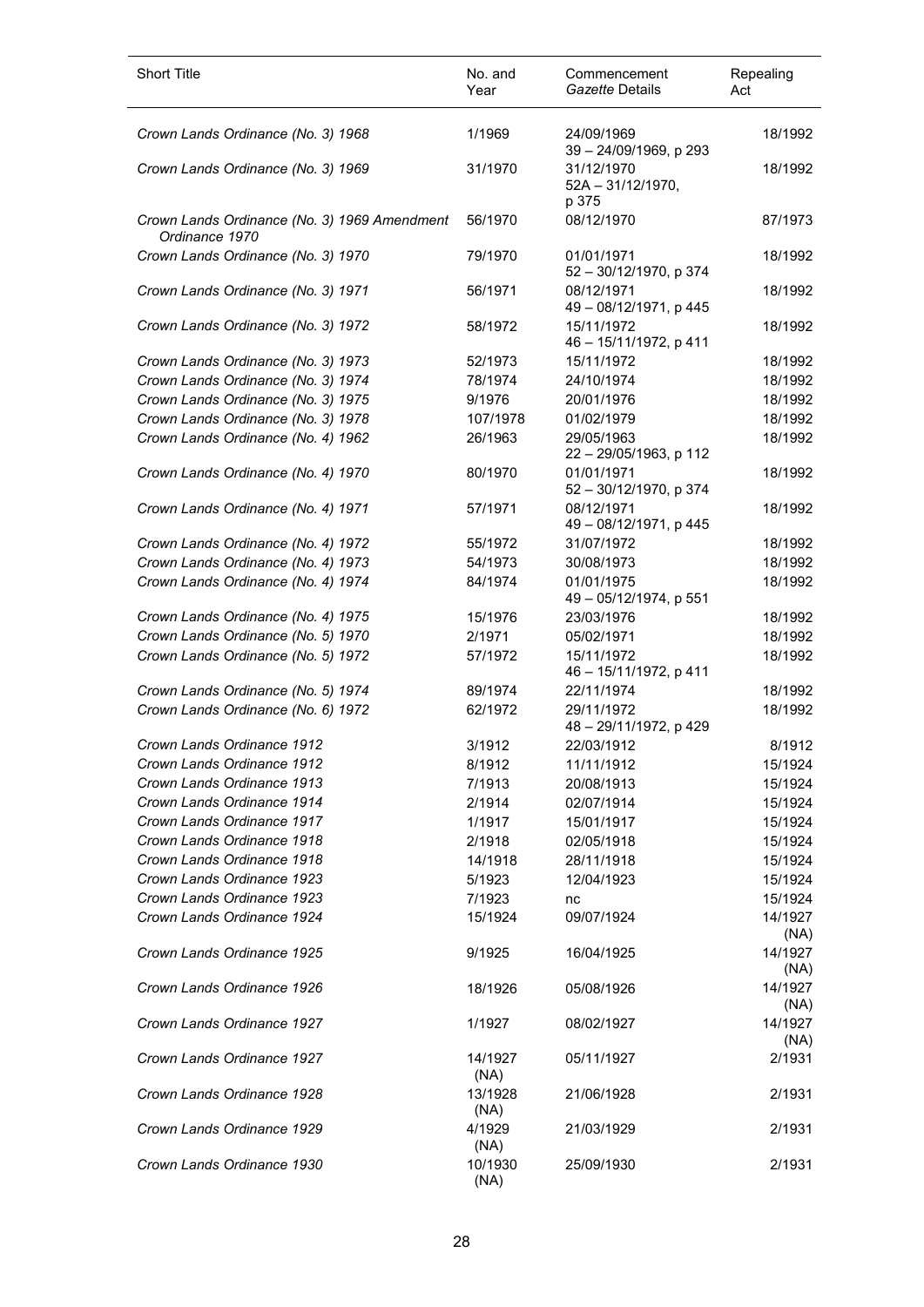| <b>Short Title</b>                                   | No. and<br>Year | Commencement<br>Gazette Details      | Repealing<br>Act |
|------------------------------------------------------|-----------------|--------------------------------------|------------------|
| Crown Lands Ordinance 1931                           | 2/1931          | 12/06/1931                           | 18/1992          |
| Crown Lands Ordinance 1933                           | 11/1933         | 24/08/1933                           | 18/1992          |
| Crown Lands Ordinance 1934                           | 8/1934          | 05/04/1934                           | 18/1992          |
| Crown Lands Ordinance 1935                           | 4/1935          | 09/05/1935                           | 18/1992          |
| Crown Lands Ordinance 1938                           | 2/1938          | 26/05/1938                           | 18/1992          |
| Crown Lands Ordinance 1939                           | 21/1939         | 14/09/1939                           | 18/1992          |
| Crown Lands Ordinance 1943                           | 4/1943          | 28/10/1943                           | 18/1992          |
| Crown Lands Ordinance 1946                           | 5/1946          | 20/06/1946                           | 18/1992          |
| Crown Lands Ordinance 1948                           | 2/1949          | 09/03/1949                           | 18/1992          |
| Crown Lands Ordinance 1950                           | 14/1950         | 18/10/1950                           | 18/1992          |
| Crown Lands Ordinance 1952                           | 17/1952         | 20/02/1952                           | 18/1992          |
| Crown Lands Ordinance 1953                           | 4/1953          | 01/09/1953<br>$33 - 26/08/1953$      | 18/1992          |
| Crown Lands Ordinance 1954                           | 4/1954          | 05/05/1954<br>17A - 04/05/1954       | 18/1992          |
| Crown Lands Ordinance 1955                           | 16/1955         | 26/08/1955<br>34A - 25/08/1955       | 18/1992          |
| Crown Lands Ordinance 1956                           | 32/1956         | 19/09/1956<br>$36 - 12/09/1956$      | 18/1992          |
| Crown Lands Ordinance 1957                           | 28/1957         | 28/08/1957                           | 18/1992          |
| Crown Lands Ordinance 1959                           | 7/1959          | 25/03/1959                           | 18/1992          |
| Crown Lands Ordinance 1961                           | 36/1961         | 10/01/1962<br>$2 - 10/01/1962$ , p 3 | 18/1992          |
| Crown Lands Ordinance 1962                           | 30/1962         | 03/08/1962                           | 18/1992          |
| Crown Lands Ordinance 1963                           | 64/1963         | 16/10/1963<br>42 - 16/10/1963, p 199 | 18/1992          |
| Crown Lands Ordinance 1964                           | 38/1964         | 30/09/1964<br>39 - 30/09/1964, p 154 | 18/1992          |
| Crown Lands Ordinance 1965                           | 38/1965         | 22/12/1965<br>55 - 22/12/1965, p 207 | 18/1992          |
| Crown Lands Ordinance 1966                           | 27/1966         | 11/07/1966                           | 18/1992          |
| Crown Lands Ordinance 1967                           | 28/1967         | 14/08/1967                           | 18/1992          |
| Crown Lands Ordinance 1968                           | 50/1968         | 15/08/1968                           | 18/1992          |
| Crown Lands Ordinance 1969                           | 60/1969         | 19/11/1969                           | 18/1992          |
| Crown Lands Ordinance 1970                           | 21/1970         | 14/05/1970                           | 18/1992          |
| Crown Lands Ordinance 1971                           | 36/1971         | 01/07/1971                           | 18/1992          |
| Crown Lands Ordinance 1972                           | 9/1972          | 21/04/1972                           | 18/1992          |
| Crown Lands Ordinance 1973                           | 27/1973         | 24/05/1973                           | 18/1992          |
| Crown Lands Ordinance 1975                           | 26/1975         | 25/08/1975                           | 18/1992          |
| Crown Lands Ordinance 1976                           | 1/1977          | 16/12/1976                           | 18/1992          |
| Crown Lands Ordinance 1977                           | 46/1977         | 06/09/1977                           | 18/1992          |
| Crown Lands Ordinance 1978                           | 23/1978         | 24/05/1978                           | 18/1992          |
| Crown Law Officer Reference Ordinance 1942           | 7/1942          | 27/08/1942                           | 2/1950           |
| Crown Law Officer Reference Ordinance 1950           | 2/1950          | 22/08/1950                           | 61/1978          |
| Crown Proceedings Act 1993                           | 51/1993         | 01/01/1994<br>G48-01/12/1993, p2     |                  |
| Crown Proceedings Amendment Act 2002                 | 72/2002         | 11/12/2002                           |                  |
| Cullen Bay Marina Act 1992                           | 81/1992         | 18/12/1992                           |                  |
| Cullen Bay Marina Amendment Act 1993                 | 63/1993         | 01/12/1993<br>S95-01/12/1993         |                  |
| Cullen Bay Marina Amendment Act 1998                 | 77/1998         | 01/12/1998<br>G43-04/11/1998, p 4    |                  |
| Cullen Bay Marina Amendment Act 2002                 | 10/2002         | 01/05/2002<br>G17-01/05/2002, p2     |                  |
| Cyclone Disaster (Moratorium) Ordinance 1975         | 2/1975          | 17/04/1975                           | 14/1989          |
| Cyclone Disaster Emergency Ordinance<br>(No. 2) 1975 | 12/1975         | 27/03/1975                           | 14/1989          |